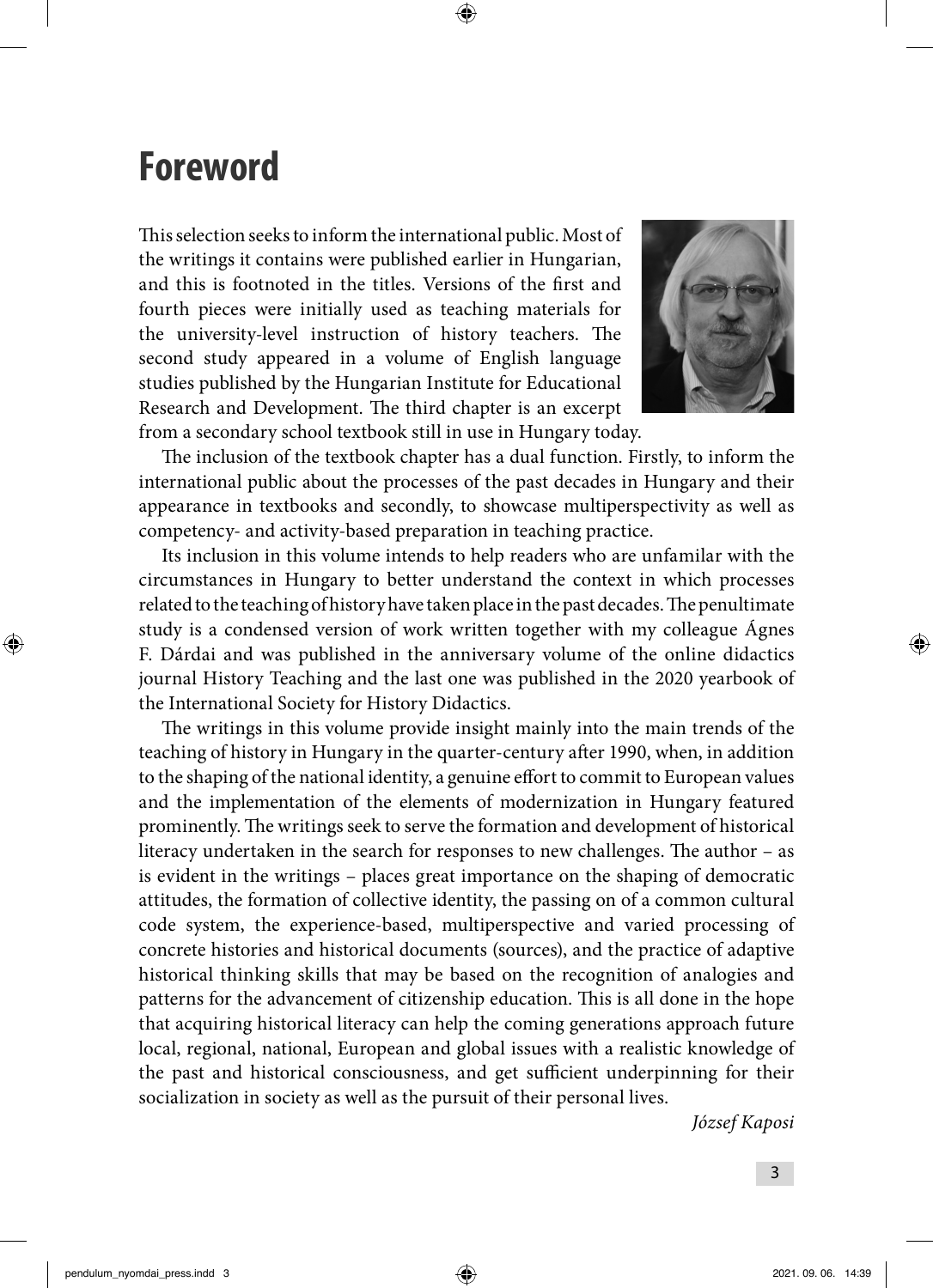# **Table of Contents**

| <b>STUDIES I.</b>                                                                       |
|-----------------------------------------------------------------------------------------|
| <b>Trends and Dilemmas of Changing History Teaching</b>                                 |
| Skill Development Activities and the Development of Historical Thinking <sup>2</sup> 48 |
| <b>TEXTBOOK PARTS</b>                                                                   |
| History of Hungary Between 1945 and 2004 (brief overview) <sup>3</sup> 67               |
| <b>STUDIES II.</b>                                                                      |
| <b>Characteristics and Processes of History Teaching in</b>                             |
| Content Regulators and Changes in the Secondary School Leaving Examination              |
| Issues Concerning Education for Democracy in Contemporary Hungary <sup>6</sup> 177      |

⊕

◈

<sup>1</sup> The first (original) version of the study appeared in: Kaposi József (2020): Közelítések a történelemtanítás elméletéhez és gyakorlatához (Approaches to the Theory and Practice of History Teaching). Pázmány Péter Catholic University, Budapest. pp. 7-40.

<sup>2</sup> The first (original) version of the study appeared in: Anikó Fehérvár (ed.) (2016): Curriculum, Effectiveness, Equity. Hungarian Institute for Educational Research and Development, Budapest. pp. 9-22.

<sup>&</sup>lt;sup>3</sup> The textbook text was published with the consent of the Office of Education. The first part, covering the period until 1990, originally appeared in: Kaposi József & Száray Miklós (2006): History IV. Nemzeti Tankönyvkiadó, Budapest. pp. 72-90. The second part of the text originally appeared in: Boronkai Szabolcs & Kaposi József & Száray Miklós (2016): History 12. Hungarian Institute for Educational Research and Development, Budapest. pp. 170-207.

<sup>4</sup> The first (original) version of the study appeared in: Kaposi József (2020): Közelítések a történelemtanítás elméletéhez és gyakorlatához (Approaches to the Theory and Practice of History Teaching). Pázmány Péter Catholic University, Budapest. pp. 41-60.

<sup>5</sup> The first (original) version of the study appeared in: Kaposi József & Katona András & F. Dárdai Ágnes (eds.) (2020): A Történelemtanítás a történelemtanításért (History Teaching for History Teaching). Magyar Történelmi Társulat, Budapest. pp. 15-60. Co-author: F. Dárdai Ágnes

<sup>6</sup> The first (original) version of the study appeared in: International Journal of research on history didactics, history education and history culture 5: pp. 219-242.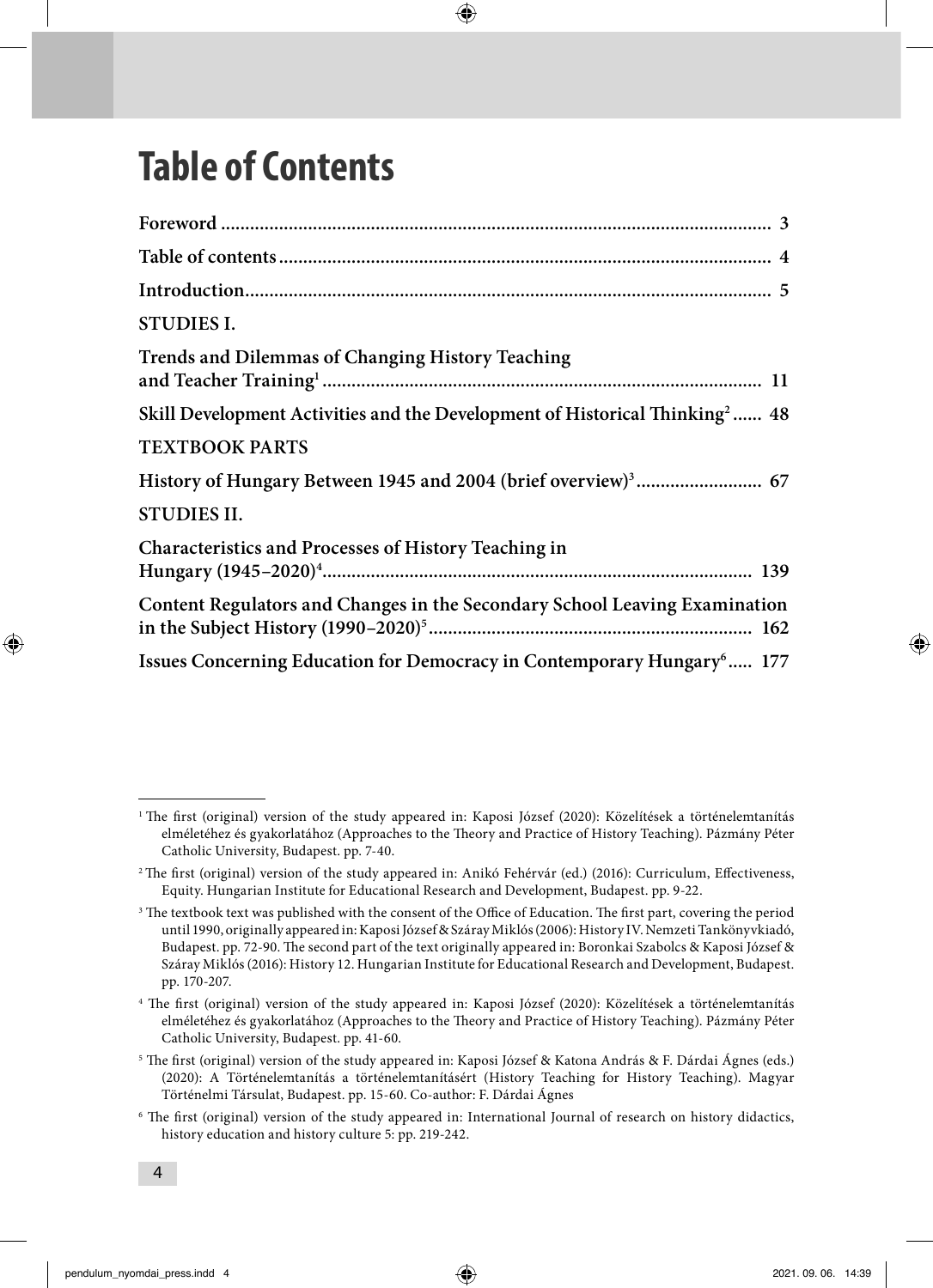# **Introduction**

A few years ago, at a history teachers conference, I called the instruction of history in Hungary surrealistic, as, both in theory and practice, the characteristics of various (often contradictory) educational approaches coexist. In Hungarian history teaching today, we can find single point of view, narrative-centred teaching, based on conventional teacher presentation/dictation, but it is equally likely to come across teaching practices based on the question-method and multiperspective approach, so practices that are source-based, student activity- and experience-centred and build on project work or digital resources. Thus the general picture of the everyday practice of history teaching offers and allows for different interpretations when examined from various perspectives.

⊕

Hungary has gone through seven changes of system in the past century (GYARMATI, N.D.) and, as a result, multiple pendulum movements in social, political and economic changes have occurred. At the end of WWI, in the autumn of 1918, the Dual Monarchy of Austria-Hungary came to an end and was replaced, for a short time, by a so-called people's republic, then by a Soviet-style Republic of Councils. Then in 1920, the Kingdom of Hungary was formally reinstated for a quarter of a century, led not by a monarch but the regent Miklós Horthy (hence the description: kingdom without a king). Just before the country's defeat in WWII, helped by the Nazi regime, a Hungarist state took power. This was eventually replaced in 1946 by a new people's republic, followed by a communist dictatorship established with the support of the Soviets - under the leadership first of Mátyás Rákosi, then of János Kádár - for a period of close to 40 years. This was interrupted for just a few days by the Hungarian Revolution of 1956, the ideals of which deeply impacted the new changes in 1989 and the establishment of the republic.

Extreme changes were not unique to the 20th century either. Hungary had lost its independence in the middle of the 16th century and first became part of the Turkish Ottoman Empire then of the state formed and governed by the Habsburg dynasty until early in the 20th century. During this period of almost 500 years, the country never won a war, at most battles, and its revolutions and freedom fights were defeated, while the "rebels" were punished severely (executed, imprisoned, exiled, stripped of office). Parallel with the loss of independent statehood, the country was hemmed in by a "Central Eastern European dead end" that excluded the chance of implementing a state model that was either purely Western or purely Eastern (Szűcs, 1991). Amid these particular historical circumstances, feudalism and the system of lords and serfs remained in place until the middle of the 19th century, thus the processes of modernization were, on the one hand, based on the will of the rulers and, on the other, emerged with a delay compared to Western countries.

⊕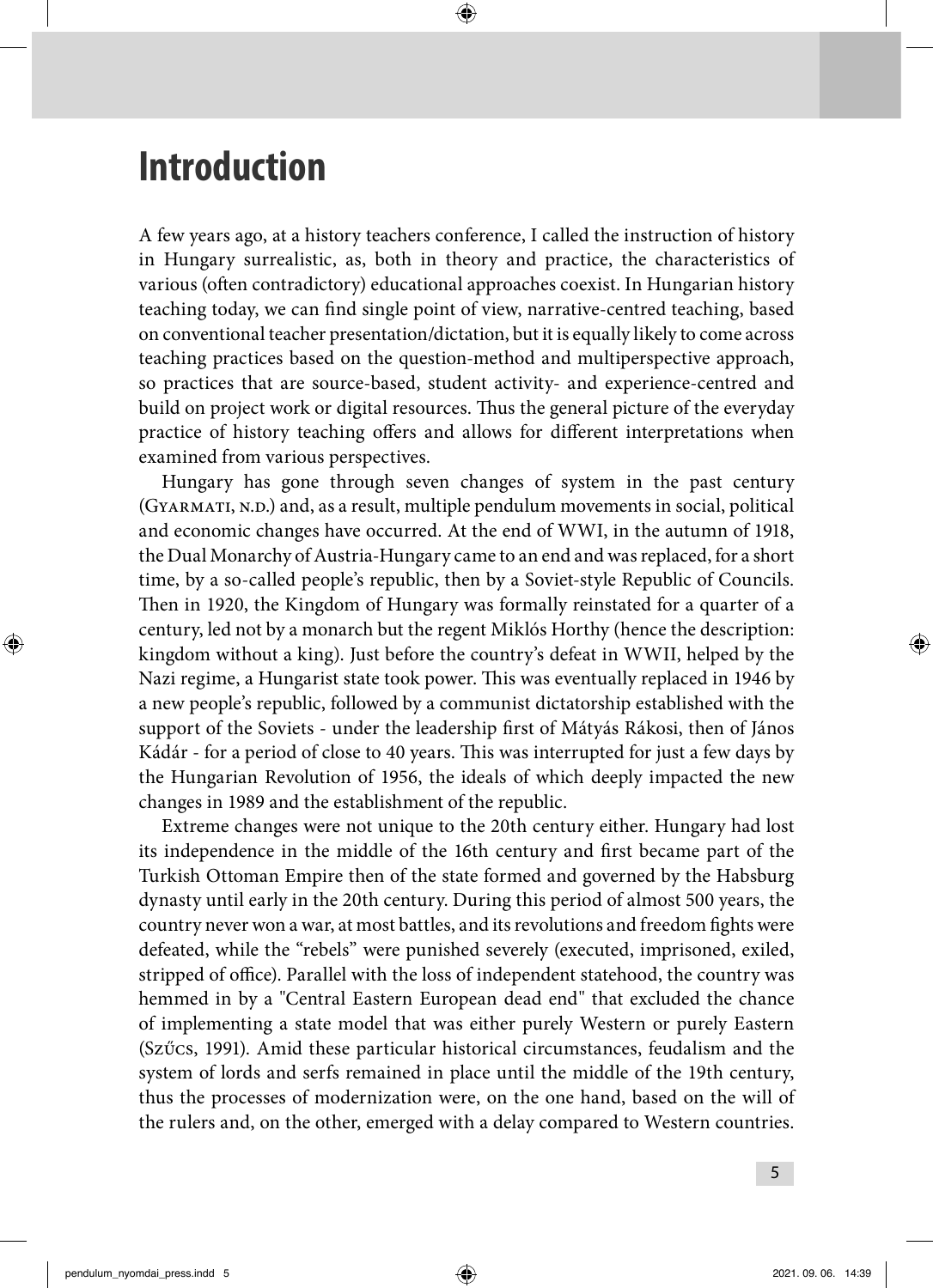From early in the 19th century, convergence with Europe's most developed regions became a defining goal of the Hungarian political elite, but one that could be achieved only in an ambivalent manner amid complicated political, social, national and economic circumstances. *The pendulum was swung into motion*, and successful and unsuccessful eras mingled alternately, the elements of discontinuity and continuity, and a stark contract was formed between the will for modernization and for national self-advocacy.

⊕

At the end of the 19th century, a sense of having fallen behind, the compulsion to fit in and its mixed results - combined with the successes of the thousand-year historical past and the myth of the Hungarian people's Eastern origin - brought to life a state of social consciousness of "victimhood, chosenness and otherness". As a hybrid product of its *peculiar pendulum movements* of successes and failures, it relied strongly on a romantic and retouched picture of the past (e.g. Hungarians alone defended Christian Europe), on blaming others (e.g. foreigners) for failures, and on betrayal and conspiracies being assumed behind defeats. This also contained an element of communal self-delusion, in which restricted independence was interpreted as freedom, greater statehood and cultural supremacy in the Carpathian Basin were seen as eternal, and, in many respects, dead-end social "development" was viewed as a peculiar Hungarian path and unique innovation. (Bibó, 1986.)

Especially during the past hundred years, the *pendulum-movements* of system changes, from autocracy (dictatorship) to democracy, or from democracy to dictatorship, have swept forcefully or peacefully through the country. These radical social-economic rearrangements and replacement of elites were often accompanied by scapegoating, based on race, class or nationality, and involved the deprivation of rights, the confiscation or expropriation of property, the loss or gain of prosperity, furthermore ghettoization, internment or mass extermination. There can be few countries in the world in which 15 national leaders (e.g. prime minister, king, president of the republic, regent, party leader) died unnatural deaths (assassination, execution, suicide) or during emigration in the course of a century. Nor can it be typical in other countries of the world that there are a number of heroes in Hungarian history whose careers deserve much negative criticism, but who chose the role of martyr in some intense situation - for the long-term interest of the country - and so the assessment of their lives became positive. Of course, the pendulum can often move in the opposite direction, too, considering the many statesmen whose careers were destroyed by the arrogance of power or the storms of history.

The loss of significant areas of so-called historical Hungary, making minorities of several million Hungarians; the lost world wars, revolutions and counterrevolutions; the Holocaust that brought with it the deaths of hundreds of thousands of Jews; the crimes of the communist dictatorship, unaddressed by the community and the public, live on today in the historical consciousness as a deep trauma. The

6

⊕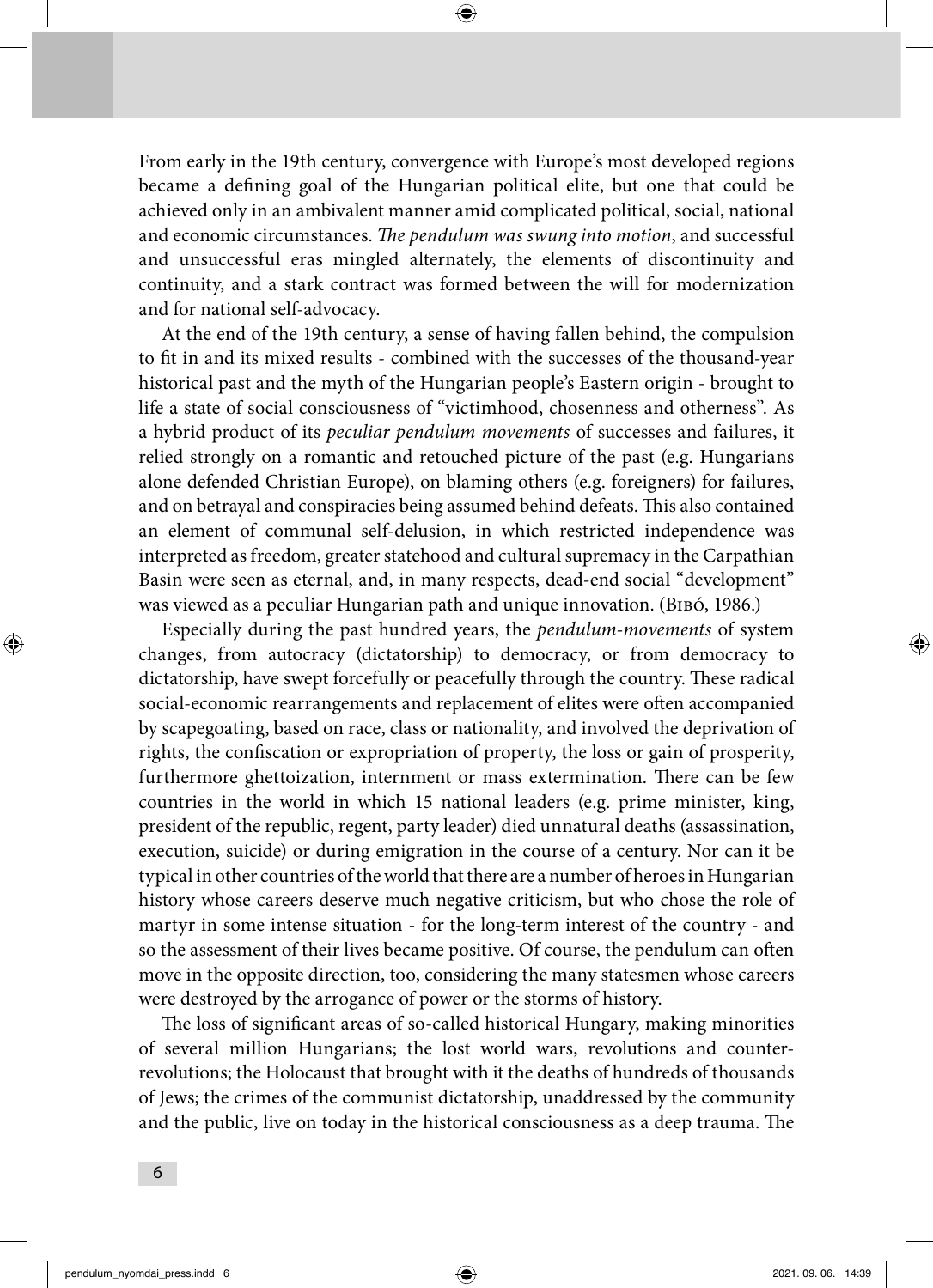series of system and border changes interrupted integral modernisation processes (e.g. embourgeoisement, industrialization, collectivization in the farming sector, tore families apart, weakened social cohesion and solidarity, and resulted in the loss of a common system of values and public trust. The conflict that appeared early in the 20th century, and that has cyclically returned since then, between national self-reliance/independence and modernization, which is identified in the historical literature as the contradictory pairing of Hungarian thought versus free thought, and later as the rural vs. urban debate, and today presents as the confrontation between globalized and local interests. The coexistence of the traditional gentry (subjectdom) and bourgeois mentalities, intertwined with the repressed individual and communal grievances and fears produced by the *pendulum movements* also comes with the consequence that there are few families who don't have ancestors assigned an "opposite value" - hero, victim, traitor or collaborator - for every change of system. The *pendulum movements* of survival strategies have made Hungarian citizens' attitudes with regard to the state ambivalent to this day: they expect the powers that be to secure their prosperity, while at the same time demonstrating a lack of confidence in the state and preferring to retreat to the refuge of private life.

⊕

*Also part of the pendulum movements* is that selflessness is a part of the Hungarian mentality. From Saint Elizabeth of Hungary, who fed the downtrodden in the 13th century, to the "doctor of the poor" László Batthyány-Strattmann, to Sára Salkaházi, who died a martyr's death for rescuing Jews, a number of public figures and ordinary people have been examples of humanity, protecting the rights of others, standing ready to assist and demonstrating social responsibility. Let us think back to the years of 1988/89, when the majority of the population acted in empathy and solidarity with the victims of the Romanian Revolution or the East German refugees waiting for the opening of the border, and took in the victims of the Yugoslav Wars.

The picture is nuanced further - and the *pendulum* put into motion - by the fact that it was as Hungarians that János Bólyai, the "Copernicus of geometry", did his work, the composer Béla Bartók found fame for combining contemporary trends in European music with the traditions of Hungarian folk songs, or the physician and biochemist Albert Szent-Györgyi discovered vitamin C. It is not by chance that Hungary is at the forefront in terms of the number of Nobel Prize winners and Olympic champions in relation to its population. Hungarian ingenuity is also legendary, evidenced by a number of inventions such as the Rubik's Cube. It is by no chance that the characterization of Hungarians - understood either positively or negatively - as people who "enter the revolving door behind you and come out ahead of you" has spread.

Blessings and misfortune, freedom and slavery, empire-building and the death of the nation, sovereignty and assimilation, struggle or surrender, convergence and lagging behind, ascent or descent, advocating for the individual or the community, self-assertion or self-identity, gainful employment or poverty - the contradictions

7

◈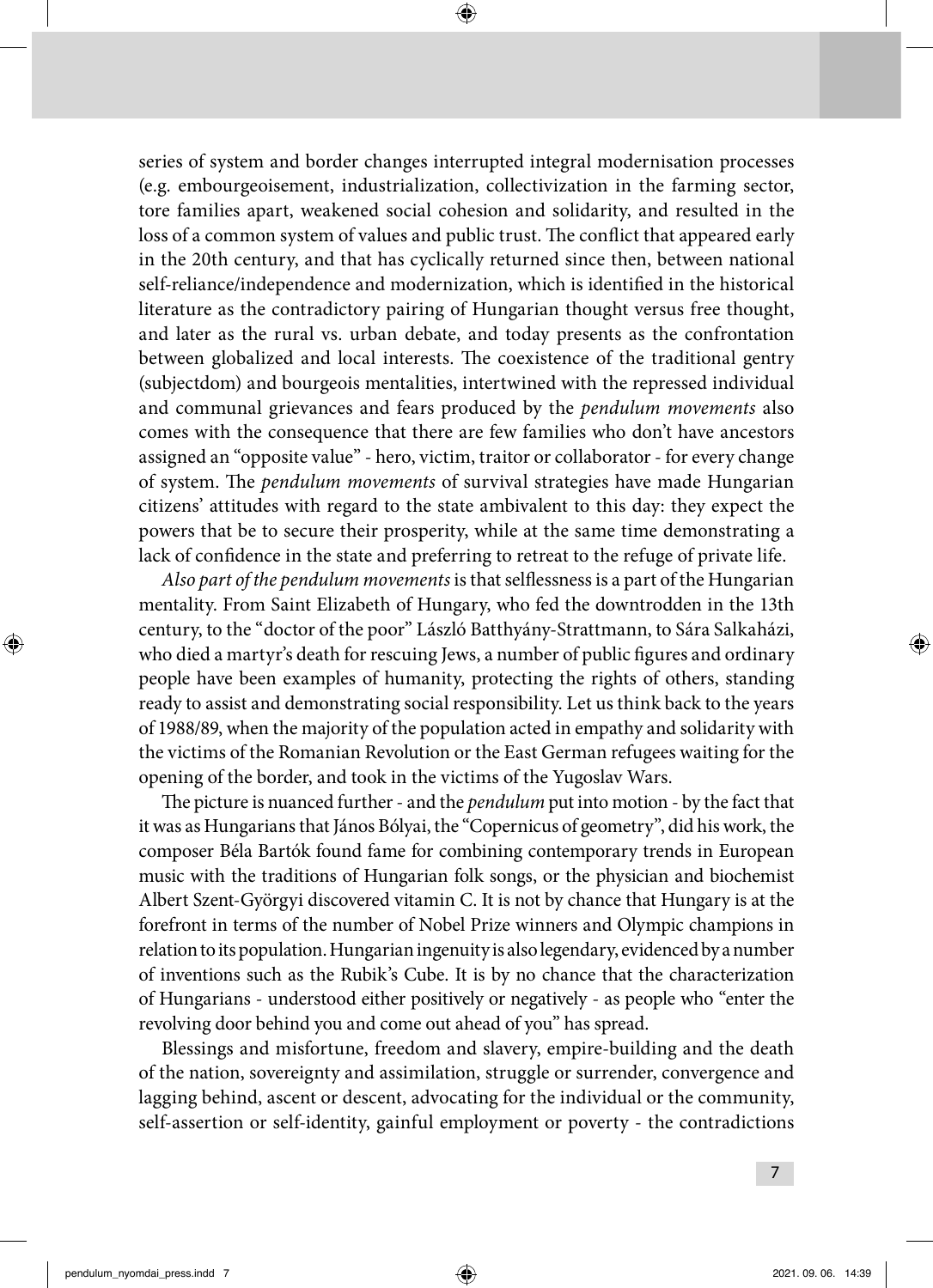of several centuries have resulted in multidimensional *movements of the pendulum.* The pendulum swings not only horizontally, between two extreme points, but also vertically, transversely and parallelly, too, and it creates patterns that are confusing indeed while remaining ceaselessly in motion .

⊕

The changes of system have in practically all cases resulted in a rewriting of the historical past, and in many respects a restructuring of the goals of history teaching (Litván, 1978). *The pendulum swung*: at least seven times we have rewritten our history, and in history education the templates for organizing history that have proved lasting are the ones related to Hungarians' struggles for heroic and solitary freedom and their sacrificial role (e.g. the bastion of Christianity, we are alone in the midst of the German and Slavic "sea"). It seems the struggle for and over the past remains constant, and each new generation seeks and offers new interpretational frameworks. Regrettably, what dominate this fight are not attempts to provide new interpretations of the complex correlations of past events, but rather constant simplistic acts of negation – that is to say, what used to be construed as positive becomes negative, and vice versa.

A system of contradictions surrounds the world of education practically everywhere in the world. The *pendulum swings* between the various intellectual, religious and ideological approaches and perspectives. For example: idealist vs. materialist, individualist vs. collectivist, globalist vs localist. The pendulum swings between deviating principles and practices in state administration. For example: democratic vs. autocratic, liberal vs. statist, centralization vs. decentralization, policy vs. politics. The pendulum swings between different approaches to the social and socialization functions of the educational system. For example: elitist vs. proequality, education- vs. instruction-centered, segregation vs. inclusion, incentive to compete vs. incentive to cooperate. The pendulum swings between the principles and practices of content regulations, too. For example: science-based vs. childcentered learning, centrally- vs. locally-determined requirements, knowledge-based vs. competency-based. The pendulum swings between teacher- vs. student-centered, knowledge transfer vs. skills development, classroom-level vs. individual needs, conventional vs. project-based practice, and a reliance on paper-based textbooks vs. applying the practices of infocommunications tools.

The *pendulum-movements of history teaching* put the following contradictions into motion: the past vs. the recorded past, the differentiation between change and development, the linear vs. spiral development model or the meta- vs. microhistorical, and the adoption of the political- vs. lifestyle-based, victor-focused or losercentered approach. Or the complex social sciences vs. narrow historical sciences, and the monopolistic vs. multiperspective approach, education for obedience of the subordinate vs. for active citizenship, teaching historical knowledge vs. a strategy that focuses on development of historical thinking.

8

⊕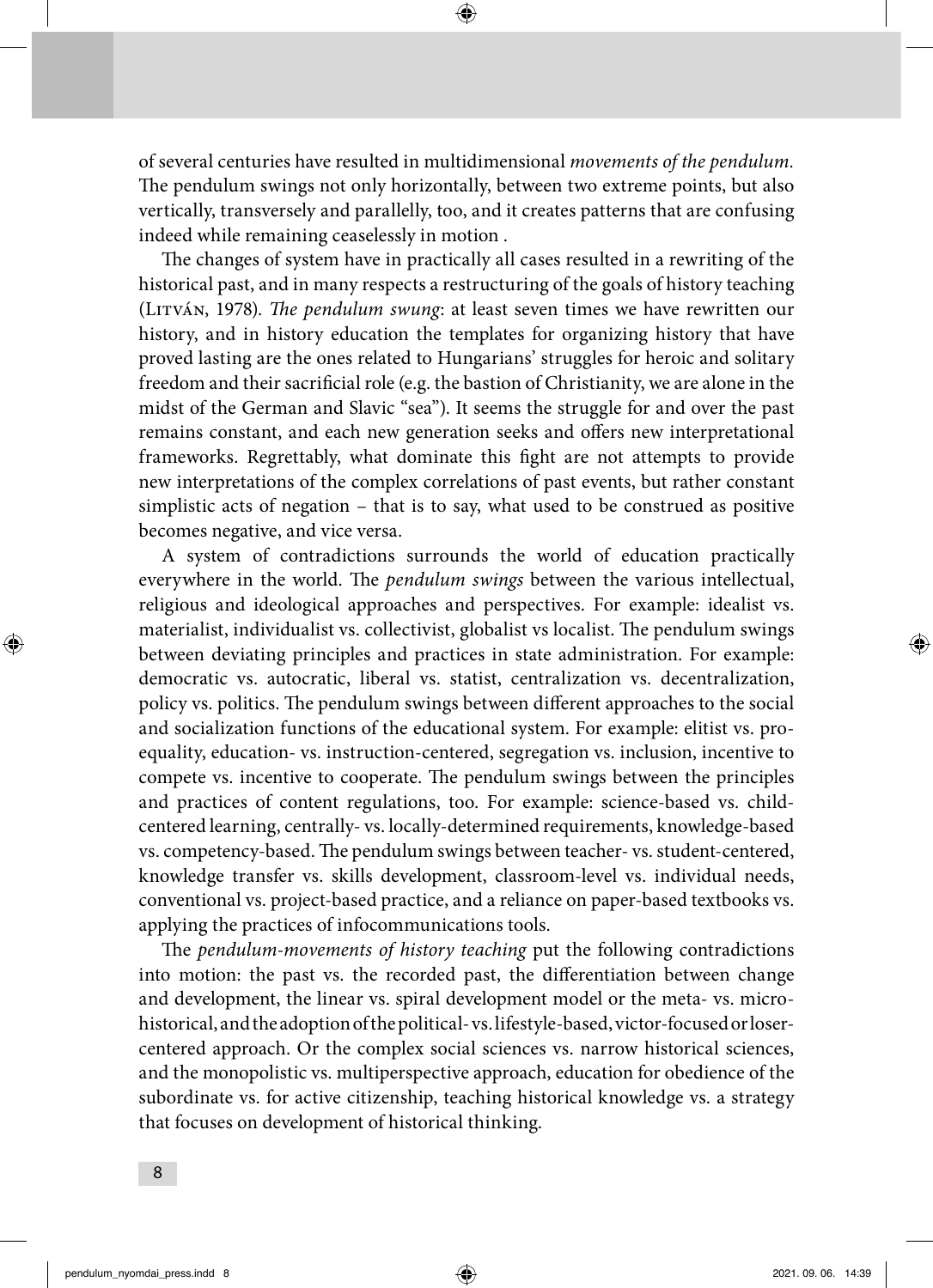In the past 30 years, in the frameworks of a burgeoning democratic state governed by rule of law and a market economy, we could see that significant changes took place in Hungarian history teaching *amid the circumstances produced by the pendulum movements outlined above*. Efforts to modernize in the areas of content regulation, textbooks, teacher training and teaching practice, most of which were centrally controlled and regulated, show that processes in Hungary - even if contradictory - fell more or less in line with international trends, and offered hope that turbulent *movements of the pendulum* would be allayed.

⊕

For a long time, I held an averse view to pendulum movements that significantly influenced history education, because I saw them as obstacles to the mixed results of modernization achieved in the past decades. Today - between the coordinates of a public policy that appears to be changing and a culture of memory - I view them differently, because the tensile opposites *in the movements of the pendulum*  - like continuous impulses - at once conserve and free the forces of intervention and compensation, and ensure the operation of the mechanisms of self-correction. If the pendulum does not swing, the clock stops, space also withers, and we can (hopelessly) be waiting for Godot.

### **REFERENCES**

⊕

- Bibó, I. (1986). Eltorzult magyar alkat, zsákutcás magyar történelem [Distorted Hungarian figure, dead end Hungarian history]. In *Válogatott tanulmányok II*. Budapest: Magvető Kiadó.
- Gyarmati, Gy. (n.d.). *Fél szabadulás teljes szabadságfosztás: Rendszerváltóláz Magyarországon*  1945–1950 [Partial liberation – total deprivation of liberty: System change fever in Hungary 1945–1950]. https://tte.hu/wp-content/uploads/2019/11/Rendszervaltas4549\_GyGgy.pdf
- Litván, Gy. (1978). *Magyar gondolat szabad gondolat Gyorsuló idő* [Hungarian Thought Free Thought Accelerated Time]. Budapest.
- Szűcs, J. (1991). *Vázlat Európa három történeti régiójáról* [Sketch of Europe's Three Historical Regions] In Bibó emlékkönyv Vol I (pp.161-218). Budapest.

#### **Kaposi, József PhD habil**

Associate professor with habilitation, Vitéz János Teacher Training Centre, Faculty of Arts and Sciences, Pázmány Péter Catholic University;

President of the Hungarian Historical Society Teachers' Division;

Founding vice editor of the Történelemtanítás online periodical.

Fields of research:

Textbook research, History didactics, content regulators, historical literacy, historical- civic literacy, drama pedagogy.

9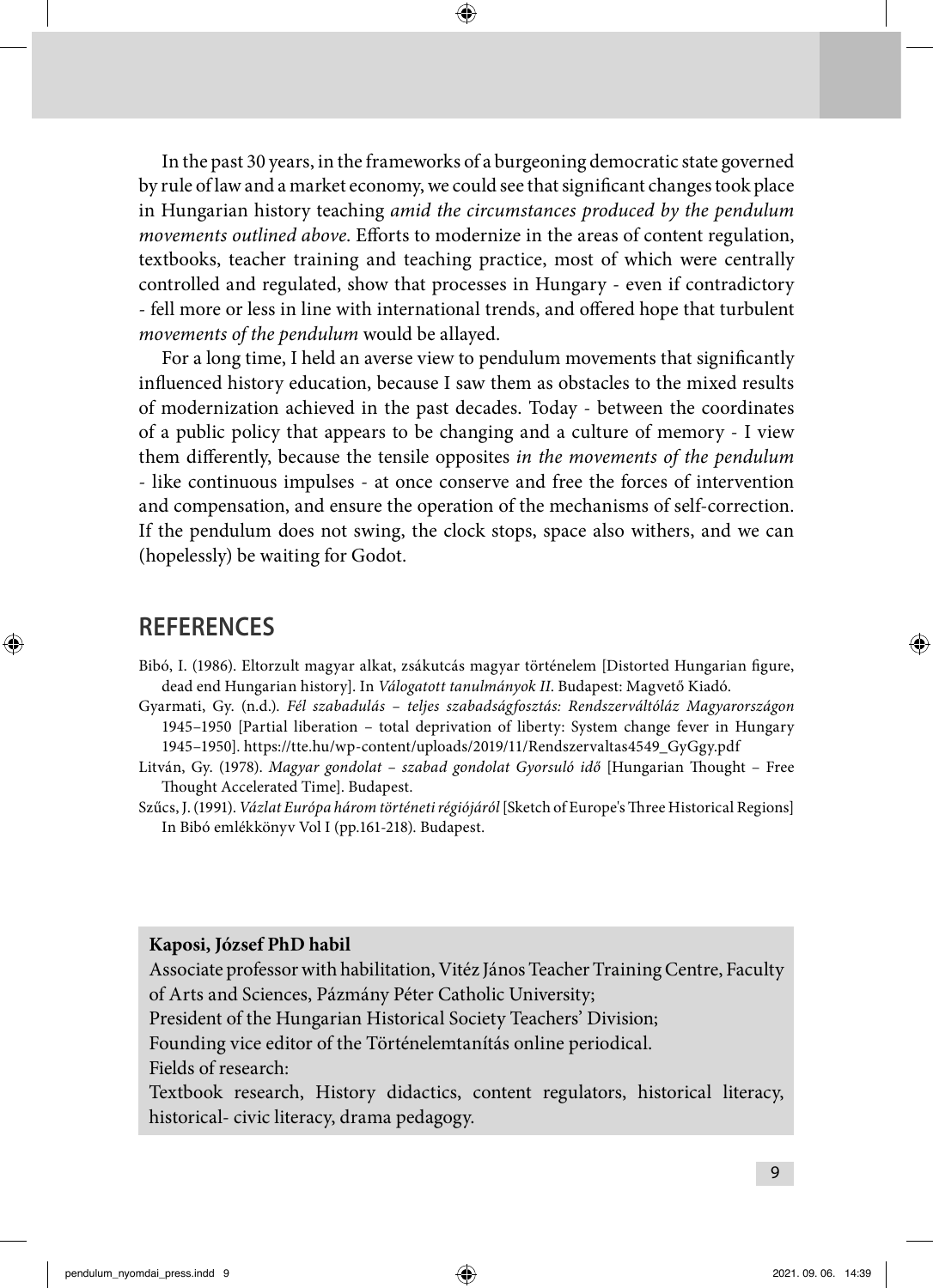STUDIES I.

 $\bigoplus$ 

 $\bigoplus$ 

 $\overline{\phantom{a}}$ 

 $\bigoplus$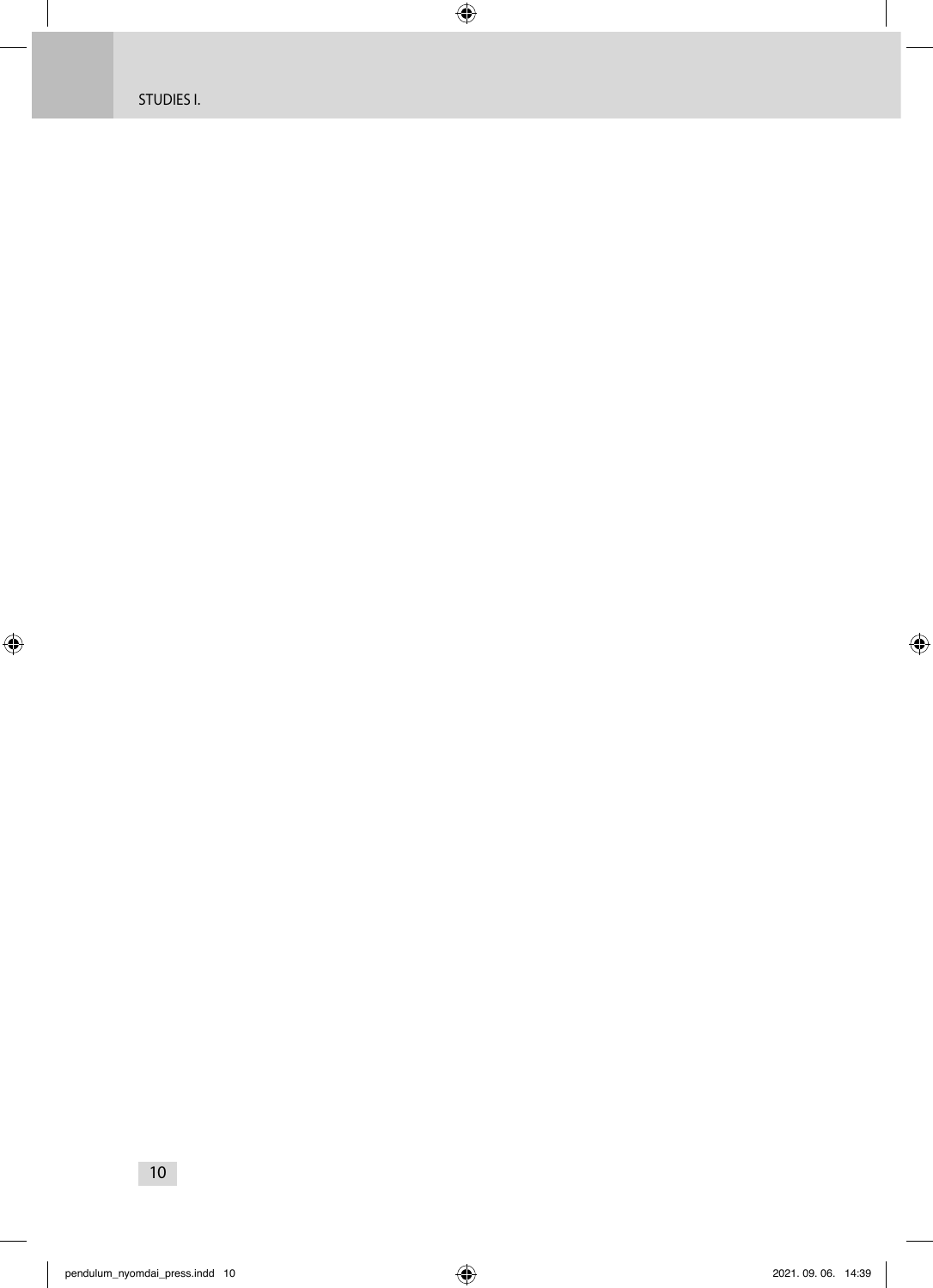# **History of Hungary between 1945 and 2004**

⊕

# **1. THE ATTEMPT AT ESTABLISHING PARLIAMENTARY DEMOCRACY AND THE PREPARATION OF THE DICTATORSHIP IN HUNGARY**

### *THE OCCUPATION OF HUNGARY BY THE SOVIET UNION*

Although the Soviet Red Army had liberated Hungary from Nazi and Arrow Cross rule, their primary goal was not to bring freedom to the country. The Soviet Union rather aimed at ideological and "imperial" expansion. The Allied Control Commission (A.C.C.) which was dominated by the Soviets in Hungary, provided the opportunity to carry out these goals. As Hungary had lost her sovereignty, political power shifted almost entirely to the A.C.C.

Initially, the Soviet leaders, considering the weakness of the Hungarian communists and the opinion of the Western Allies, realised that the dictatorship of the proletariat could be established in a long political struggle under the pretence of democratic transition. However, from the beginning they sought to establish the predominance of the communists. The Soviet leadership ensured this through the presence of their Red Army, in addition to handing over to the Hungarian communists the control of law enforcement bodies (the army, police, Ministry of Internal Affairs), in order to provide sufficient means for the subsequent political struggle.

As a result of the war, 900,000 people from a population of 14.5 million perished. Among them were 350,000 soldiers, while close to 500,000 Jews lost their lives in the death camps or as victims of the terror of the Arrow Cross Party. Many civilians were also victims of the siege of Budapest and the atrocities of the Soviet army. With the end of the war, about 600,000 soldiers and over 100,000 civilians were forced to do "málenkij robot" - a corrupted form of the Russian for 'a little work' - in prisoner-of-war camps for reparation.

### *THE FORMATION OF THE PROVISIONAL GOVERNMENT*

While the Red Army was struggling to push back the Germans in the Trans-Danubian region, the economic and political reorganisation of Hungary had already begun in the eastern regions. The Red Army first of all needed food supplies, good roads and raw materials, but alongside this they also felt obliged to show themselves

67

⊕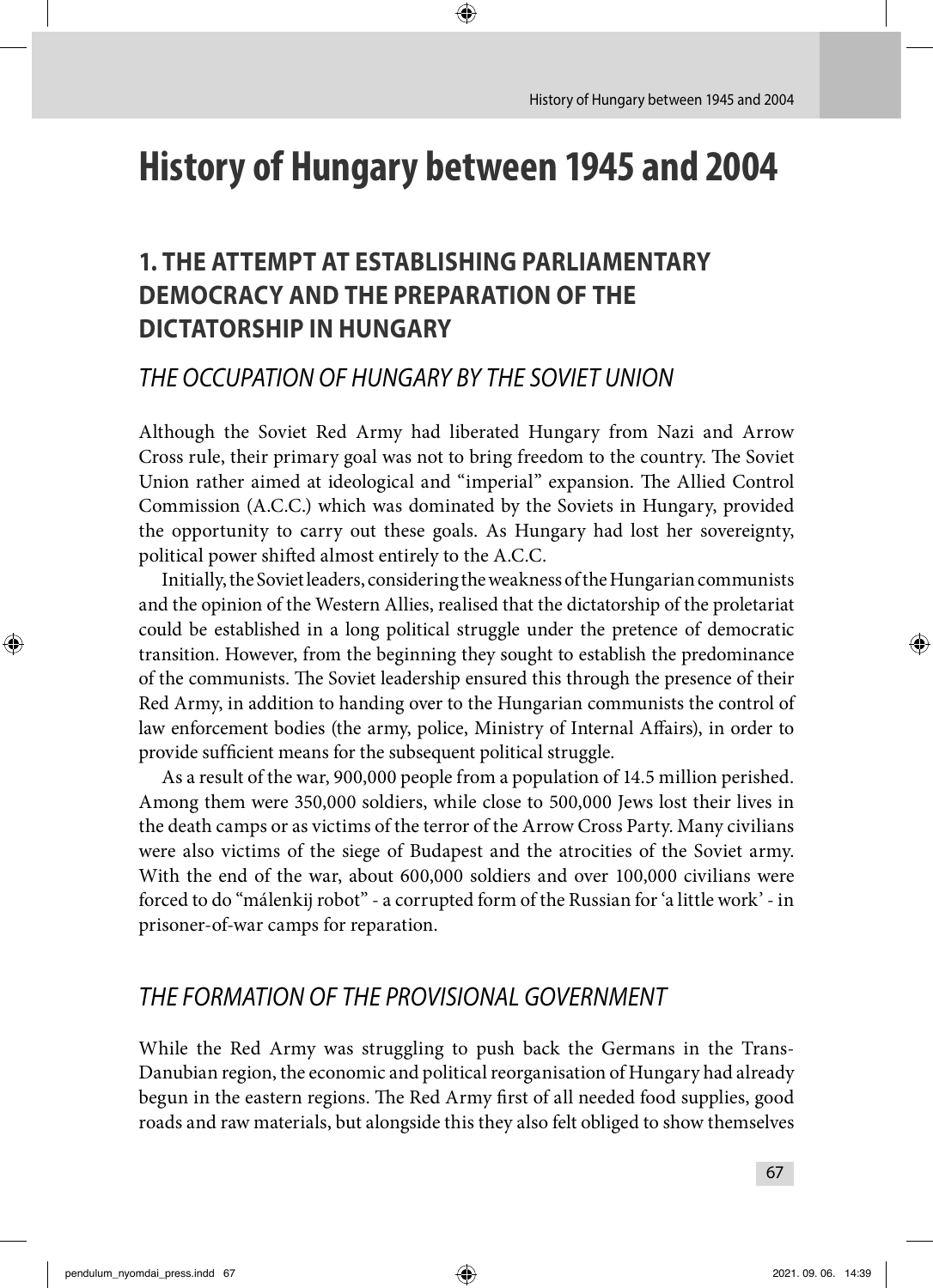#### TEXTBOOK PARTS

to be a new government that appeared democratic. So the Hungarian communists, returning home from Moscow (*Ernő Gerő, Mátyás Rákosi, József Révai and Imre Nagy*), were instructed that they should officially demand a parliamentary democracy instead of the dictatorship of the proletariat. They accepted that cooperation with the other democratic parties such as the Independent Smallholders (FKgP), the National Peasant Party (NPP), the Social Democratic Party (SZDP) and the Bourgeois Democratic Party would temporarily be necessary. The members of the new legislative body were elected at mass rallies. In the Provisional National Assembly that met in Debrecen (Dec. 1944) and in the Provisional Government the proportion of the communist (MKP) members was very high. This can be explained with two reasons: firstly, the members of the other parties were still in Budapest which remained under siege at this time; secondly, the Hungarian population was afraid of the military administration, therefore few of them had an active role in the process. After the formation of these institutions the key positions were also given to the comunists. The "democratic" features were to be emphasised by the appointment of Béla Dálnoki Miklós as prime minister of the Provisional Government. He was the commander of the First Hungarian Army that changed sides at the time of the first attempt at withdrawing from the war (October 1944).

⊕

The members and the programme of the new government were selected in Moscow. The programme gave the impression that a democratic transformation of the country was possible. The government declared war on Germany, though Hungary could have no active role in driving out the Nazis. It banned extreme right wing parties, and accepted to pay reparations to the Soviet Union. The Government also organized the supplies of the Red Army. The old state machinery was gradually replaced by the new administrative system and new "democratic" armed forces were organised.

### *LAND DISTRIBUTION*

The most important and definitely the most effective act of the Provisional Government was land distribution (March 1945). The demand to hand over land to the poor peasants and to the agrarian proletariat had always been on the agenda of the democratic parties since the late 19th century (Mihály Károlyi, the Smallholders Party). The demand for land by the peasantry met with the interests of the Communist Party in 1945. The communists considered that calling for radical land reform would be an ideal means to gain the sympathy of the largest social group of Hungary. At the same time the communists' major opposition groups – the church, the landed aristocracy and the wealthy landowners – would lose their economic foundations.

The Smallholders Party which represented the small to middle-hold farming layers, wanted to create efficient middle-sized land holdings. The MKP, as their ultimate goal

68

⊕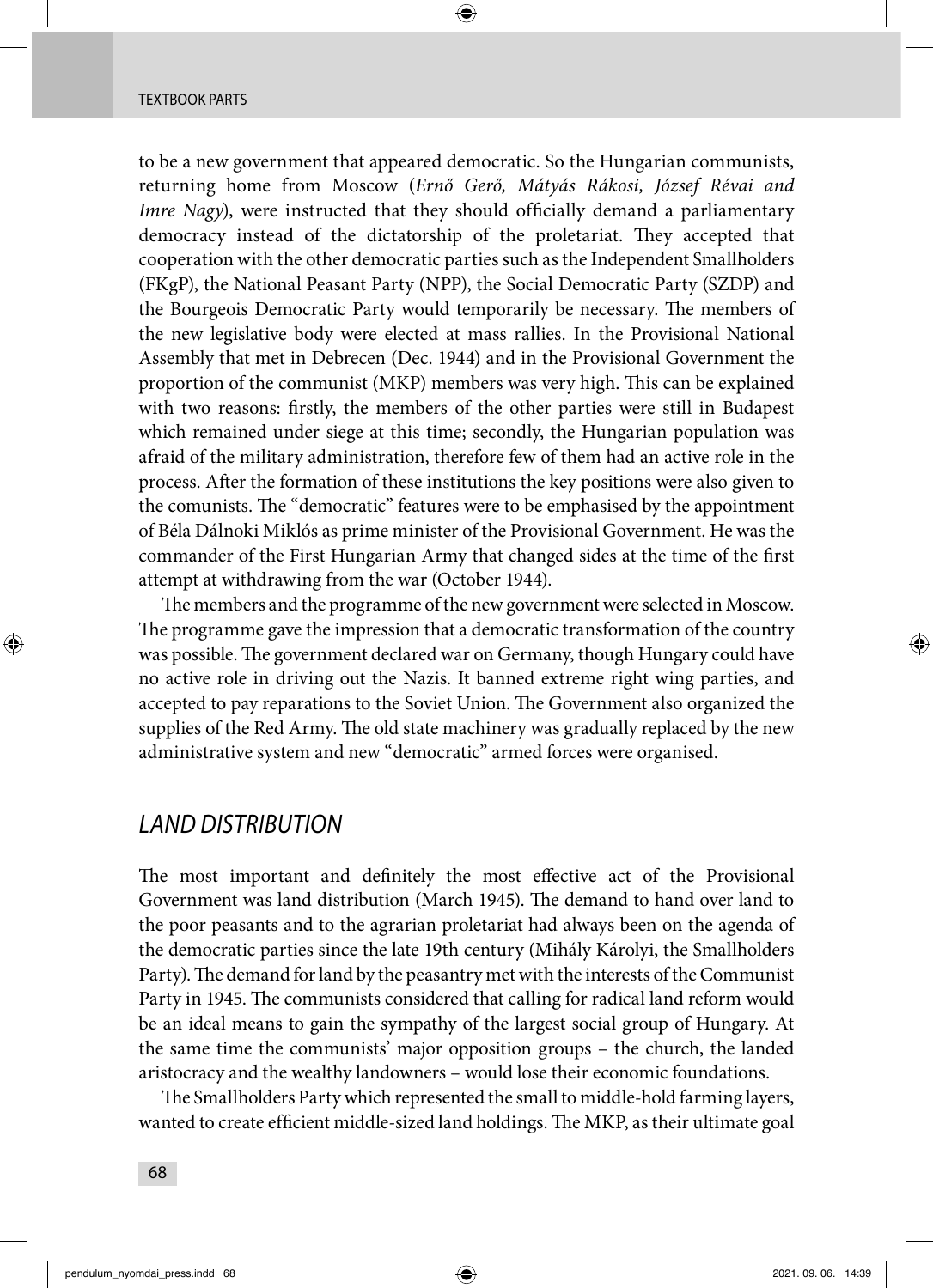was collectivisation, considered this land reform only a temporary solution. They were rather interested in giving land to as many poor families as possible, even though many of them had no chance to develop competitive farms. The communists were supported by the NPP, as they represented the agrarian proletariat.

⊕

The confiscated land of the gentry, the wealthy peasants and the war criminals were parcelled out to 600,000 claimants. The peasant proprietors could keep 200 hold, the "gentry" 100 hold, while the lands of war criminals or right wing extremist leaders were seized entirely. The land of the church was also expropriated. The average size of the new land holdings was 5 hold. Despite the grave difficulties the land reform had caused, the private smallholder layer was strong enough to become the social basis of a parliamentary democracy.

### *THE ELECTIONS IN 1945*

As the Soviet Union wanted to demonstrate how democratic the Hungarian transition was, Marshal Voroshilov, the head of A.C.C., instructed Dálnoki to call a general election in November 1945. Under the new franchise every Hungarian citizen over twenty years of age had the right to vote, except war criminals. Votes were to be cast by secret ballot. There were no individual constituency candidates, people voted for party lists. This was a form of proportional representation. Marshal Voroshilov being afraid of Smallholder victory proposed that the mandates should be distributed among the parties in advance, regardless of the results of the election. This anti-democratic scheme was rejected due to the reservations of the other Allies.

The election brought about the victory of the Smallholders. They gained 57 per cent of the votes. With such a majority the Smallholder Party would have been able to form a government on its own. However, in that situation the Smallholders did not dare to take on the responsibility of running the country without the communists. (Voroshilov also wished to see a "grand coalition".) The Smallholder Zoltán Tildy became the prime minister of a coalition government. Yet, despite the electoral victory of the Smallholders, they were forced to concede the key ministerial posts of Internal Affairs and Defence to the communists.

| Election results and the number of ministries |       |                      |  |
|-----------------------------------------------|-------|----------------------|--|
| Party                                         | %     | number of ministries |  |
| Independent Smallholders' Party               | 57,03 |                      |  |
| Hungarian Communist Party                     | 16,95 |                      |  |
| Hungarian Social Democratic Party             | 17,41 |                      |  |
| National Peasant Party                        | 6,87  |                      |  |

pendulum\_nyomdai\_press.indd 69 2021. 09. 06. 14:39

⊕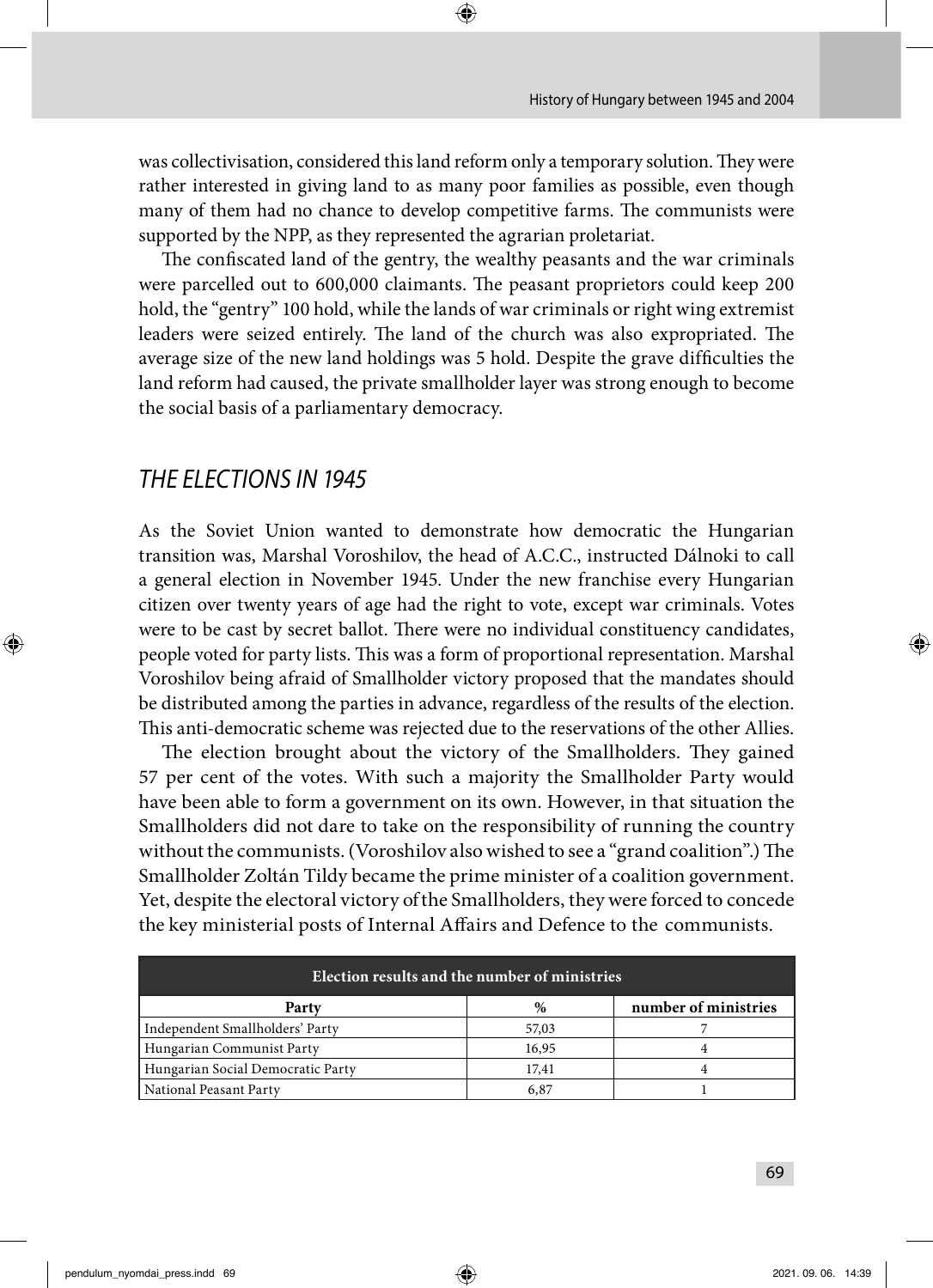### *THE ECONOMIC SITUATION*

The most fundamental issue in the devastated country was that of economic recovery. It was vitally important that transport be re-invigorated, and that the railways and bridges be completely restored so that industry could be supplied with raw materials.

⊕

The primary "resources" of recovery were the people's will to pull through and their readiness to work hard. As a result of the enormous effort of the people and their hard work under horrible circumstances, the country quickly picked itself up. The cities were hit by food shortage, money could not buy basic provisions, bartering became common. The well-to-do exchanged their jewels, cloths or other commodities for food, while industrial workers bought food in the countryside from the material products of their factories rather than money; a form of huckstering called "batyuzás". The obligation to supply the occupying forces and the reparations paid to the USSR were almost unbearable burdens. They comprised thirty per cent of the GDP of the country. The reparations were paid in kind, mainly. Dismantling factories and carrying the equipment to the Soviet Union were accepted ways in which Hungary paid its dues. The shortage of goods and the burdens of the reconstruction led to the devaluation of the Pengő. The worst inflation rate ever recorded in history resulted in the total loss of the monetary value of the Pengő. However, the great results of the economic recovery (winning the "battle for coal" or the "battle of the bridges"), the reduction in the consumption of the population and an American loan were the preconditions for the introduction of a new stable currency called the Forint (August 1946).

The MKP, realising the political importance of the economic recovery, obtained the leading posts in the economic management of the country. The party succeeded in establishing the Supreme Economic Council which became the major government organ in determining economic policy. The communist Zoltán Vas became the head of it. MKP combined its policy of nationalisation with the rebuilding of the state, thus intensifying state intervention in the economy.

One of the most debated question of the history of Hungary in the 20th century is the judgement of the happenings of 1945.

It is fact, that Hungary managed to get rid of the oppressing and life-threatening German and Arrow Cross Party rule by means of the fights of the Soviet Red Army. It is also widely accepted that the victory of the Soviets meant peace after the heavy fights and normal life could restart.

However, the Soviet soldiers were acting differently than liberator ones. The personal security or the safety of the private property were not guaranteed either during or after the fights. After 1945, Hungary belonged to the satellite states of the Soviet Union and a social system was forced on the people that was not wanted by the majority of the society.

70

⊕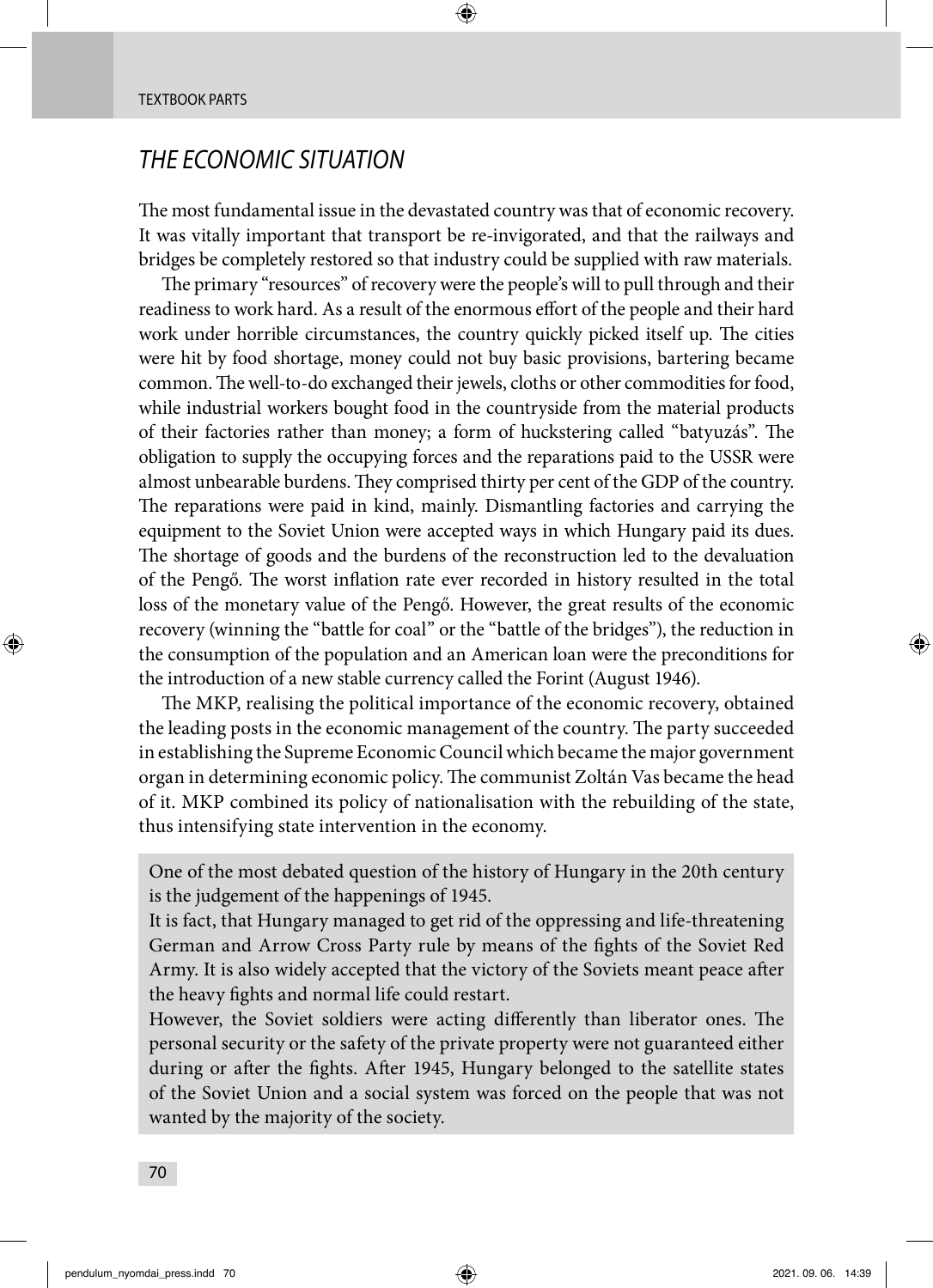# **2. THE ESTABLISHMENT OF THE DICTATORSHIP IN HUNGARY**

### *POLITICAL DISPUTES AND THE "SALAMI TACTICS"*

The most important political parties unequivocally advocated the declaration of the Republic (1 February 1946). After the proclamation of the Second Republic of Hungary the parliament elected the Smallholder Zoltán Tildy President of the Republic of Hungary. Ferenc Nagy replaced him as prime minister. The role of the president was largely confined to representational functions.

♠

Act VII of 1946 On the Criminality of the Safeguarding of the Democratic Law and Order of the Republic

"1. § (1) Anyone who has completed any of the following acts is accused of criminal act and is punishable by a crime:

- tries to beat the public law and order of the country or of the Republic created by the Act I of 1946

- organises a movement or conspiracy in order to beat the public law and order

- manages a conspiracy of the above mentioned type
- considerably donates a conspiracy financially.

(2) Anyone who participates in an above mentioned movement or conspiracy is accused of criminal act and is punishable by a crime.

10. § (1) The punishment of the above mentioned acts listed by 1. § is death penalty or life sentence forced labour. In case of physical incapability, it is changed to life sentence penitentiary or forced labour the shortest length of which is five years. In case of physical incapability the range of penitentiary is between five and fifteen years."

Unlike that of the question of the republic almost every other political issue generated bitter disputes between the MKP and the FKgP. The Smallholders tried to achieve "proportionality"; that is the appointment of more Smallholder officials to public administration in line with the election result and that the political changes should keep within the framework of a modern democracy. Contrary to this, the MKP wanted to gain even more posts in the administration. They also aimed to destroy the political basis of parliamentary democracy, thus making possible the seizure of power in a way that appeared democratic. In the subsequent power struggle, the MKP pursued sly policies, such as manipulating the masses, implementing social demagoguery and intimidating people. Their tactic was to assume control of the

⊕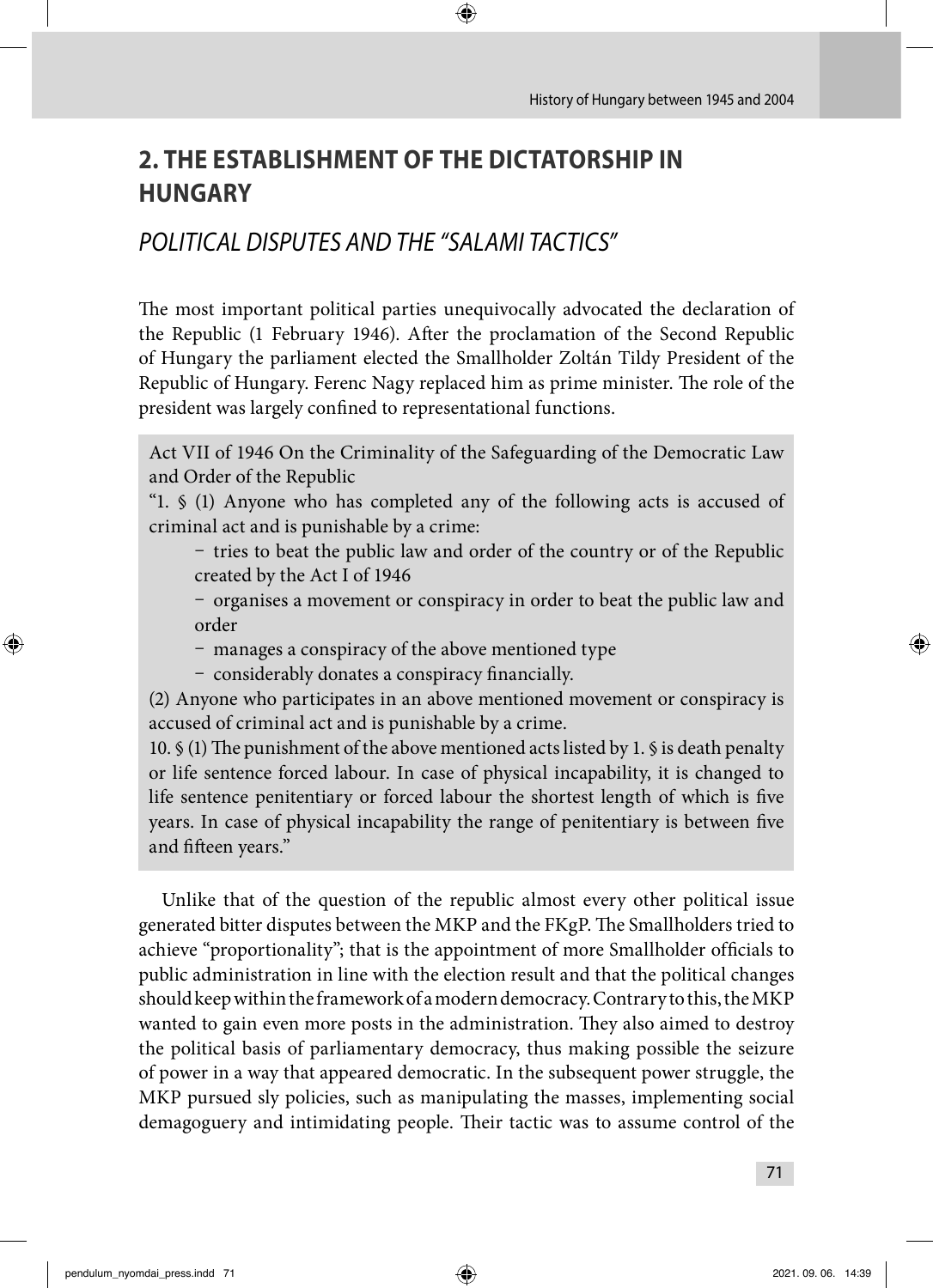#### TEXTBOOK PARTS

various institutions in small steps and to whittle away at their rival political groups gradually. As they "sliced up" their opponent parties into small groups, discrediting them one by one, this communist technique is widely referred to as "salami tactics". The other way of eliminating the opposition was to cooperate with the "communist sympathisers" who were members of the rival parties. These "left-wing groups" did not join the MKP, they rather destroyed their own parties from within, thus helping the communist breakthrough.

⊕

The MKP formed the Left-Wing Bloc (March 1946) with the NPP and SZDP. The new group aimed at isolating FKgP. The Left-Wing Bloc attacked the Smallholders on the grounds that they were ready to cooperate only with the democratic wing (the left in their interpretation) of the party. When Ferenc Nagy attempted to remedy the grievances of the wealthy and middle peasant layers and the abuses that had occurred in carrying out the land reform, the communists mobilised many smallholder peasants to protest against him in Budapest (March 1946). A demonstration under the slogan: "No land to be returned!" achieved the desired goal. Béla Kovács the Smallholder Minister resigned and soon after the FKgP leadership expelled twenty "reactionary" Assembly representatives from the party's ranks. The expelled members founded a new party, the Hungarian Freedom Party. Another slice of "salami" was cut.

The proceedings against the Hungarian community was not a unique phenomenon. Béla Kovács was imprisoned in an Austrian base of the Soviets (Baden bei Wien) and he was transported to the Soviet Union during the summer of 1951. Although, he was handed over to the Hungarian authorities in 1955, he was not let free until the Spring of 1956. Prime Minister Ferenc Nagy was arraigned while in Switzerland, and he was blackmailed by his son who was still in Hungary. The practice of false accusation became standard protocol and was widely used by the State Security Department of the Ministry of the Interior (AVO).

Attacks on the Smallholders were further intensified in the following months. The party was further weakened by the "B-listing". This was the process of purging the administration of the "reactionary elements" (mainly civil servants in the Horthy Era). Around 60,000 were dismissed. Next in line was the ban on civil organisations such as the Hungarian Boy Scout Organisation or (even) the Philately Association. This was a decisive blow against the resistance of civil society. The elimination of these groups was organised by László Rajk, Minister for Internal Affairs. The ban was actually triggered by the assassination of a Russian soldier.

The attempts of the FKgP at organising a union which was to represent peasants (similar to a trade unions), could not have been prevented by the MKP, therefore the A.C.C. forbade a debate on the matter in the parliament. As a result of the "salami

72

⊕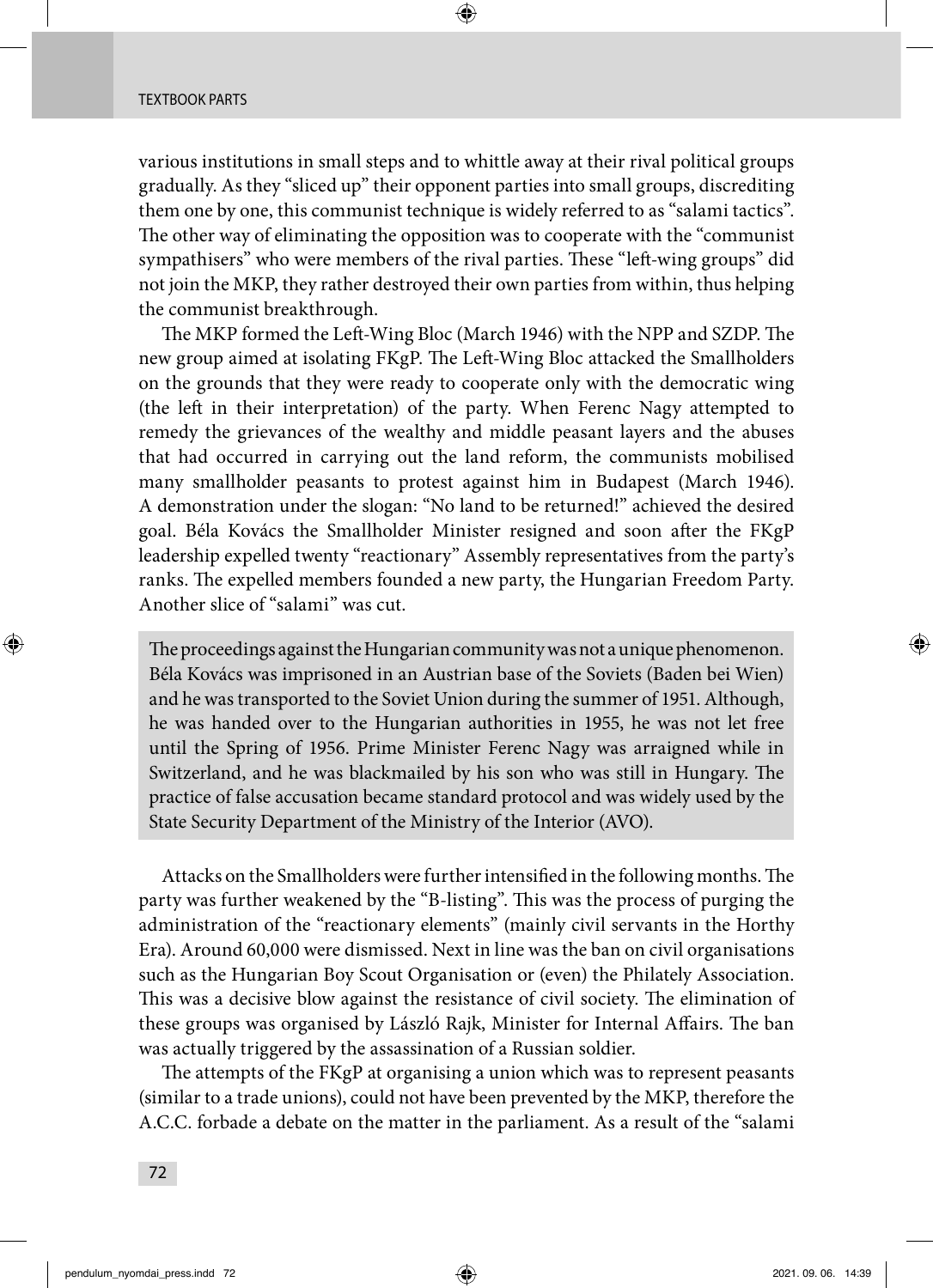tactics" the Smallholders' Party lost their majority in the Hungarian National Assembly and ceased to exist as an umbrella party. It was a decisive factor as its victory in 1945 was partly due to this latter factor.

⊕

### *THE TREATY OF PARIS*

The Peace Treaty that ended the Second World War was signed in Paris (February 1947). The Hungarian Government looked forward to the peace conference. The politicians expected that Hungary would regain its sovereignty, Soviet troops would withdraw and democratic forces would be able to stand up to the communists. It was a grave miscalculation. The Soviets remained here. The stationing of their troops in Hungary was justified by the continuing military occupation of Austria. The government expected that the purely Hungarian inhabited territory along the Romanian border could be retained but this was not fulfilled either. The Peace Treaty of Paris restored the Trianon borders. Furthermore, 3 villages were ceded to Czechoslovakia (the Pozsony/ Bratislava bridge head), as it was requested by Hungary's northern neighbour.

The Paris Peace Treaty brought about even worse conditions for the ethnic minorities, as there were no general rules that ensured their protection. The Allies, realising how effectively Nazi Germany used these minority protection terms decided that policies concerning ethnic minorities should be classed as internal state affairs. This was a more convenient solution for the Soviet Union, as well. This was a quite dangerous approach as millions were forced to leave their homes and were deported to other countries.

### *THE DESTRUCTION OF THE FKGP*

In 1947, as a result of Cominform pressure, the MKP decided to accelerate the process of Stalinisation in Hungary. As the communists held control over the Ministry of Internal Affairs and over the police, they were able to accuse some of the most influential Smallholder politicians of active involvement in an "anti-republican conspiracy". The charges were based on the gatherings of some politicians which were blown-up by the communists into a conspiracy. Some Smallholder politicians were even arrested on the basis of fake charges. As the communists had not been able to intimidate Béla Kovács, General Secretary of the FKgP, the Soviet military authorities arrested him and hauled him off to the Soviet Union. Whilst on a visit to Switzerland Prime Minister Ferenc Nagy was also accused of taking part in the anti-republican conspiracy. As his son was still in Hungary, Rákosi succeeded in exacting his resignation from him.

73

⊕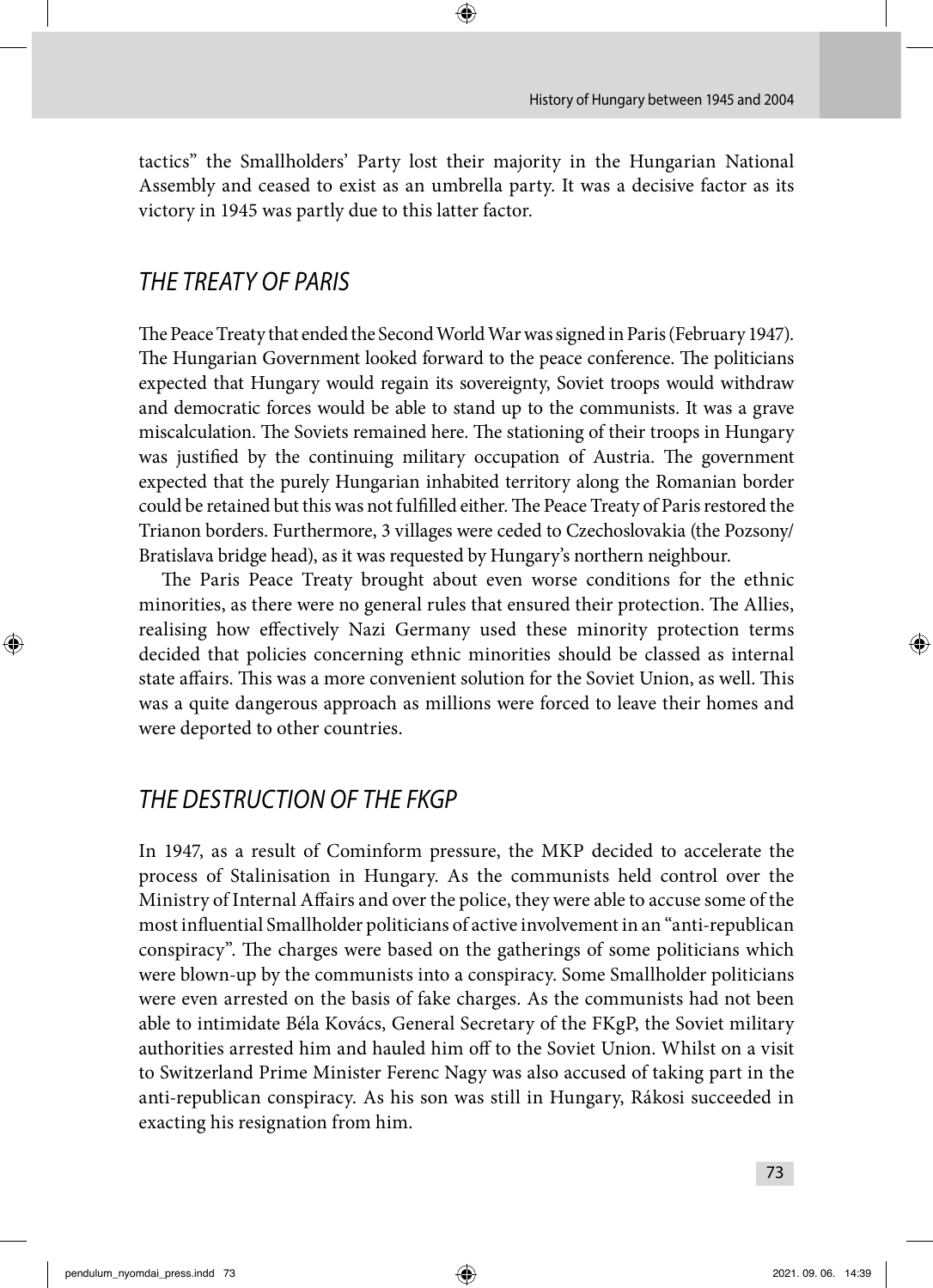### *THE GENERAL ELECTIONS IN 1947*

In 1947 the Communist Party considered that the time had come to seize power. They wanted to hold new elections as soon as possible. The new prime minister, the leftwing Smallholder Lajos Dinnyés also assisted the MKP to succeed in this goal. Since the Smallholders had ceased to exist as an umbrella party there had come into being more, although less significant, parties that competed with the MKP at the elections. After a noisy electoral campaign the communists did not even restrain themselves from committing electoral fraud. Groups of MKP activists, mainly young fanatics, were transported on lorries to many constituencies to cast their blue-coloured voting slips (these blue papers made it possible for people who were on summer vacation to register their votes at any polling station). The roughly sixty thousand extra votes cast for the MKP list (there were no individual candidates) had no significant influence on the results of the elections. Nevertheless, the deteriorating political morale was well demonstrated by the fact that the communists invalidated the mandates of the Hungarian Independence Party on the ground of electoral fraud.

⊕

| Election results and the number of ministries |       |                      |  |
|-----------------------------------------------|-------|----------------------|--|
| Party                                         | %     | number of ministries |  |
| Independent Smallholders' Party               | 57,03 |                      |  |
| Hungarian Communist Party                     | 16,95 | 4                    |  |
| Hungarian Social Democratic Party             | 17,41 |                      |  |
| National Peasant Party                        | 6,87  |                      |  |
| Democratic People's party                     | 16,4  |                      |  |
| Hungarian Independence Party                  | 13,4  |                      |  |
| Independent Hungarian Democratic Party        | 5,1   |                      |  |

Despite the above mentioned facts the MKP was able to increase its votes only by 5.4 per cent compared with the results of the 1945 general elections. It became the largest single party in parliament. However, the democratic forces together with the Smallholders were still in majority. Unfortunately, subsequent events demonstrated clearly that the elections had been nothing more than the stage props in a farce The democratic parties were unable to gain power, therefore the MKP, the SZDP, the FKGP and the NPP formed a government in which, according to the democratic rules, even the MKP could become the leading party.

### *THE "YEAR OF THE TURNING POINT"*

By 1947 the international political situation changed. The leaders of the USSR decided on a more radical transformation. As in the other satellite states, they

⊕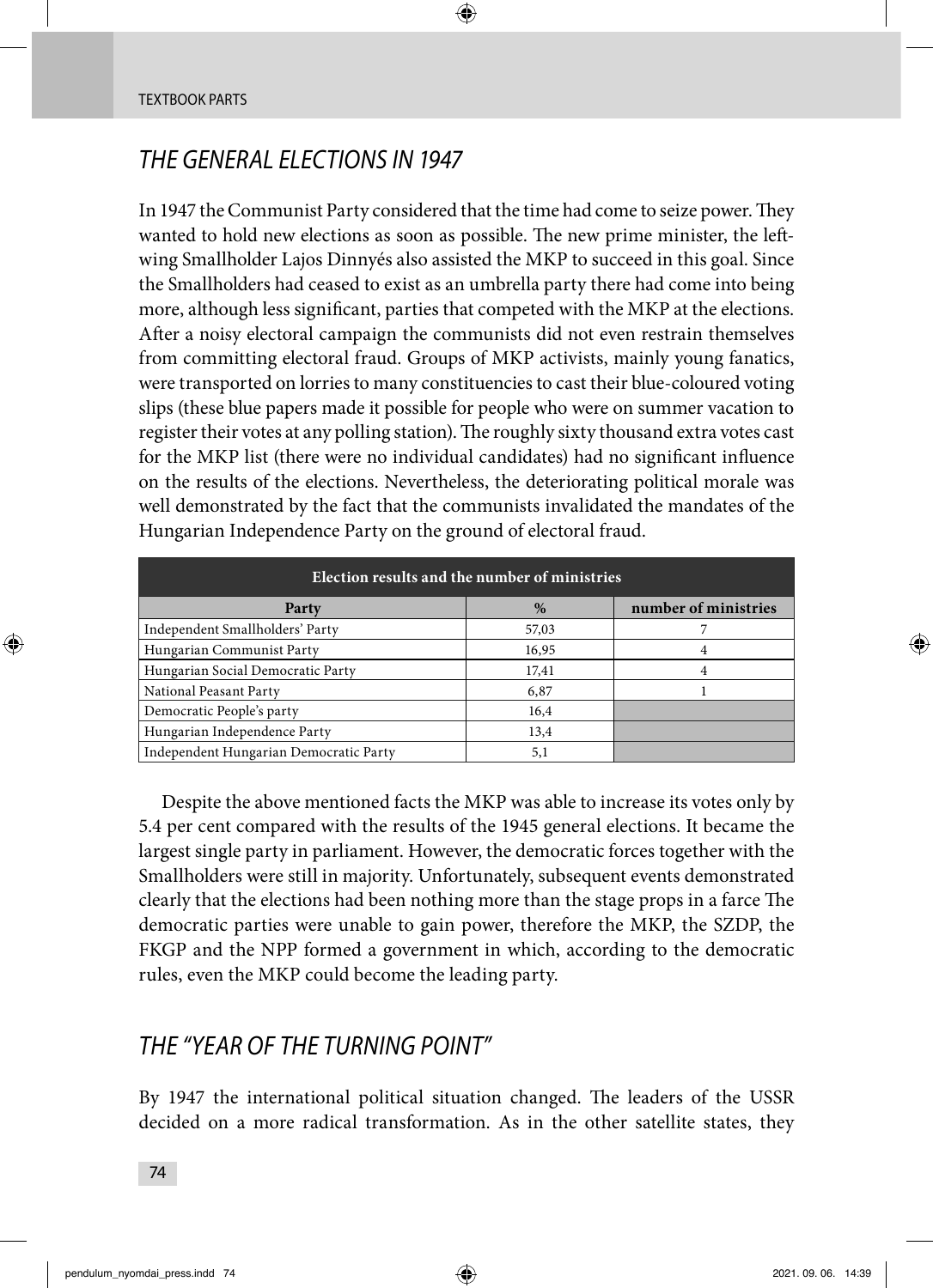instructed the Hungarian communists to accelerate the process of "sovietisation". First the two workers' parties, the SZDP and the MKP united. Seemingly the unification was carried out in a democratic way. However, prominent Social Democrats who had been labelled as "right-wing" were expelled from the party (for example Anna Kéthly). The new party, the Hungarian Workers' Party (MDP) soon eradicated the multi-party system in Hungary and introduced a totalitarian communist dictatorship. This was the reason why 1948 was named the "year of the turning point" in communist circles.

♠

| Pace and scope of nationalization |                                                    |  |  |
|-----------------------------------|----------------------------------------------------|--|--|
| time                              | scope                                              |  |  |
| 1946 June                         | coal mines                                         |  |  |
| 1946 December                     | more important heavy industrial plants             |  |  |
| 1947 December                     | greater banks and industrial enterprises           |  |  |
| 1948 March                        | industrial firms employing more than 100 employees |  |  |
| 1948 May                          | bigger hotels                                      |  |  |
| 1948 December                     | industrial firms employing more than 10 employees  |  |  |
| 1948 - 1952                       | Urban living quarters and estates                  |  |  |
| 1949 April                        | Pharmacies and smaller hotels                      |  |  |
| 1949 December                     | Cinemas, theatres                                  |  |  |

## **3. THE RÁKOSI ERA**

⊕

# *THE ESTABLISHMENT OF THE TOTALITARIAN DICTATORSHIP IN HUNGARY*

Parallel with the rise of the single-party state, the communists accelerated the process of nationalisation. In 1947 banks, in 1948 companies which employed more than 100 people, in 1949 first the wholesale trading companies, later firms which employed more than 10 people, then shops and generally the majority of small trading firms were nationalised. In the new system the omnipotent state controlled every aspect of the lives of the defenceless people, and the Communist Party controlled the state.

In the "year of the turning point" schools were also nationalised. There were only few institutions remaining under church control. The transformation of the educational system resulted in a significant loss of intellectual capacity as most of the trained teachers of the monastic schools were dismissed. In order to break the Catholic church's resistance the authorities arrested Cardinal József Mindszenty, the Archbishop of Esztergom. He was sentenced to life imprisonment (1949). Many other church leaders met the same fate.

75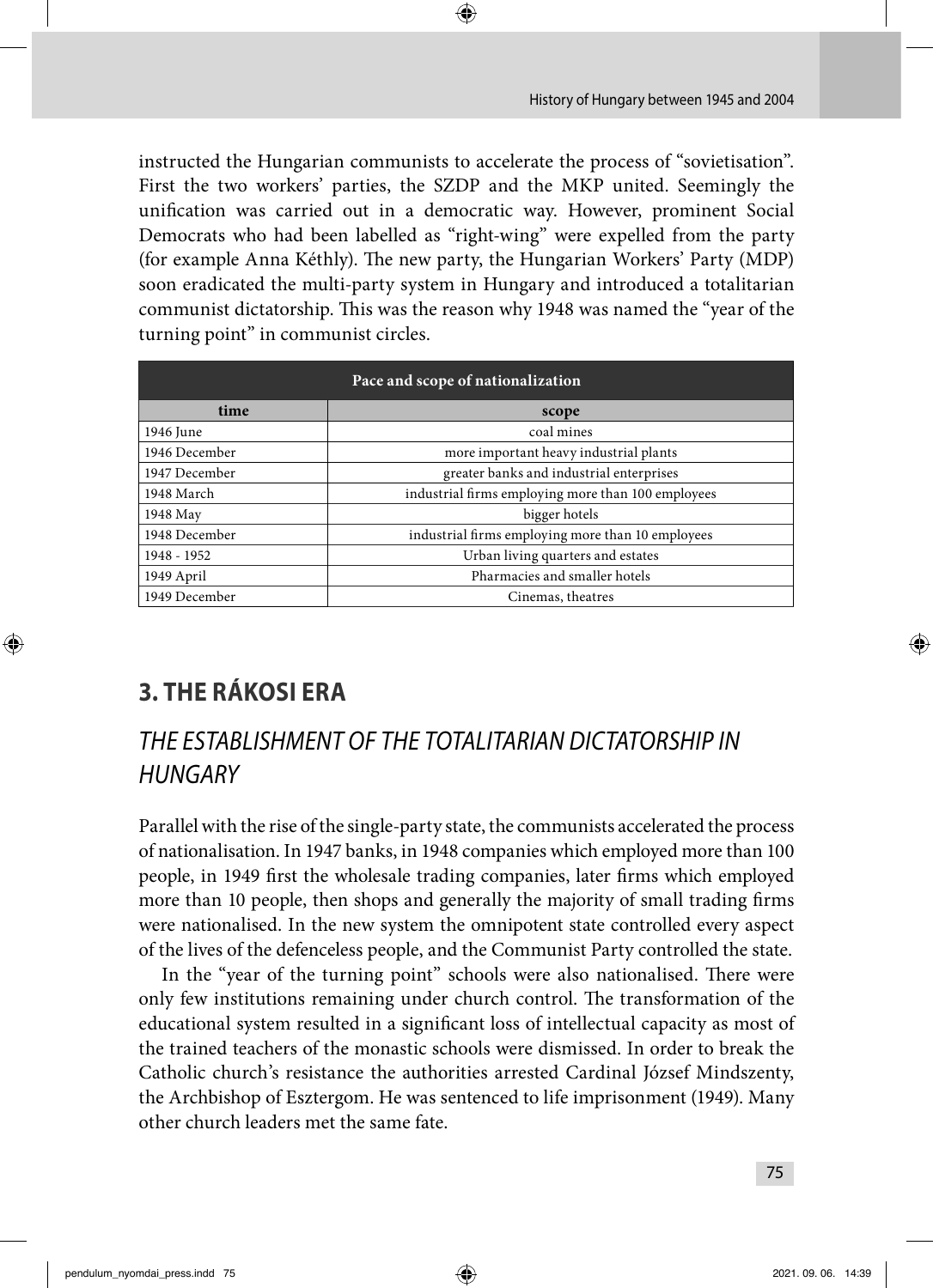The elimination of the multi-party system and civil organisations was completed in 1949. The parties were merged into the Hungarian Independent Popular Front (from 1954 the Patriotic Popular Front). At the single-party election in 1949, the MDP "gained" 96 per cent of the votes. Hungary established the "dictatorship of the proletariat". The new constitution ensured the leading role of the Communist Party which was referred to as "the party" and the form of the state became a People's Republic. The office of president was replaced by the Presidential Council, the old bodies of local governments were replaced by the soviets, or councils (1950), which simply carried out the orders of the central bodies.

⊕

| Limiting the religious activities (1945-50) |                                                                                 |  |
|---------------------------------------------|---------------------------------------------------------------------------------|--|
| 1945. March                                 | Expropriation of real estate.                                                   |  |
| 1946. July 4.                               | The banning of the Hungarian Scouting and all the Catholic Youth Organisations. |  |
| 1948. July 16.                              | The nationalization of religous schools.                                        |  |
| 1948. December 26.                          | The arrest of József Mindszenty, the Archbishop of Esztergom.                   |  |
| 1949. September 5.                          | The termination of compulsory religious education.                              |  |
| 1950. September 7.                          | The Hungarian religious orders are dissolved (except the 4 educating orders)    |  |

### *THE ROLE OF INTIMIDATION*

The new regime promised an easier life for the millions of underprivileged. However, the majority of the promises were only partially fulfilled, as a result the number of faithful supporters of the Rákosi regime steadily declined. The communists copied the Stalinist model of intimidating people, to maintain their dictatorial rule.

The institutionalised terror's famous organisation had been the AVO, the State Security Department of the Ministry of Interior, which was later detached from the ministry and renamed AVH in 1948. The notoriously cruel organisation was led by Gábor Péter, who received his instructions directly from Mátyás Rákosi, the leader of MDP. In the beginning the infamous organisation targeted members of the former democratic parties, the representatives of the church, the wealthier peasant class (so-called "kulaks") and the intellectuals. No one could feel safe, as anyone could be hauled before the AVH people. The AVH usually picked up their victims at dawn and drove them away in the infamous "black cars". The most important purpose of terror was the creation of an atmosphere of intimidation, where anyone felt that they might become a potential suspect. The establishment of internment camps and labour camps served the same goal. As it was part of the Stalinist model in the Soviet Union, the terror reached the members of the MDP and as a result of the power struggle, even the leadership of "the party". First the former Social Democrat leaders, for example György Marosán, later the "non-Muscovite" or "home-grown" communists, László Rajk and János Kádár were arrested. Their court sentences

76

⊕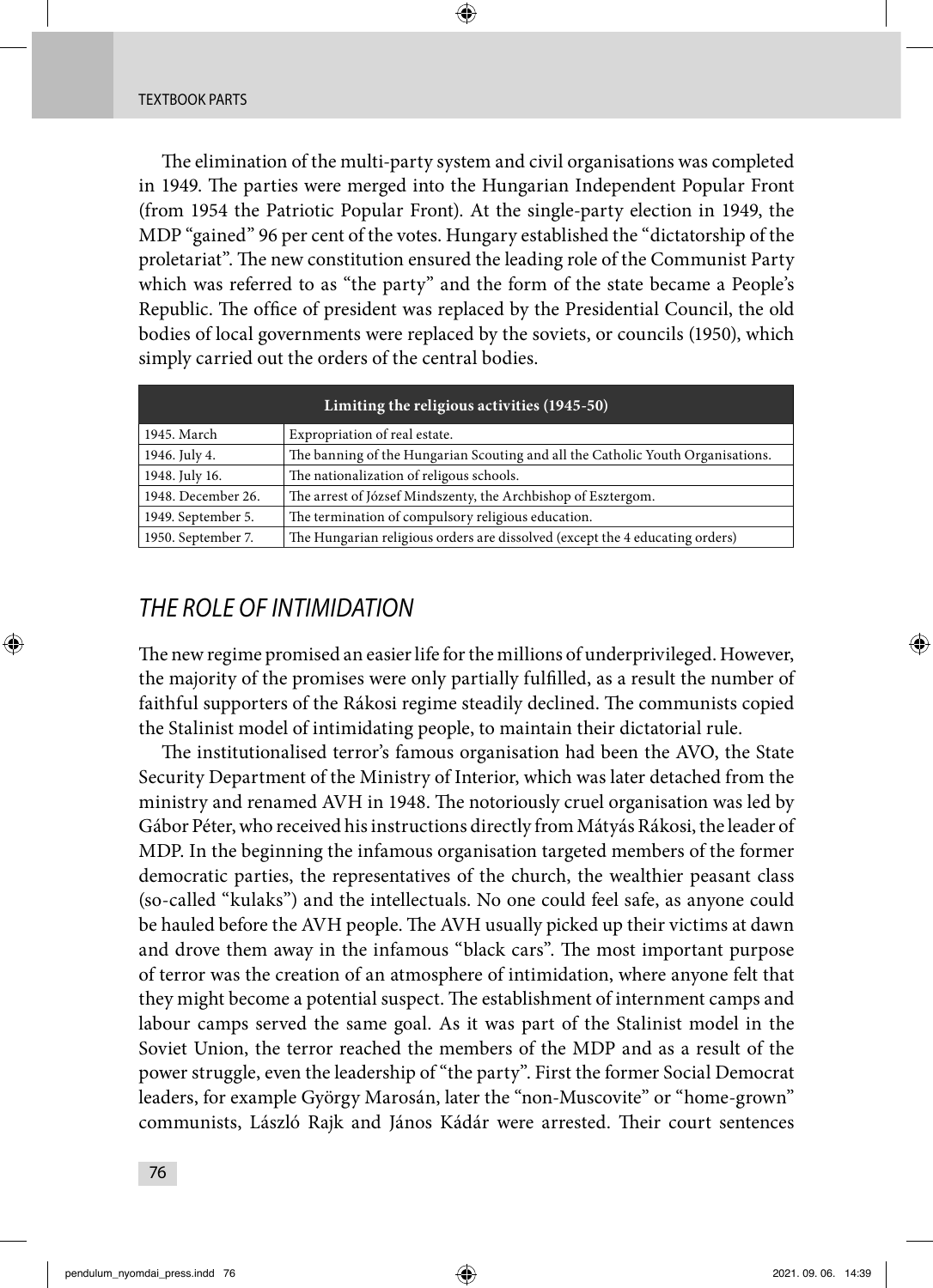demonstrated that "the party" and Rákosi ruled Hungary in a totalitarian way. László Rajk's trial and his subsequent execution were the most shocking events of the institutionalised terror (1949).

⊕

### *THE "COUNTRY OF IRON AND STEEL"*

As with the political transformation of Hungary, Rákosi's economic policy became also a slavish imitation of the Soviet model. Beside Rákosi, Ernő Gerő was the other chief leader who set the goals for Hungary's economic development.

The communist leaders, preparing also for a potential third world war, aimed at the improvement of heavy industry. Hungary was to be made "a country of iron and steel". However, neither the natural resources, nor the preconditions made it possible to pursue such ambitious goals. The tragic aspect of the industrialisation process was, that despite the heavy sacrifices an extremely inefficient new industry came into being. The aim of expanding heavy industry was part of the primary goal of the communists to achieve self-sufficiency. They did not want to depend on other countries in any economic field. To attain these ends new mines had to be opened and new factories had to be built which required enormous investments.

Furthermore, the isolated position of the country did not allow the inflow of foreign capital, therefore they had to rely exclusively on domestic resources. Financing these new projects was only possible at the expense of agriculture, infrastructure and living standards. Parallel with the elimination of the private economy the planned economy was introduced; so instead of market forces the Central Planning Office set the mechanism of economic development (after the First Three Year Plan which was to design the rebuilding of the country, the First Five Year Plan was enacted). The difficulties of the Planned Economy were demonstrated by the fact that the party leaders further increased the targets of the First Five Year Plan which had already been shown to be unfounded. Due to irrational economic management production yields fell by 1952 and the standard of living declined despite the enormous input.

### *THE COLLECTIVISATION OF AGRICULTURE*

The communists considered the land distribution a political manoeuvre from the beginning, therefore after the MDP seized power they proclaimed the necessity of collectivisation and soon after started to carry out their plans under force. They had implemented a variety of economic and political means to break the resistance of the peasants. They increased taxes and the quantity of requisitioned crops. There were years when even the seed grain of the farmers were taken ("sweeping the attic clean

77

⊕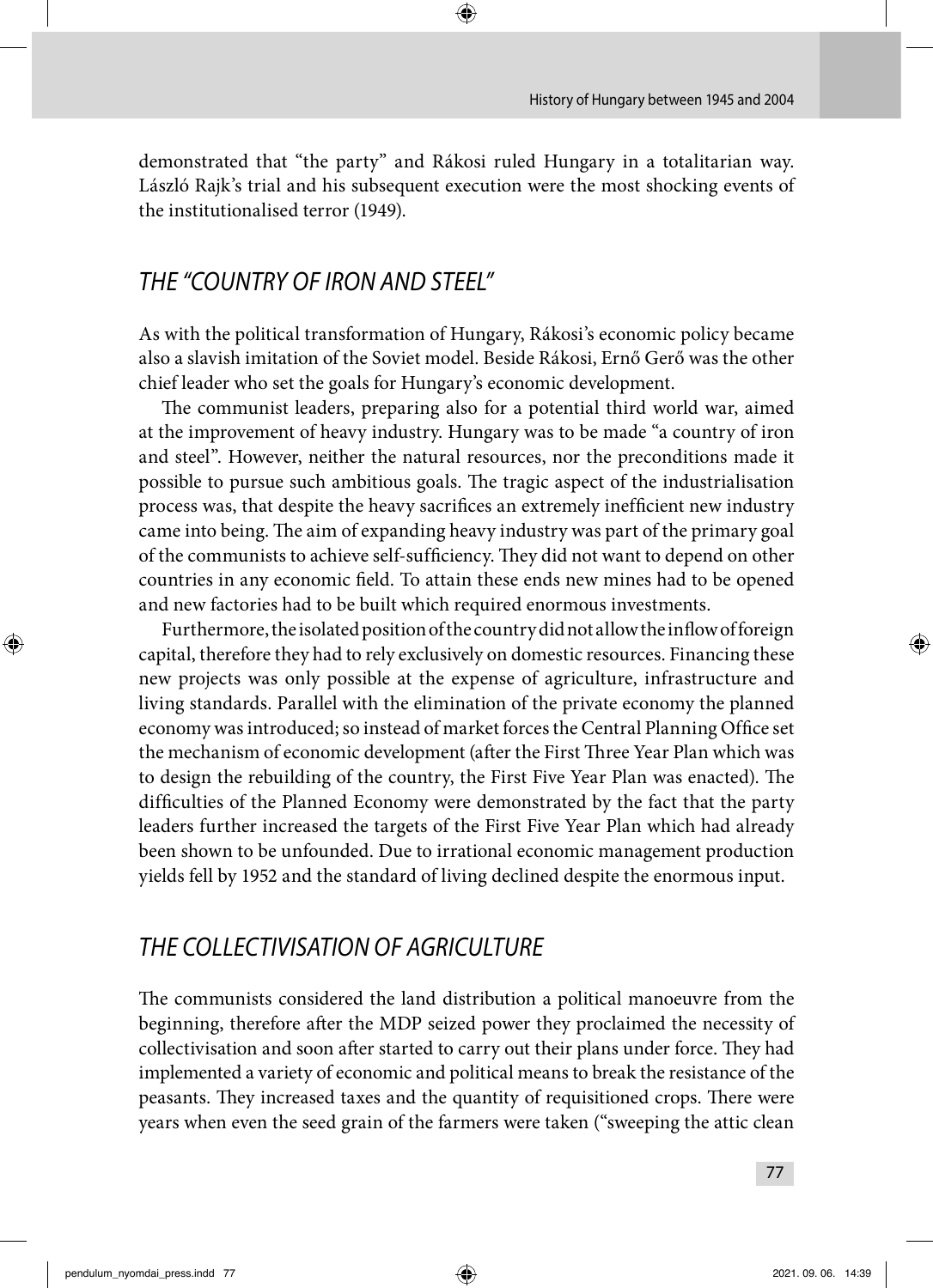of grain"). The communists eliminated the leading layer of villagers in the same way as Stalin had done so in the Soviet Union; they were labelled as "kulaks". The kulaks' taxes and their other burdens such as the quantity of the "requisitioned" crops were increased to such extent that it was impossible to fulfil. Mobilising the police against kulaks became common if they failed to provide the required food products.

⊕

The communist propaganda that emphasised the advantages of large scale production did not gain ground among the majority of the landed farmers. The peasants hung on to their old or newly acquired pieces of land. They resisted the formation of the Sovietstyle of collective farms which deprived its members of their private property entirely. Despite the violent methods of collectivisation only one third of the farmers joined the collective farms. At the same time, agrarian production declined significantly.

Collectivisation, as it took place in the Soviet Union, served ideological, political and economic purposes. The leaders of the party wished to make the socialist sector the dominant sector in the countryside (as they considered state ownership superior to private property), at the same time wanting to break the resistance of the peasants who were still independent due to the private ownership of the means of production. In an economic sense collectivisation served industrialisation, as it helped the allocation of resources and provided a labour force which was the most decisive source of extensive industrialisation.

### *CULTURE AND THE CULT OF PERSONALITY*

The party also aimed to control all manifestations of culture. They followed the model of the Soviet cultural policy. József Révai, the person charged with directing cultural affairs, was an advocate of "schematism" and a new artistic approach that focused upon class struggle. In every field of cultural life the socialist transformation was carried out by prominent scientists or artists who were placed by the party in the forefront of this "struggle". Those that refused to cooperate had no chance to pursue a professional career.

Modelled on the Soviet version the personal cult of Stalin, that of Rákosi was also introduced in Hungary. Portraits of Stalin and Rákosi appeared everywhere, their portraits hung in classrooms and even in the public transport vehicles. Artists, from actors to sculptors, were all forced to glorify the two leaders, scientists were forced to refer to them in scientific publications. The adulation of Rákosi reached its peak on his sixtieth birthday when hundreds of celebrations all over the country admired the greatness of the "glorious leader". Even primary school pupils wrote poems dedicated to Rákosi and his name was refrained in songs which were composed for the special occasion.

⊕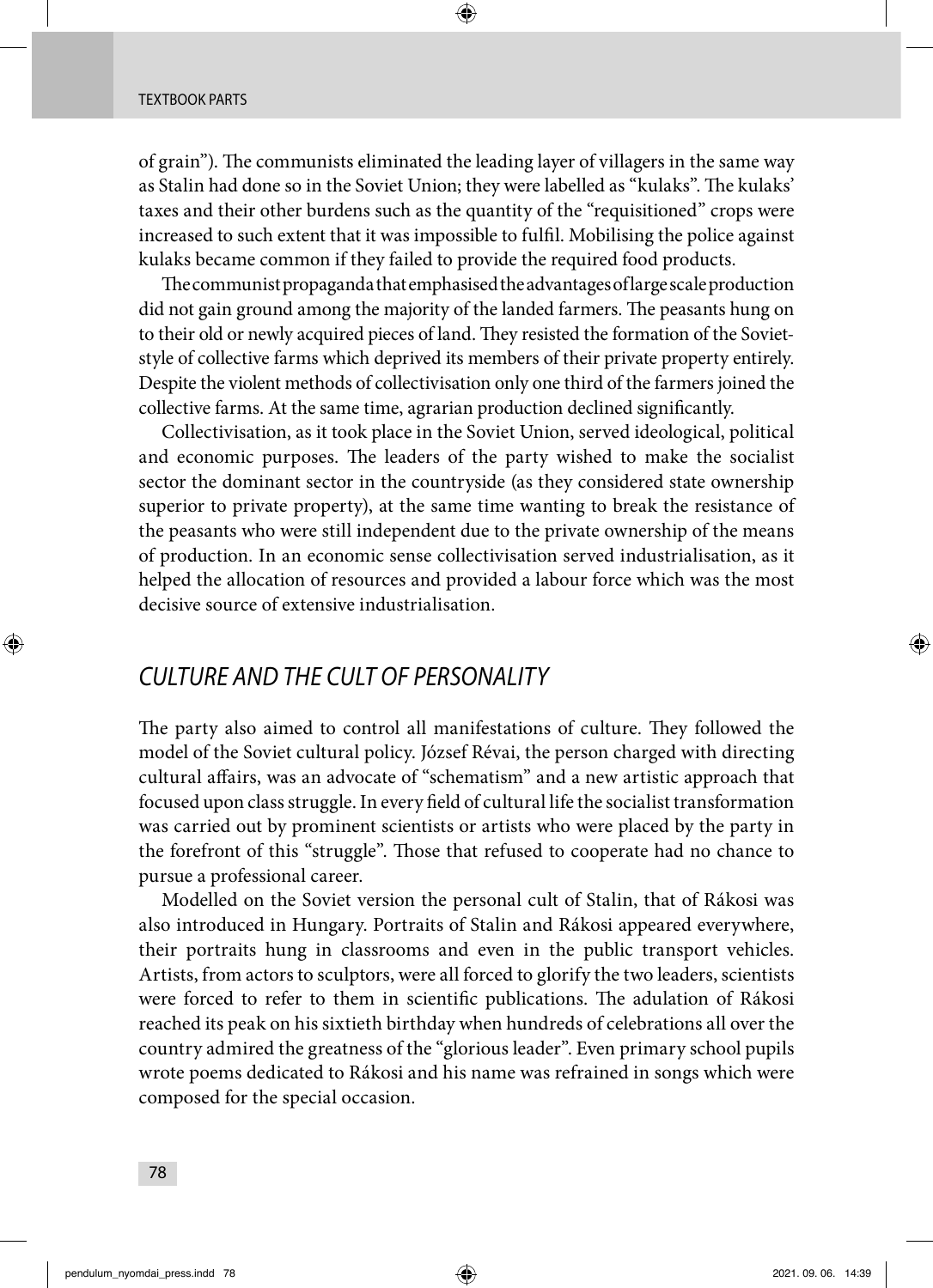## *THE FALL OF RÁKOSI AND THE FIRST PREMIERSHIP OF IMRE NAGY*

♠

Stalin died in 1953. Khrushchev, emerging victorious from the subsequent power struggle made attempts at de-Stalinisation (see page 66). This was the reason for summoning the Hungarian party leaders to Moscow. They were instructed to correct the mistakes that they had committed (such as the cult of personality, listing the kulaks and the inordinate drive to industrialisation) as part of the worst of the Rákosi era. The Soviet leaders decided on changes in personnel. Rákosi retained his post as General Secretary of MDP. However, he was replaced by Imre Nagy as prime minister.

#### **Exposé of Prime Minister Imre Nagy**

"[…] The sense of justice of the Hungarian public was violated by the great number of court proceedings and transgressions, the widely used administrative methods and the extreme number of abuses, harassments and persecutions. […] On the basis of all this and in the spirit of forgiveness, to be able to get relief and provide remedy for the justified offenses; the government proposes a bill for the Parliament suggesting the amnesty for all in prison with a minor crime and whose release will not threaten the safety of the state."

Imre Nagy outlined the necessary changes in his parliamentary speech. He aimed to increase the authority of parliament and to revise the principles of the industrial policy. A policy which had disregarded Hungarian economic conditions and had required disproportionally high investments. He decided to put an end to forced collectivisation and to unlawful political measures. As a result, the system of internment was ended and the communist and Social Democrat victims of the show trials were released from prison. They were later rehabilitated.

As the prime minister started to implement his economic programme he stopped forced collectivisation and some of the large state investment projects. The quotas of the "requisitioning" system (the compulsory deliveres) were lowered and measures were taken to increase the standard of living (wages were increased, prices were decreased and supplies were improved).

However, the leading political force was still the party, and its policies were still determined by Moscow. As a result, Rákosi visited Moscow frequently. As the "hardliners" had gained ground temporarily in Moscow again, due to the worsening atmosphere of international relations, Rákosi succeeded in the dismissal of Imre Nagy (1955). He was again able to assume full power.

79

⊕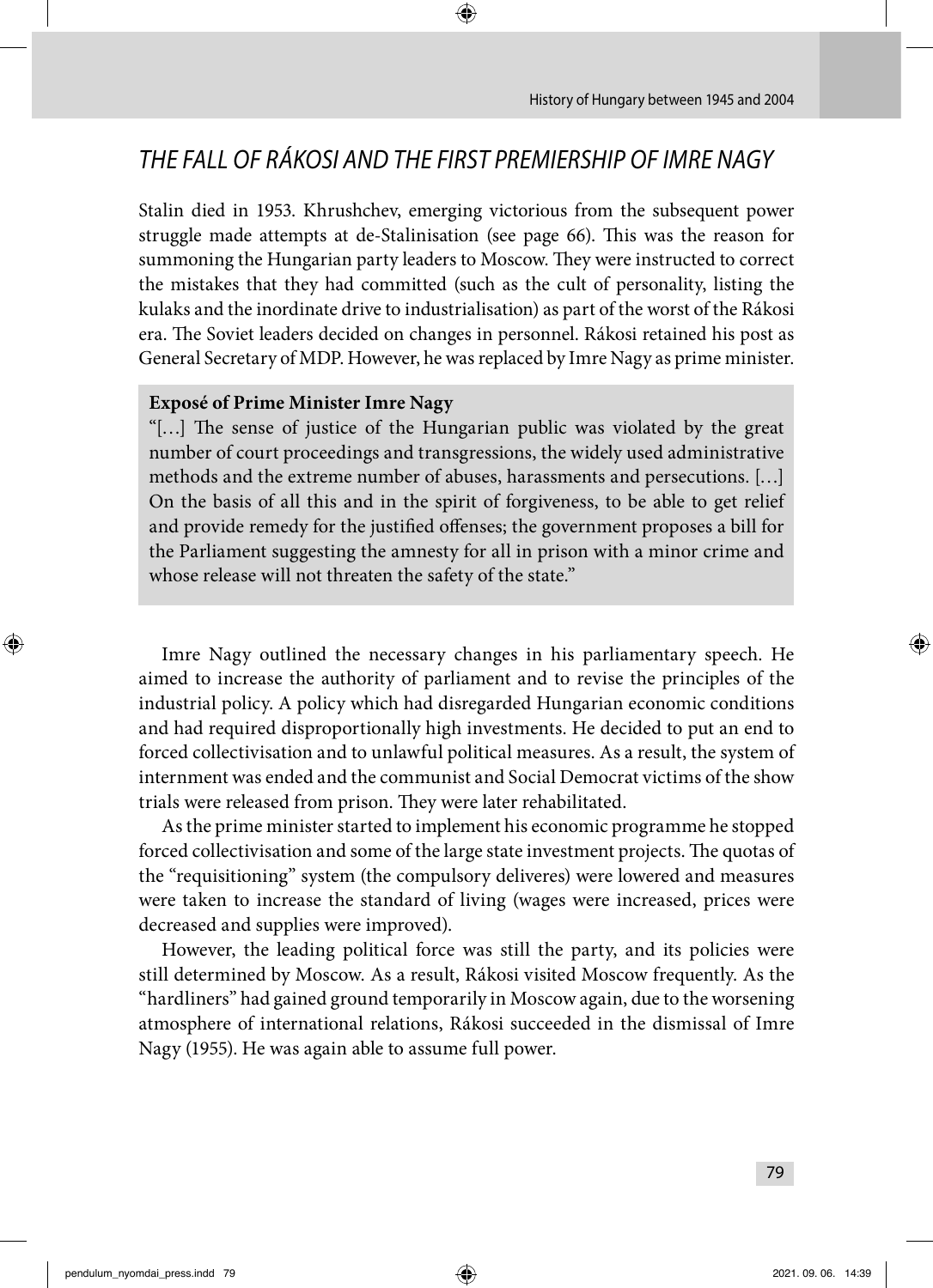### **4. THE 1956 REVOLUTION AND WAR OF INDEPENDENCE**

♠

### *THE PRELIMINARIES*

Rákosi succeeded in the political isolation of Imre Nagy, with András Hegedűs, the new prime minister, being hand-picked to replace him. The foreign political situation, and as a result of this the power struggle in the Soviet Union, brought about a less favourable situation for Rákosi. At the 20th Congress of the Soviet Communist Party (February 1956) Khrushchev strongly urged a programme of de-Stalinisation that would put right the excesses of the previous regime.

As a result of the changes in the USSR the opposition to the party in Hungary, which had evolved in 1953, could not be silenced either. The Petőfi Circle which mobilised many young intellectuals targeted the MDP with growing criticism. Due to the above mentioned facts the leaders of the Kremlin dismissed Rákosi. They appointed Ernő Gerő General Secretary. However, this did not fulfil the expectations of the discontented Hungarians. The reformers in MDP begun to gather around Imre Nagy. The pre-revolutionary upheaval was best manifested by the Literary News (Irodalmi Újság) as it criticised the functionaries of the party with withering sarcasm, depicting them as a new ruling class. The idea of the reburial of Rajk and three other victims of the show trials mobilised many people behind the intellectuals (6 October 1956). In the second half of October 1956 the youth organisations of university students seceded one by one from the official youth organisation of MDP (DISZ Union of Young Democrats) and established an independent movement. Within the universities, both in the countryside and in Budapest, the proliferating cells of the organisation distilled their most important demands into bullet-points. They demanded the alteration of the planned economy, the end of the disparity in wages and prices, the renewal of the political system of Hungary, the restoration of democratic rule, the replacement of the new national emblems with the old ones, putting Hungarian-Soviet relations on the basis of reciprocity and the withdrawal of Soviet troops from Hungary.

### *THE OUTBREAK OF THE REVOLUTION*

The students called for a peaceful demonstration, which was to be held on 23 October 1956, to express their solidarity with the changes taking place in Poland. The student organisations were supported by the Petőfi Circle. The political leaders were hesitant about how to respond to the request from the student leaders concerning permission for the procession. They first banned it, but then gave their consent. The march started at three o'clock from the University of Technology and from ELTE

80

⊕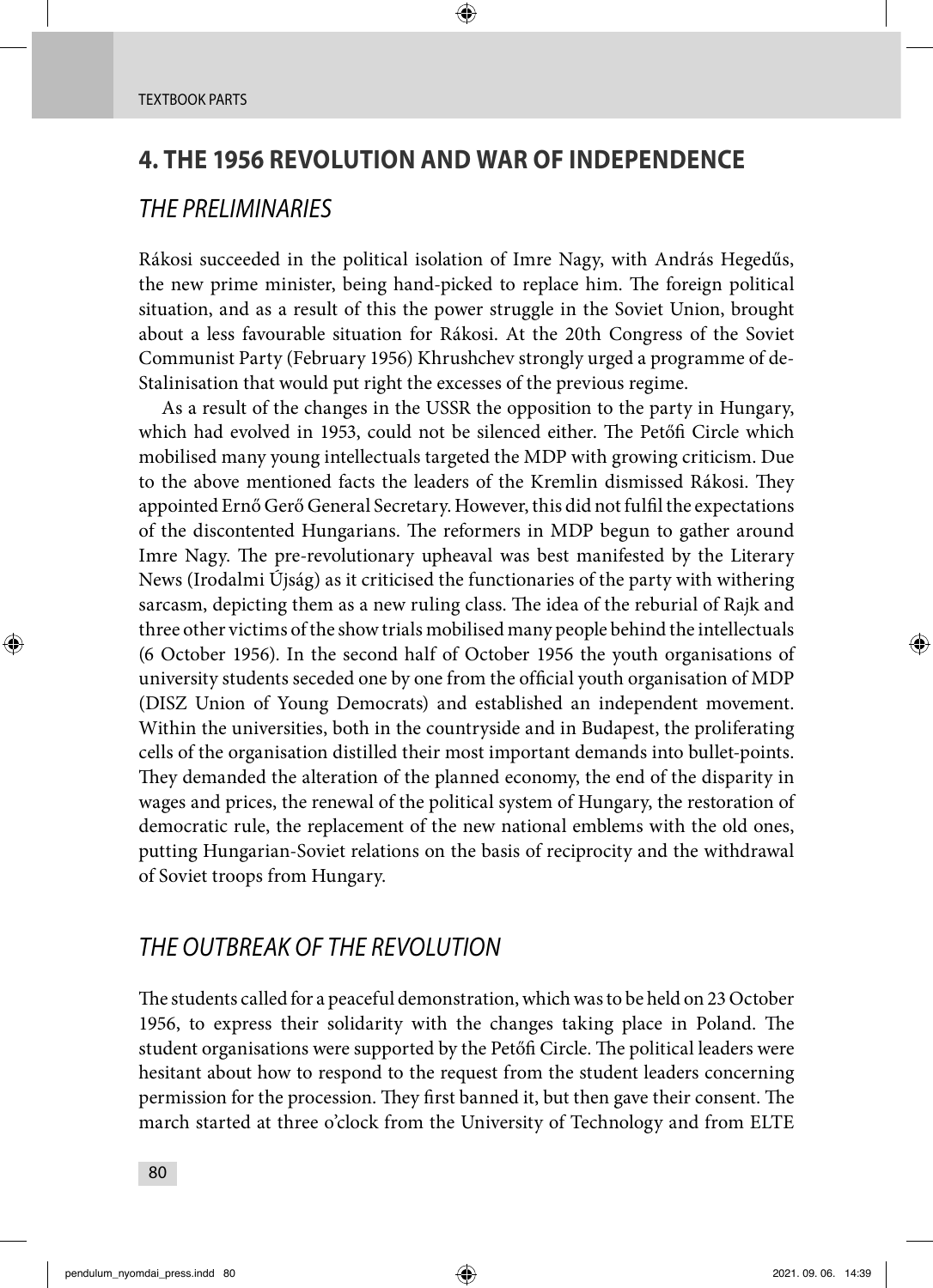(Eötvös Loránd University of Science). The crowd proceeded to Bem Square where approximately 50,000 people demanded freedom, the restoration of democracy, Hungarian independence and the appointment of Imre Nagy as Prime Minister of Hungary. The workers of Budapest joined the students in late afternoon. The huge crowd marched from Bem Square to the Parliament. They wanted to see Imre Nagy and demanded that he address the crowd.

⊕

Part of the huge mass of people that gathered in front of the parliament building marched to Dózsa György Avenue to demolish the eight-metre high bronze statue of Stalin, which was standing on a ten-metre high podium. The statue was the symbol of the hated dictatorship and the oppression of Hungary. The other part of the crowd marched to the building housing Hungarian Radio. They wanted their demands to be broadcast. However, this demand was not fulfilled, moreover in place of their demands the speech of Ernő Gerő was broadcasted. The General Secretary stated in his speech that the demonstration by the people was organised by the "enemies of the people". In the increasing tension someone fired at the angry crowd from the building of Hungarian Radio. This unleashed the people's anger, setting off a running gun battle. The demonstration turned into an armed uprising, the revolution had begun.

**From the 16 points of the youth – MEFESZ** (Union of Hungarian University and Academy Students), 1956. October 22.

"1. We demand the immediate withdrawal of all the Soviet troops from Hungary, in accordance with the declarations of the Paris Peace treaty.

2. We demand a new, secret-ballot election of basic-, middle- and central-level front-runners of the Hungarian Workers' Party, and then they shall forthwith summon the party congress in order to elect the new Central Leadership.

3. The government shall be re-organized lead by Comrade Imre Nagy, all previous guilty leaders of the Stalinist Rákosi Era should be replaced immediately.

4. We demand a public hearing and an open trial in the criminal case of Mihály Farkas and his associates. Mátyás Rákosi is responsible at first instance for all the crimes of the recent past and for the destruction of the country and he should be taken home and should be tried by a popular court.

5. We demand general, equal and secret elections in the country with the participation of multiple parties in order to elect a new national assembly. We demand the guarantee of the right to strike for workers."

Some protesters acquired weapons from the nearby gun stores: Others convinced soldiers, who were ordered to the scene as reinforcements, to relinquish their guns to the insurgents. Fights flared up at many points in Budapest. The uprising could neither be put down by the Soviet tanks, which began to pour into the city during the dawn hours. Their arrival only added fuel to the fire.

⊕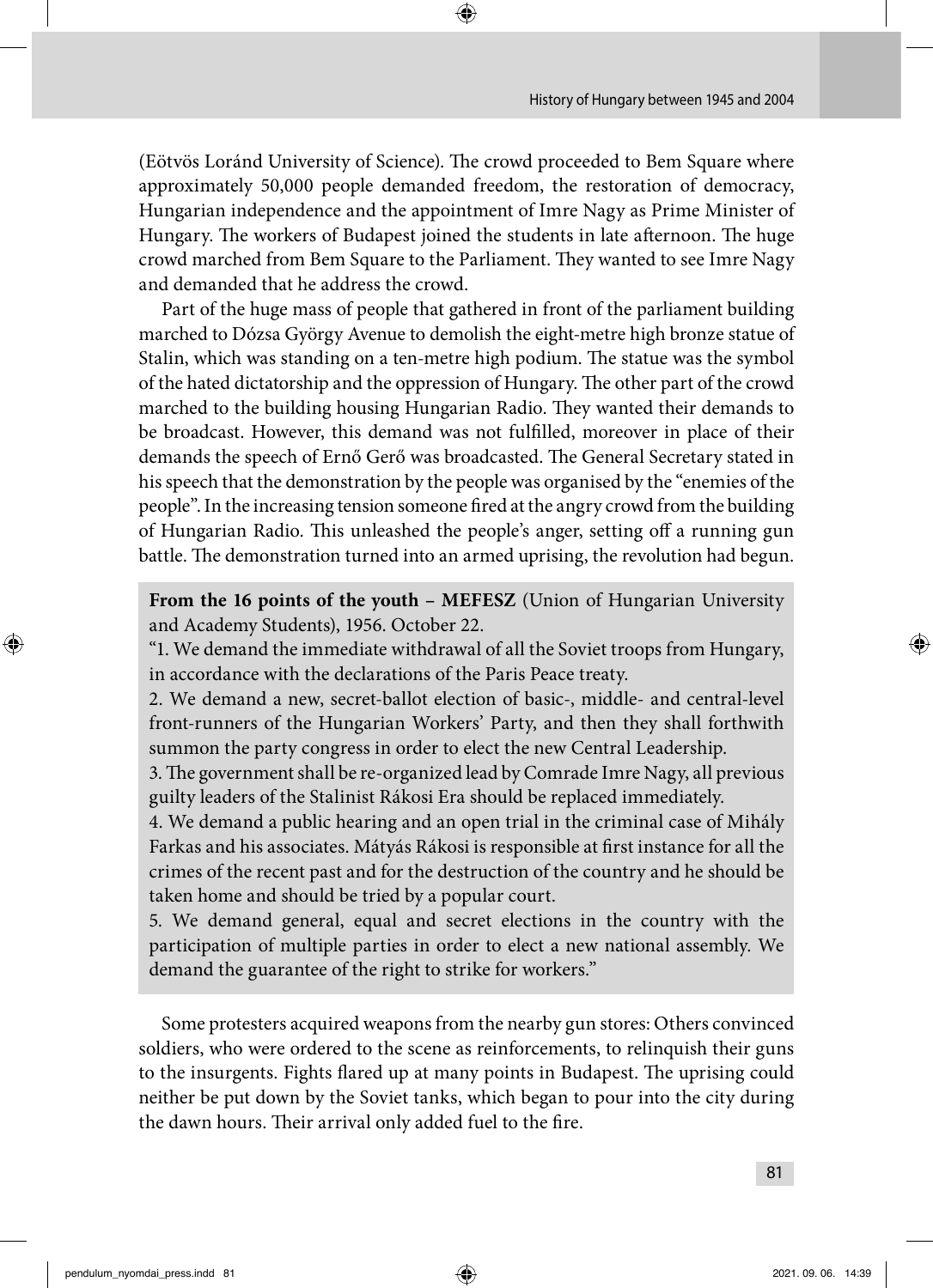### *THE REVOLUTION IN BUDAPEST AND IN THE COUNTRYSIDE*

In the days that followed there were mass demonstrations organised in the countryside as well. The revolution became a nationwide event. The frightened party leaders instructed the Presidential Council to appoint Imre Nagy prime minister. They hoped that the increasingly discontented people would calm down. However, in the tense situation the replacement of the government was not enough, as people demanded a radical structural transformation. The leaders of the party began to gradually lose control and the common people, young workers, intellectuals and students were determining the course of events.

♠

The armed clashes continued in Budapest. On the 25 October at Parliament peaceful protesters were fired on from the roofs of nearby buildings and Soviet tanks, resulting in close to 200 being shot dead on Kossuth Square. People went on strike and established Revolutionary Committees to help in the insurgents' flash points (Széna Square, Baross Square, Corvin Close, Mester Street and Tűzoltó Street). **Pamphlet:**

#### **You, Pest lad!**

You, youngster from the day care, You, whose life span is hardly more than fifteen, You, who laid your life down for the country… You are not forgotten ever whilst a single Hungarian is found on earth!

### *THE RETREAT OF THE FORMER REGIME*

As a result of the uprising in the countryside and in Budapest, Rákosi's followers were dismissed from the leadership of MDP. Gerő was replaced by János Kádár who had served out a prison sentence in the Rákosi Era. As a result of these changes even the new party leaders named the events "revolution". They disbanded the MDP and established a new Communist Party, the Hungarian Socialist Workers' Party (MSZMP) (1 November).

82

⊕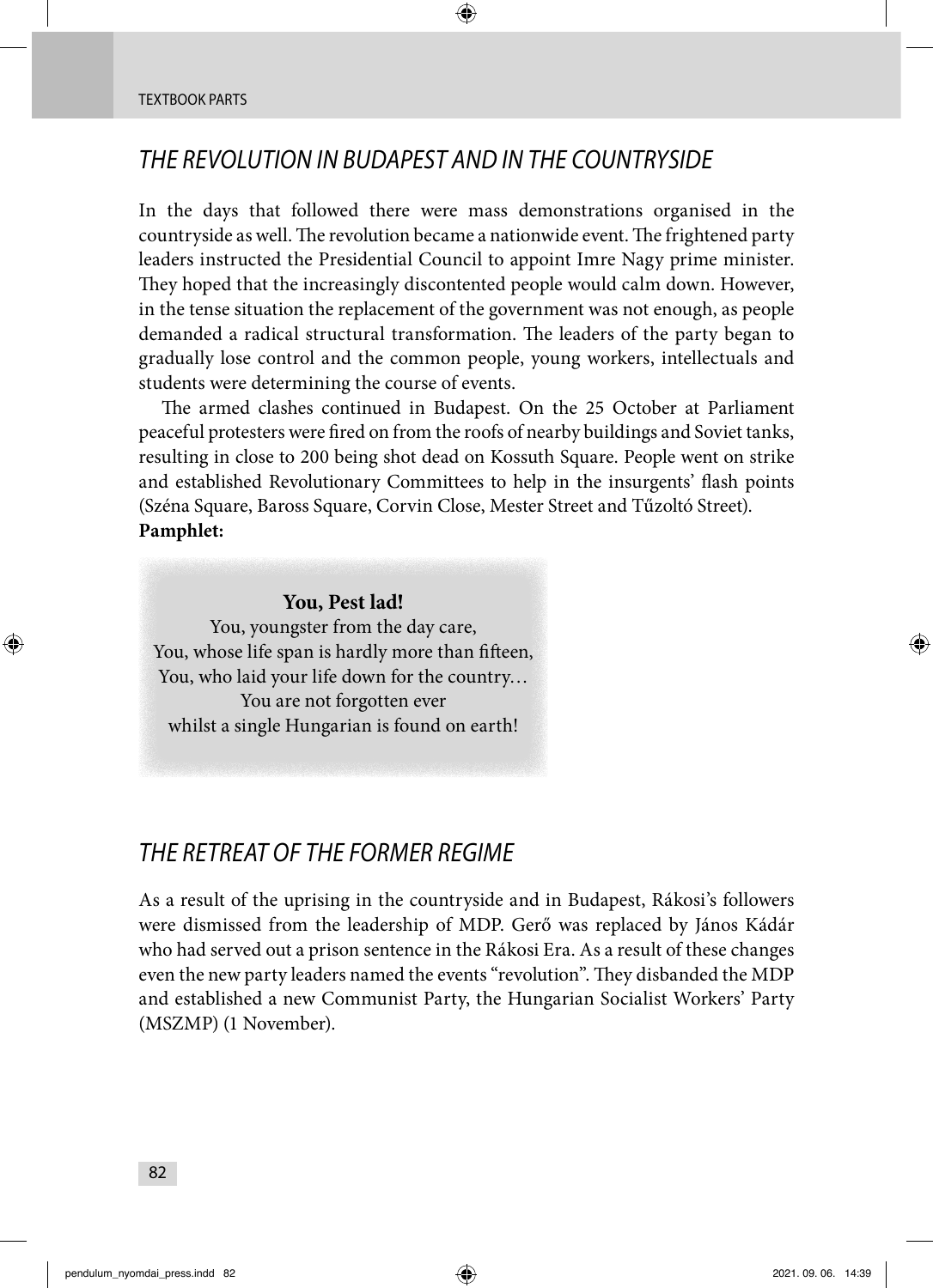#### **The speech of Imre Nagy, 1956. October 28.**

"People of Hungary,

[...] The government rejects those statements demanding that this widespread ongoing movement and activity of people would be a counter-revolution. […] It is inevitable that in these activities a new, national and democratic movement was realised that developed in our people and united all members of it. […]

♠

The government proposes for the Parliament to change the coat of arms of the country to the Kossuth arms and March 15. should be regarded as a national holiday again."

As a result of these changes, Imre Nagy announced his readiness to negotiate with the insurgents and to implement the goals of the revolution. In his radio speech (28 October) the prime minister declared the events a "national democratic revolution". He announced that the AVH was to be disbanded and promised the restoration of a multi-party system and the withdrawal of Soviet troops.

The "regime" and the revolutionaries signed a cease-fire, beginning the process of implementing a new political system and the withdrawal of the Soviet troops. Freedom of the press was once more guaranteed, the old parties were re-established and the convicts of the first show trials were released from prison (for example József Mindszenty). To crown the political transformation, a coalition government was formed which assumed control over Hungary.

#### **Radio declaration of József Mindszenty, 1956. November 3.**

Our situation is merely determined by the decision of the imperial Soviet Union with its 200 million inhabitants: its intention with its military force positioned in Hungary. […] We should not forget, however that the struggle we fought in this country was not a revolution, but a war of independence."

### *THE DEFEAT OF THE REVOLUTION*

The Soviet leadership were inclined to accept the Hungarian changes in the last days of October. They even conveyed this view to the Hungarian Government. However, the Suez Crisis and the US declarations concerning their non-interventionist attitude made it easier for the Russians to opt for an armed intervention. On 1 November the coalition government of Imre Nagy began its work, meanwhile the Soviets reinforced their army. Hungary was in a desperate situation: Imre Nagy

⊕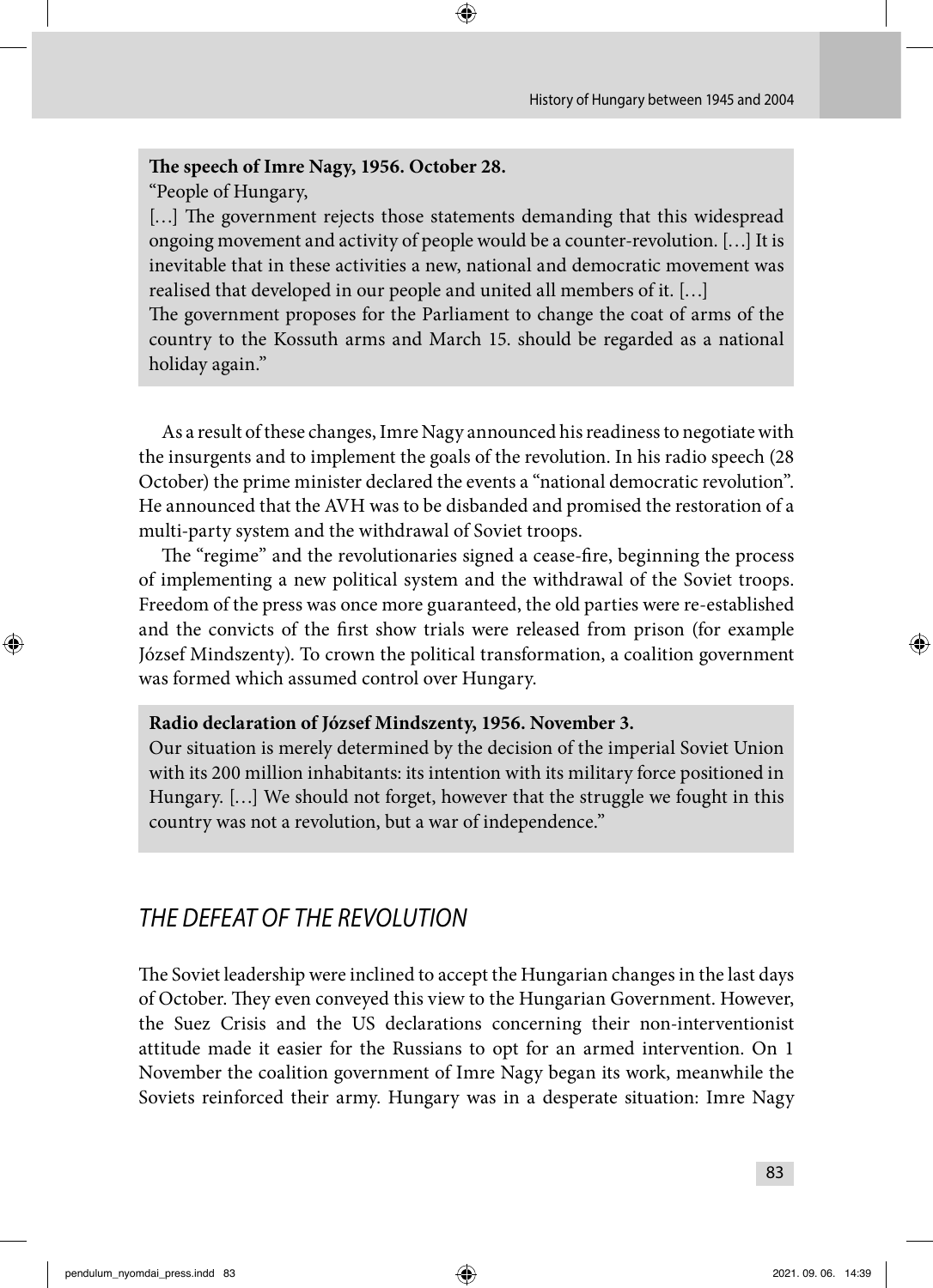announced Hungary's withdrawal from the Warsaw Pact and appealed to the UN to recognise the neutrality of Hungary.

⊕

The tense political atmosphere appeared to have evaporated from the country, life began to return to normal. However, by this time the Soviets had already prepared a detailed plan to crush the Hungarian Revolution. Negotiations began between the Soviet High Command and the Hungarian Government's representatives concerning the withdrawal of the Soviet troops from Hungary. It turned out later that the talks were only to camouflage the real intentions of the Soviets as they arrested the whole Hungarian delegation, which was led by Pál Maléter Minister of Defence (the Soviets disregarded the diplomatic immunity of the delegates).

#### **From the Memorandum of Imre Nagy to the UN**

"He stated for the Soviet Ambassador that Hungary immediately cancels her contract with the Warsaw Pact and declares that she seeks the help of the four big powers for safeguarding her neutrality."

An open Soviet offensive was launched at dawn on 4 November. The Hungarian army offered only sporadic resistance against the overwhelmingly superior Red Army. The Soviets only had to fight significant resistance in Budapest. The insurgents who were equipped with hand weapons inflicted heavy losses on the Russians. However, due to the enormous difference between the two forces they were unable to hold on longer than a few days. The last pockets of resistance were mopped up by 12 November.

Although the Revolution and War of Independence was defeated by the superior Soviet army, its memory will forever remain vivid, as its impact on the history of Hungary has been and remains enormous.

#### **Radio speech of Imre Nagy, 1956. November 4., early morning**

"Here is Nagy, Imre speaking, President of the Council of Ministers of the Hungarian Republic. At dawn today, Soviet forces began an attack on our capital, obviously with the aim of toppling the legal, democratic Hungarian government. Our troops are fighting! The government is in its place. I am making this fact known to our people and the whole world."

84

⊕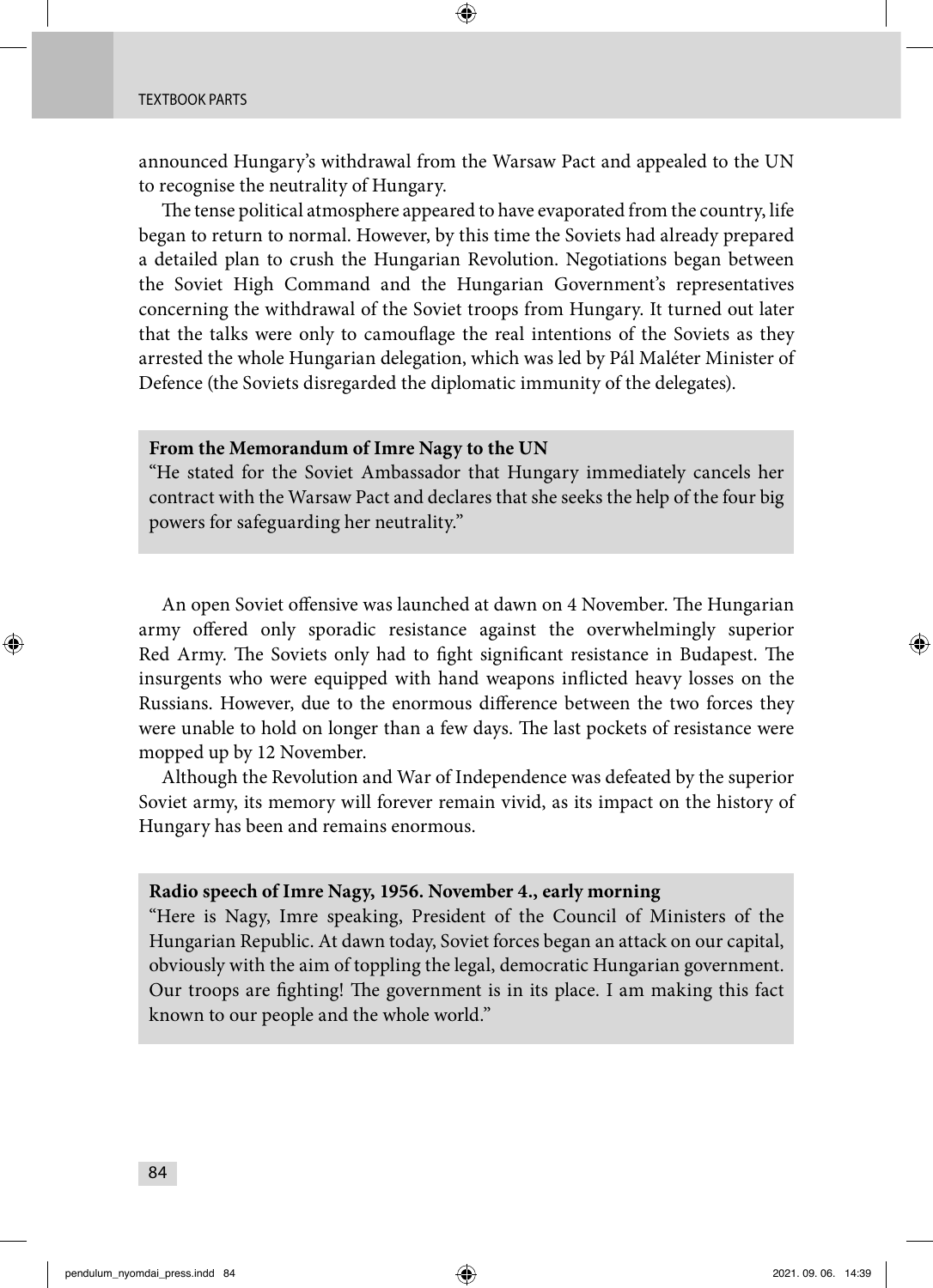### **5. RETALIATION AND CONSOLIDATION**

### *THE FORMATION OF THE NEW GOVERNMENT*

While the pockets of resistance were being eliminated the Soviet-appointed new leader, János Kádár, arrived at Budapest. He took over power in the name of the Revolutionary Worker-Peasant Government which was formed on 4 November. Imre Nagy and his closest colleagues fled to the Yugoslavian embassy while Archbishop Mindszenty fled to the American one. Many who had participated in the skirmishes, fearing retaliation, fled to the Western countries. They were followed by several hundred thousand people who had lost the hope of a democratic transformation.

⊕

The revolution and freedom fight was put down by foreign troops but for a long time the Kádár-government and the MSZMP still had to face local resistance in the factories (e.g. in the workers' councils) and also international isolation.

### *RETALIATION*

⊕

Thanks to the Soviet army the government of János Kádár seized power but the populace refused to co-operate with it: the workers' councils and the Association of Writers upheld the demands of the revolution. As opposed to that, in December 1956 the party conference of the MSZMP labelled the revolution as a counterrevolution. It could, however, suppress the resistance of the people only by relying on the Soviet troops and on the newly-organised militia (the Padded Jackets), which later were replaced with the Workers' Guards.

The trials of the revolutionaries began in 1957. The leading politicians who had sided with the revolution were brought to trial only later and their trials conducted with the utmost secrecy. Imre Nagy and his fellows were tricked into leaving the Yugoslavian embassy and taken to Romania. As none of them could be persuaded to co-operate, they were shipped back home and sentenced behind closed doors in 1958. Imre Nagy, Pál Maléter, Miklós Gimes and József Szilágyi were executed, the others were sentenced to several years of imprisonment.

With time the revolution became taboo, it could only be referred to as a counter-revolution and even then by just a small group of the elite. The events were increasingly falsified. As time passed, the official historic account transformed the revolution into atrocities committed by criminals.

85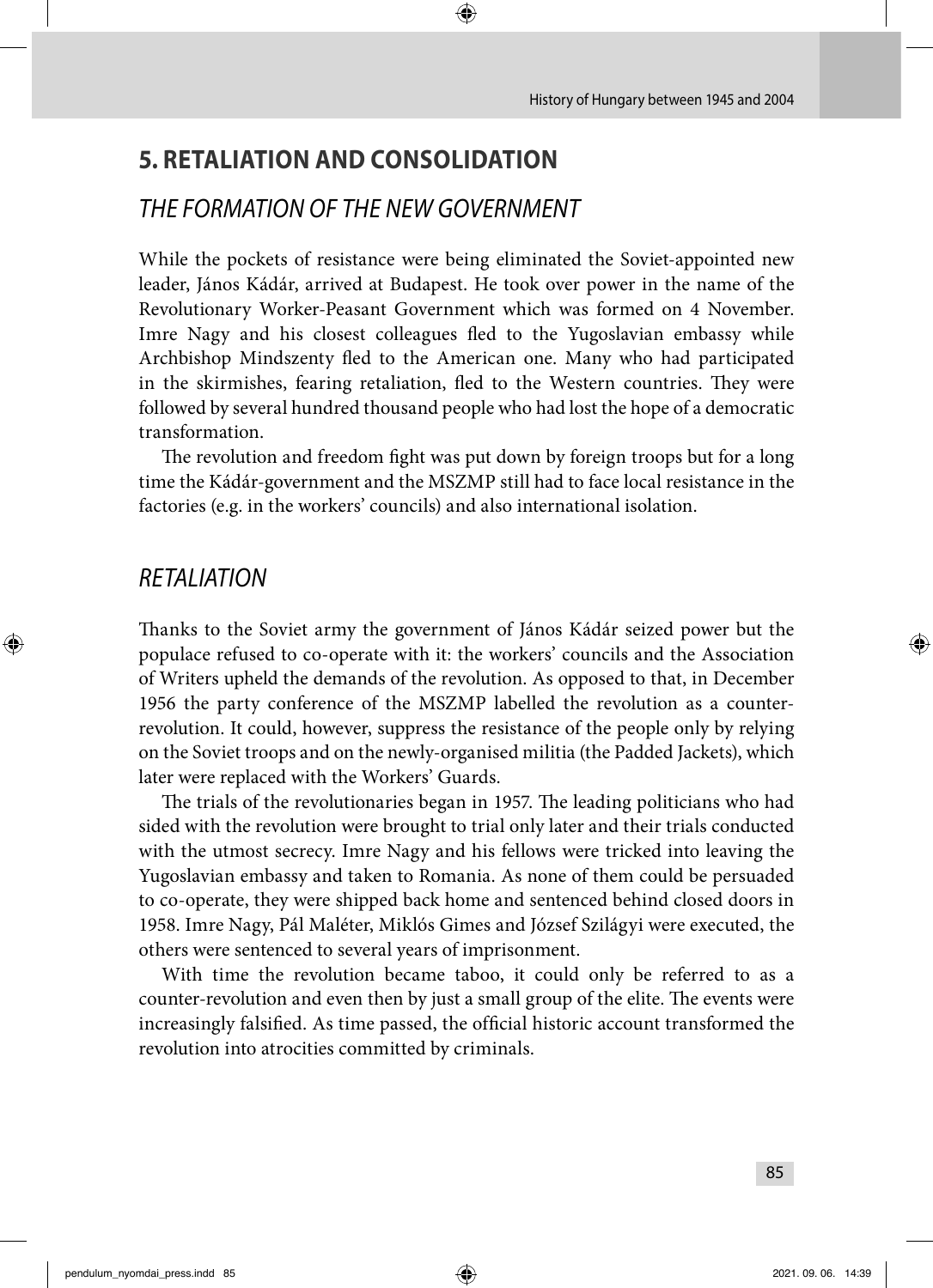#### TEXTBOOK PARTS

| Victims of 1956 |               |  |  |
|-----------------|---------------|--|--|
| wounded         | about 20,000  |  |  |
| dead            | about $2,500$ |  |  |
| executed        | about 350     |  |  |
| imprisoned      | about 22,000  |  |  |
| interned        | about 13,000  |  |  |
| refugees        | about 200,000 |  |  |

### *POLITICAL CONSOLIDATION*

Seeing the suppression of the revolution and the cruel retaliation following it, more and more people were convinced that the system forced on them by the Soviet Union would exist for several generations. This is why most of them tried to coexist with the ruling regime; many even sided with the new government. This explains how the government and the MSZMP could present the support of the masses during the May Day parades in 1957.

#### **Charles Gáti, História, 1991/4.**

The happiest barrack of the satellites. […] since there is food, a plot is available, living standards have developed and you could speak more freely than in the neighbouring countries, and finally almost everyone – almost – could apply for a passport. Let's admit that Hungary was outstanding among the other 14 Soviet bloc countries. […] Neighbours were envious of the Hungarians: Soviet tourists believed that they were in the Western bloc. The West however admired and also idealized circumstances in Hungary; there were years with the brandnames of "Hungary" or "Kádár". After Öcsi Puskás and before Ernő Rubik, János Kádár was the Hungarian person whose name was the most well-known and most admired in the whole world. […] Misunderstanding the basics of the system, one could even overhear that the realpolitik of Kádár has achieved all goals of the 1956 revolution<sup>"</sup>

#### **Speech of János Kádár, in 1962**

"We shall integrate all, who work for the interest of socialism and peace in the course of socialist national unity. We shall embrace Communists, those who are out of the Party, those who actively support the system and those who are undecided, the indifferent ones, those who are materialistic and those who are religious. The building up of Socialism is the joint matter of the nation."

86

⊕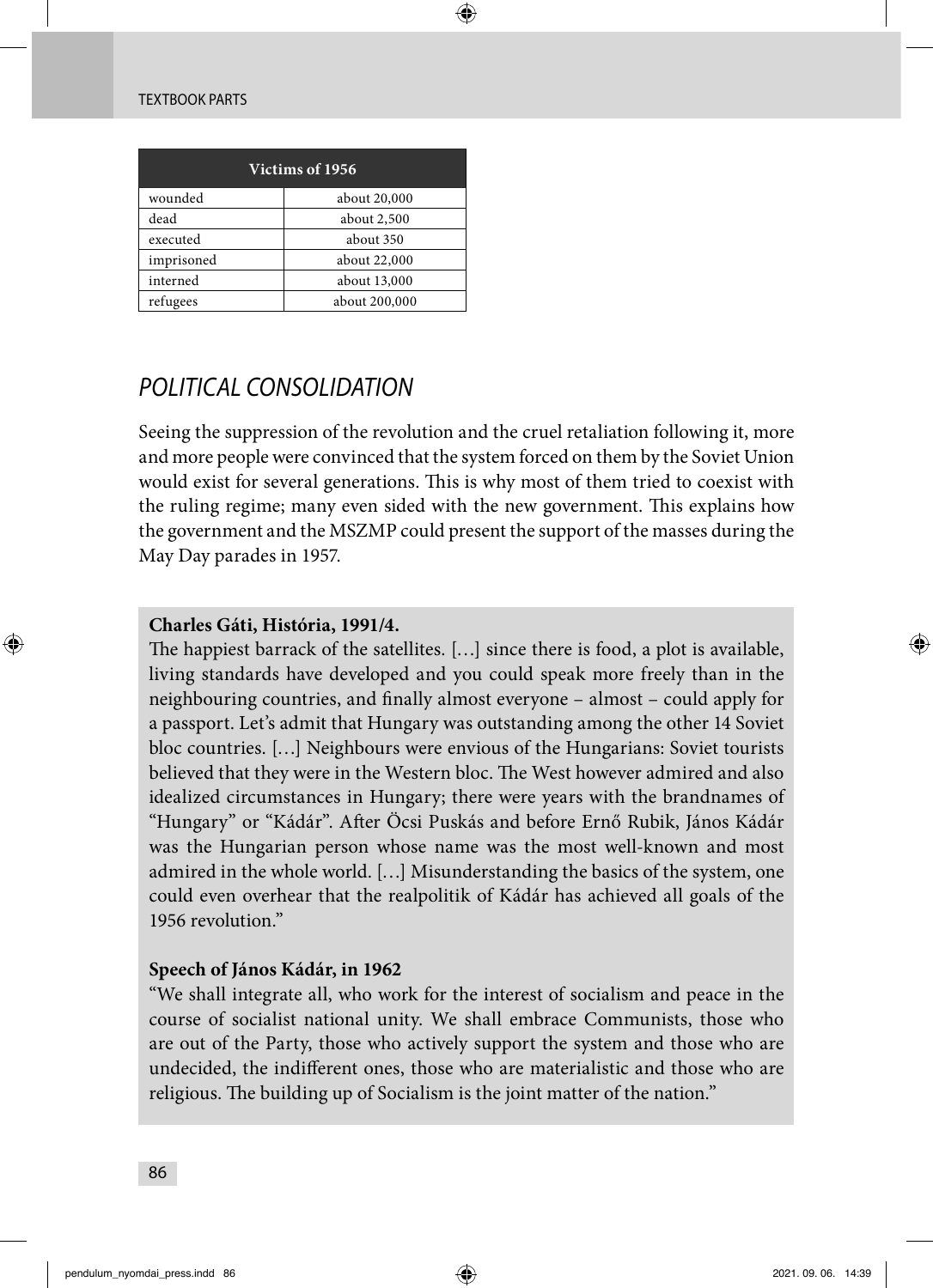Exploiting the memory of the revolution and the hostility of the Hungarian people to Rákosi, Kádár was able to prevent his return to Hungary and expel his followers from power. However, apart from a few exceptions, those who had been responsible for the earlier lawlessness were not punished, but placed into different positions of the state administration so they could still remain fairly influential. Having drawn the lessons of the revolution, the leaders of the party didn't introduce a cult of personality, didn't compel the people to be politically active and didn't commit blatantly unlawful acts. The essence of the new policy was announced by Kádár to the public as: "anyone not against us is with us".

⊕

In 1963 the majority of the 1956 convicts were given amnesty as a result of considerable international pressure and also in return for taking the "Hungarian question" off the agenda of the UN. Simultaneously, the Stalinists' influence was obliterated within the MSZMP.

### *ECONOMIC CONSOLIDATION*

One lesson of the revolution was that the question of the standard of living had to be a priority for the party leaders. In the interests of political stability they regarded it as essential to slowly, but continuously, improve the welfare of the people, compensating them for the restrictions on their political freedom.

In order to solve the economic problems caused by the revolution (such as, the loss of production, destruction of property) the countries of the Communist Bloc provided large loans in goods and cash. In the economic policy, the rate of investments was reduced compared to the funds meant to be used for raising the standard of living. Compared to the previous policy, less emphasis was put on the development of primary production (e.g. mining, metallurgy) though heavy industry still remained the priority.

For a short period after 1956 the regime allowed the peasant farms to survive but the total collectivisation of agriculture remained its aim. The so-called socialist transformation of agriculture continued to be forced because big estates were considered to be superior to small farms and because agriculture was supposed to ensure the labour force for industrialisation. It was also considered important to eliminate the self-sufficiency of the peasantry based on their private property, which made the peasants independent from the state and authorities.

The collectivisation of agriculture took place between 1959 and 1961. The organisation of collective farms occurred not without violence this time either, although the government also used other means of persuasion: concessions were given, machinery was provided for farming, the insurance system was extended to include the peasants on the collective farms. It reduced resistance considerably

87

⊕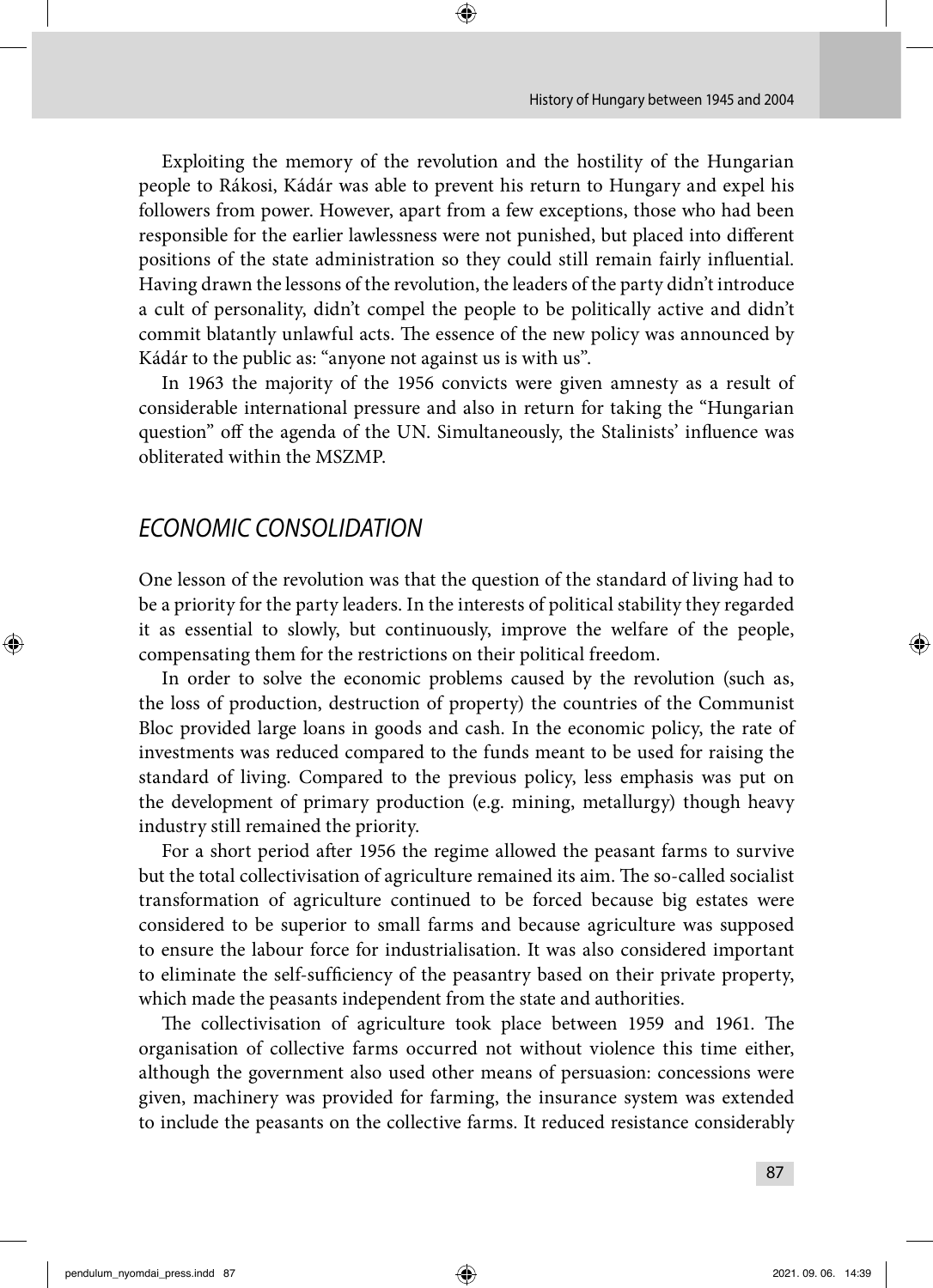#### TEXTBOOK PARTS

that the Soviet model was modified to allow peasants to have a small household plot of their own. This made it possible for peasants to keep animals so the Hungarian peasants – unlike the Soviet kolkhoz members – didn't lose their affection for work. Another important factor contributing to the success of collectivisation was that it became evident, for the peasants as well, that they had to coexist with the system.

 $\bigoplus$ 

Unlike in the early 1950s, the organisation of collective farms, using the methods described above, didn't cause a drop in production and later ensured a good supply of food, which became a vital element in the policy of maintaining a good standard of living.



*The average annual development rate of the GNP (Gross National Product (1950-1990)*

88

⊕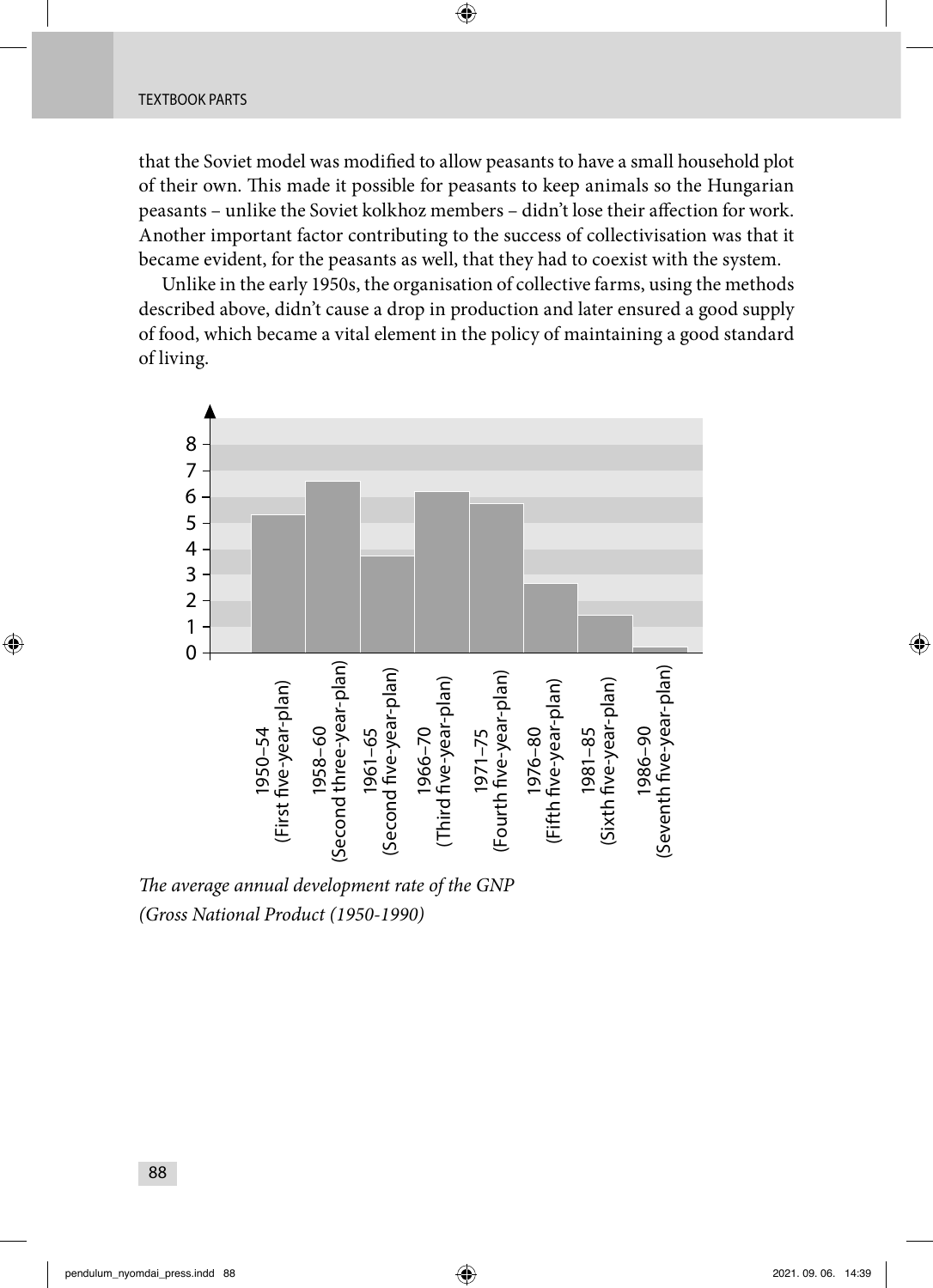# **6. THE "HAPPIEST BARRACKS" – THE PERIOD OF "GOULASH COMMUNISM"**

### *THE INTERNATIONAL BACKGROUND TO THE "HAPPIEST BARRACKS"*

⊕

From the 1960s the MSZMP, led by János Kádár, in the beginning with the support of the Soviet party head Khrushchev, wished to follow a policy which could prove the viability of communism, both to the Hungarian people and to the international community. A dominant element of this was the annual moderate increase in the standard of living and satisfying the demand for certain consumer goods. It was believed that these could replace political freedom and would depoliticise the majority of the populace, which had turned against the communist system in 1956.

### *COMPROMISE BETWEEN SOCIETY AND AUTHORITY*

From the mid-1960s the policies of the Kádár-led party were determined by a wish to conciliate the people and by the denial of the "intensification of the class struggle". In the spirit of this policy, the regime to some extent normalised its relation with the different churches and the writers who shaped public opinion. The need to create national unity was proclaimed. After several decades of tribulations, most of the people accepted, with resignation, the party's policy of conciliation and its intention to compromise. They understood that as long as they didn't openly criticise the policies of the party and stayed away from opposition activities, their private and family life would be left alone. What is more, they would be able to achieve a modest level of prosperity. The policy of "live and let live" resulted in the collaboration of the people and the regime without any great conflicts for more than two decades.

### *THE NEW ECONOMIC MECHANISM*

Ensuring a decent standard of living, which was also important politically, necessitated development, both in industry and agriculture. After the collectivisation of agriculture had finished, industry could no longer mobilise fresh labour forces from the villages. As women had been recruited to work, the last reserves of "manpower" were drained. The potential for an extensive expansion of industry (with the setting up of new factories and the enlargement of the old ones) was ruled out.

⊕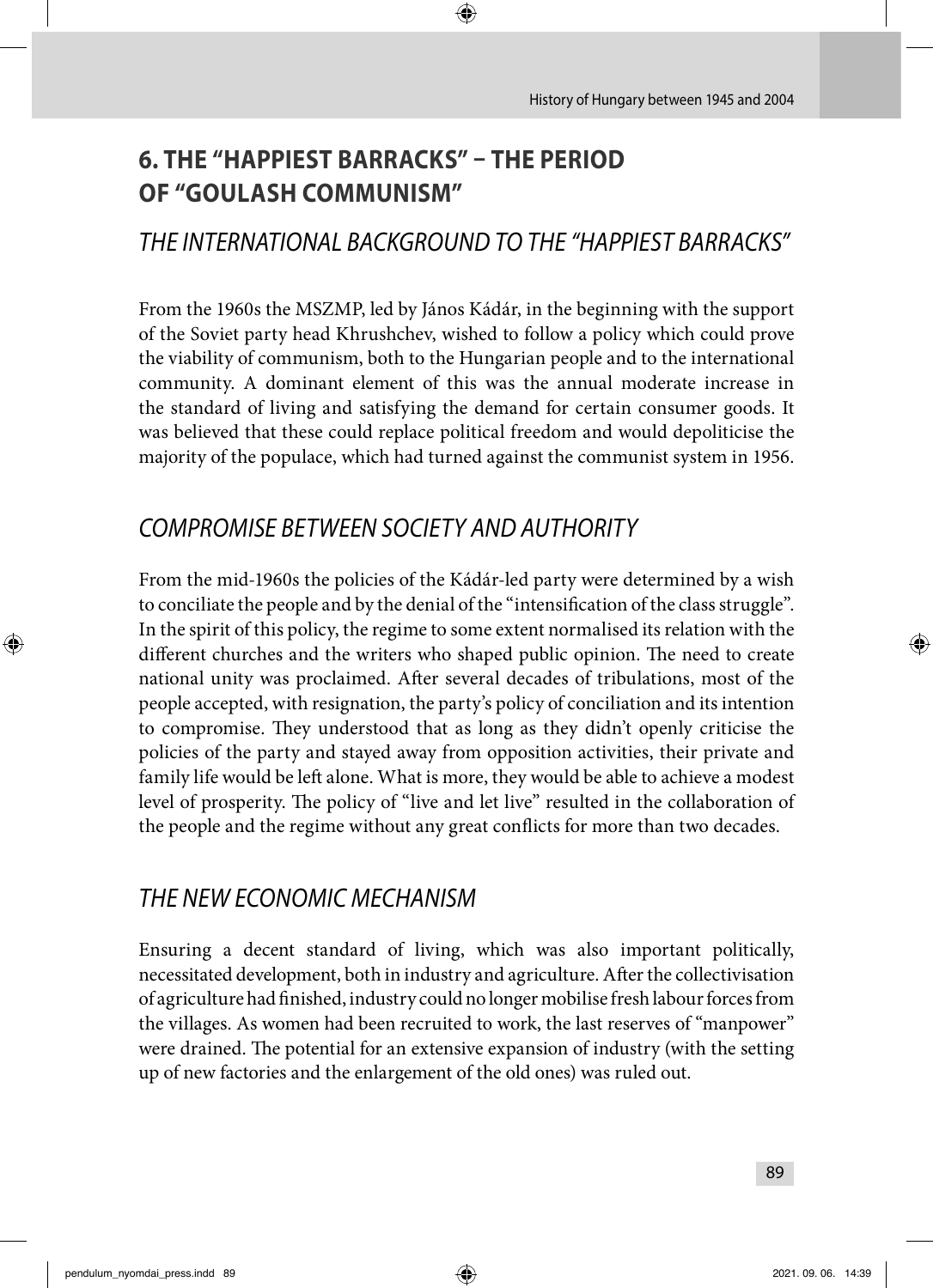Any future development had to come from an increase in productivity. By the mid-1960s, however, it became increasingly obvious that intensive economic growth couldn't be carried out under the rigid framework of planning.

⊕

As the Soviet Union was struggling with similar problems, the Hungarian party leadership were given consent to introduce the necessary economic reforms. Thanks to this, the new economic mechanism was launched in 1968. This aimed to inject elements of market mechanisms into the lifeblood of the Hungarian economy.

The new system of economic management gave factories greater opportunity to exercise their initiative and tried to introduce realistic prices and wages. But because of political considerations some checks were built in the system: e.g. full employment continued to be a basic principle, fixed prices were kept for many goods and an increase in personal income was held back. Thus the economy prospered, the ability to adapt improved and there was a rise in the standard of living, as well as in the supply of goods. Nevertheless, the system was still not suited to overcome future crises.

### *ECONOMIC AND SOCIAL CHANGES*

From the mid-1960s to the beginning of the 1970s the dominant sector (61%) of industrial production was heavy industry, which required a lot of raw materials and energy. The contribution of light industry and food processing to economic output further decreased. The dynamic increase of industrial production (7% on average) was mostly achieved through new investments (in mechanical engineering, chemical industry etc.) and the recruitment of new workers, but productivity didn't improve. In this period the most successful branch of the economy was, without doubt, agriculture. There was a spectacular growth in production, achieved on a decreasing area of land and with less labour input but greater efficiency. In the modernisation of agriculture, besides mechanisation and the use of artificial fertilisers, a significant role was played by the spread of new crops and the industrial production of crops (corn, potato, sugar beet, sunflower).

Animal husbandry also took off, with flourishing household plots playing a significant role in this. Within infrastructure, in transportation significant development was achieved primarily in motorisation (private cars, trucks and buses). However, Hungary's lag behind the international standard remained basically the same. The lag was even greater in communications. In Hungary the number of telephones per capita on the telephone network was on the level of third world countries.

The era's social changes followed international trends but took place more rapidly – in Western Europe the same processes had taken more than half a century

90

⊕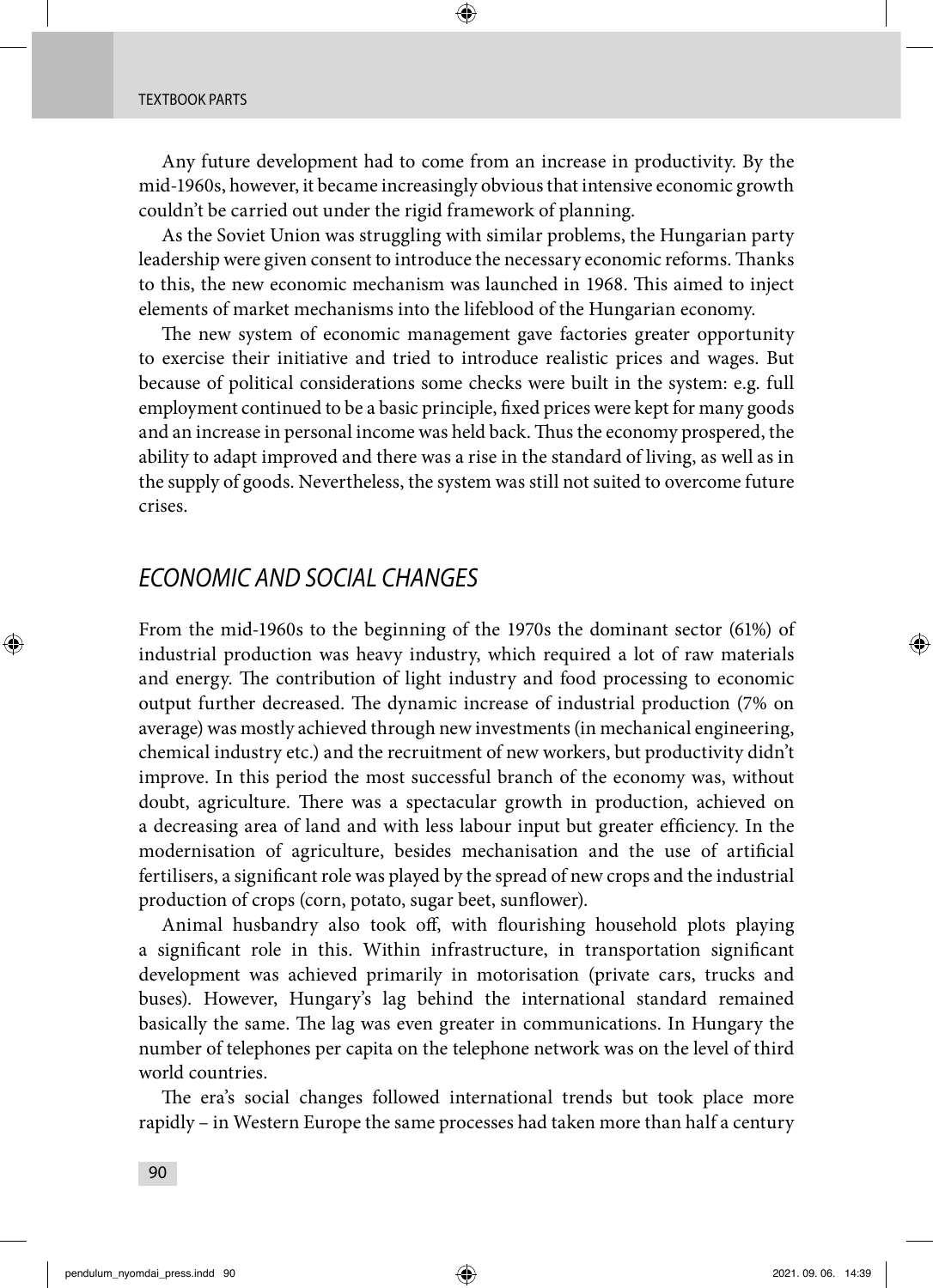– and with a delay of thirty to forty years. The most important social change was the completion of the process of rural workers' migration to industry and also a start in the increase in the number of workers employed in the service sector. Simultaneously, there was a gradual increase in the ratio of white-collar workers and the decrease in the ratio of blue-collar workers and a decrease in the ratio of blue-colllar. The modernisation of the countryside had begun. Urbanisation (people moving to towns) continued with the new characteristic that the most dynamic growth occurred not in the capital but in (large) provincial cities (Miskolc, Győr). In education, nursery schools became widespread: there was a continuous decrease in the number of those students who didn't finish primary school. Also, the number of students in secondary schools and at university increased.

⊕

An outstanding achievement of the Kádár-era was that living in daily privation was eliminated. Income levels were equalised between industrial and agricultural workers; white- and blue-collar workers; and between managers and employees.

### *"GOULASH COMMUNISM"*

Owing to the economic reforms, there was a tremendous increase in people's consumption in Hungary; at least compared to the countries in Central Eastern Europe. The standard of living rocketed, several consumer goods (washing machine, radio, TV) became widespread and there were more cars. The standard of foodsupply improved, e.g. meat, milk and sugar consumption increased significantly.

The economic changes resulted in wide-ranging social mobility, that resulted in an increase in the number of first generation white-collar workers. This process was promoted by the creation of a national network for education and popular culture. Within the limits of the system there was greater freedom of the press and book publishing. The famous-infamous policy of three Ts (tiltás/forbiddance, tűrés/ tolerance and támogatás/ countenance) also gave greater freedom to artists.

Owing to the greater income and greater political freedom, the number of Hungarians who travelled west increased significantly. So did the number of foreigners visiting Hungary.

The shops full of goods; the large amount of car traffic; the more liberal book publication; the greater opportunities for travel; the authorities' abstinence from the use of open violence; the relative relaxing of ideology: these changed the negative image of Hungary and of the Kádár regime built up following 1956, both internally and in the eyes of the Western powers.

91

⊕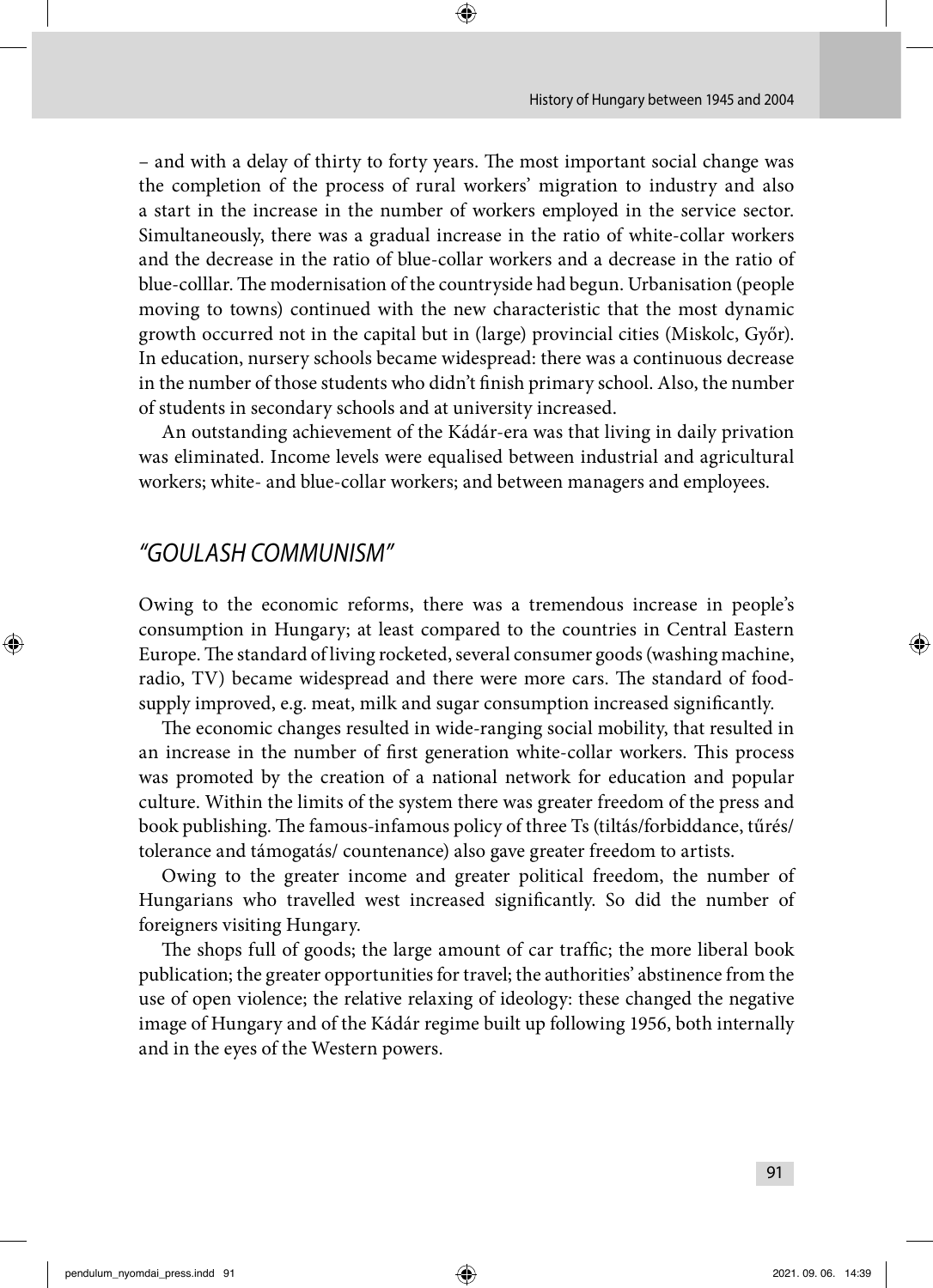### **7. THE CRISIS OF COMMUNISM IN HUNGARY**

### *CLAMPDOWN ON THE REFORMS*

The chances of reform were spoilt when the members of the Warsaw Pact, among them Hungary, suppressed the "Prague Spring", which had started with slogans advocating democratic socialism, with military force. Following the Czechoslovakian intervention of 1968 the Hungarian party leaders decided to limit the reforms strictly to economic areas, but this led to the process coming to a standstill.

♠

On the insistence of the Soviet party leadership and the opponents of the reforms within the MSZMP, the politicians who had worked out the plan for economic changes (Jenő Fock, Rezső Nyers) were forced into the background after 1972; and ultimately the reforms were stopped (1974). The influential members of the party elite had realised that the ultimate impact of implementing the changes could lead to the virtual disappearance of the single-party regime. Rejecting the political and social consequences of adaptation to market mechanisms also raised the question of whether the communist system could really be reformed.

### *RELATIVE PROSPERITY*

⊕

The debate about the reforms in the party leadership and the personal issues connected to them were seen by the majority of the people as an internal conflict within the ruling elite. In this way people and politics became almost totally divorced from each other. During the 1970s, the decline in the competitiveness of Hungary, which particularly affected raw material and energy-intensive heavy industry, was not felt by most of the people, or at least only slightly. People's attention, having been excluded from politics, was taken up with their personal enrichment (acquiring a home, a weekend house, a car) and various shopping and travel opportunities.

Clearly analysing the political situation was made difficult by the fact that in some areas there were spectacular achievements. Agriculture could compete successfully on the world stage and by the 1980s its productivity for a good amount of its produce came close to the standard of Europe's most developed agriculture. During the 1970s and 1980s, the fruit and vegetable production and pig keeping, all done mostly on the household plots, increased without a break. Signs of a crisis in the 1970s were also hard to detect because some long-awaited investments in infrastructure were completed during the period. The Budapest metro started to operate (1970) and the first section of the highway to Balaton was opened to traffic (1975).

In the eyes of the people, during this decade, foreign policy – in spite of its narrow scope for action – turned into a successful sector. Exploiting the general military and

92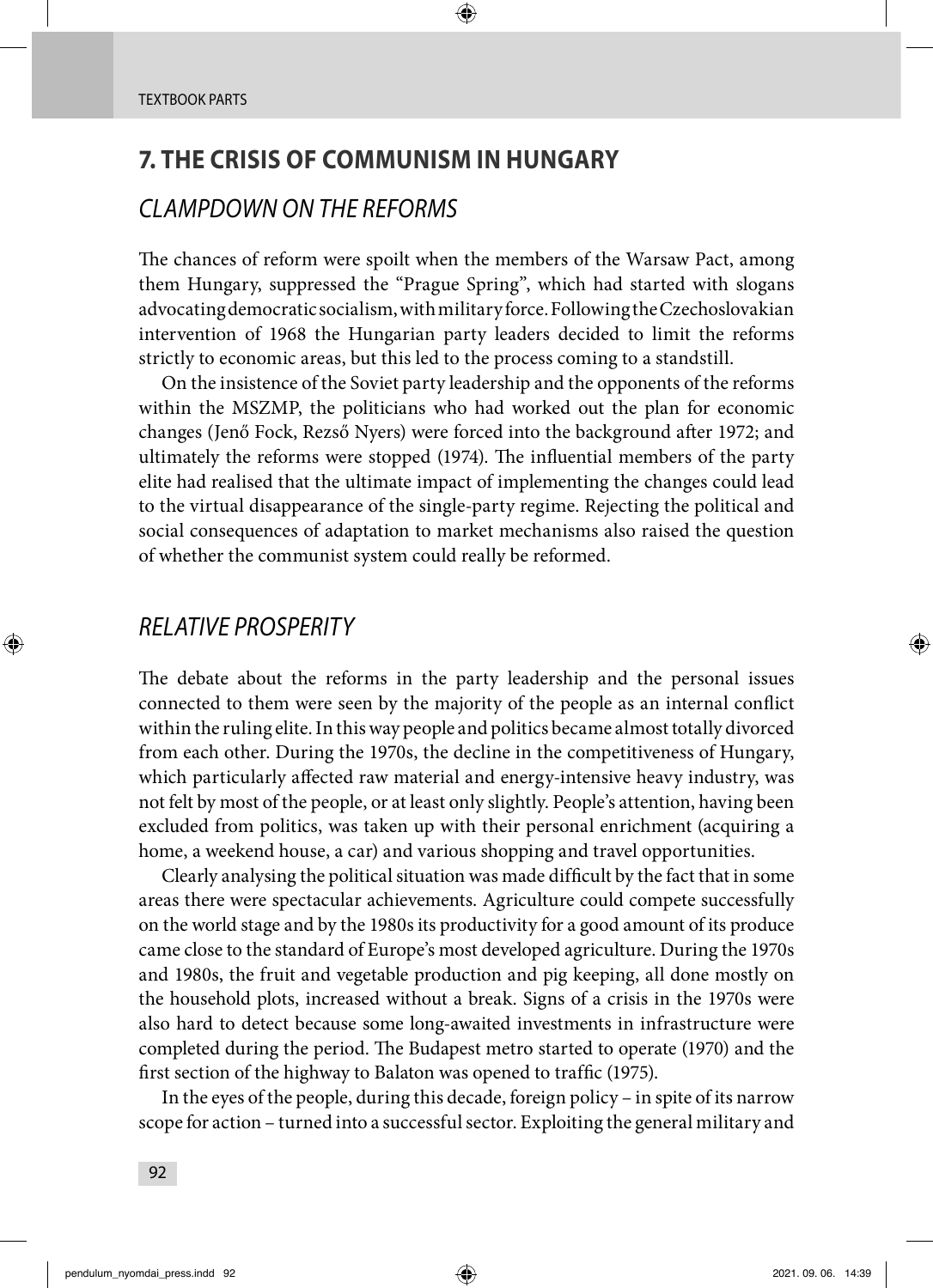political détente, Hungary developed wide-ranging economic and political contacts with her former enemies, the Western powers. As part of the good-neighbourly relations we had especially friendly relations with Austria which culminated in the rescinding of the system of visas. In the 1970s we consolidated our political and economic relations with the FRG, the Vatican and the USA (as a result of the latter, Hungary regained the Holy Crown and the coronation jewels). The greater scope for action was also marked by the fact that the situation of Hungarians living outside our borders – especially of those living in Romania – could be publicly discussed.

⊕

### *THE UNFOLDING CRISIS*

At the beginning of the 1970s the ending of the income disparity resulting from the economic reforms and with measures to improve the situation of workers (wage rises, reducing the number of working hours) dampened the likelihood of any socio-economic conflicts. But the economic potential of the country and even more its adaptability didn't improve. Consequently, due to the 1973 oil crisis, the exchange rate terms became worse and worse for Hungary. This meant that we were increasingly unable, by a large margin, to buy raw material and energy in exchange for the Hungarian industrial products sold abroad (buses, TVs etc.). The Hungarian economy, restricted by the planning system and forced to trade within the COMECON, proved unable to adapt to the changes in the world market induced by the oil crisis. Industry couldn't increase its productivity so the position of the Hungarian economy relative to the world market continuously deteriorated.

The party leaders hoped to evade the unfolding economic crisis by taking up loans from the Western powers. These loans, however, couldn't help the Hungarian economy to solve the crisis because their application was based on two serious economic miscalculations. One presumed that the rise in oil prices would be a temporary phenomenon which would affect only the Western powers. According to the other, the "cheap" western loans would enable us to start such crucial heavy industrial investments which would result in the repayment of the loans and the interest. The errors in economic policy were aggravated by the party elite's refusal to drastically decrease the standard of living, which they insisted on, having drawn lessons from 1956. Thus, for political reasons, most of the loans were spent on maintaining the standard of living which had been achieved earlier. Most of the large investments started in coal mining and heavy industry, but within the rigid planning system this only made matters worse. By the end of the 1970s, it became obvious that the country's economy was drifting towards a severe crisis. János Kádár used the situation to get rid of conservatives in the party and to place reformers in key positions, but it was in vain. The country was on a collision course, debts had

93

◈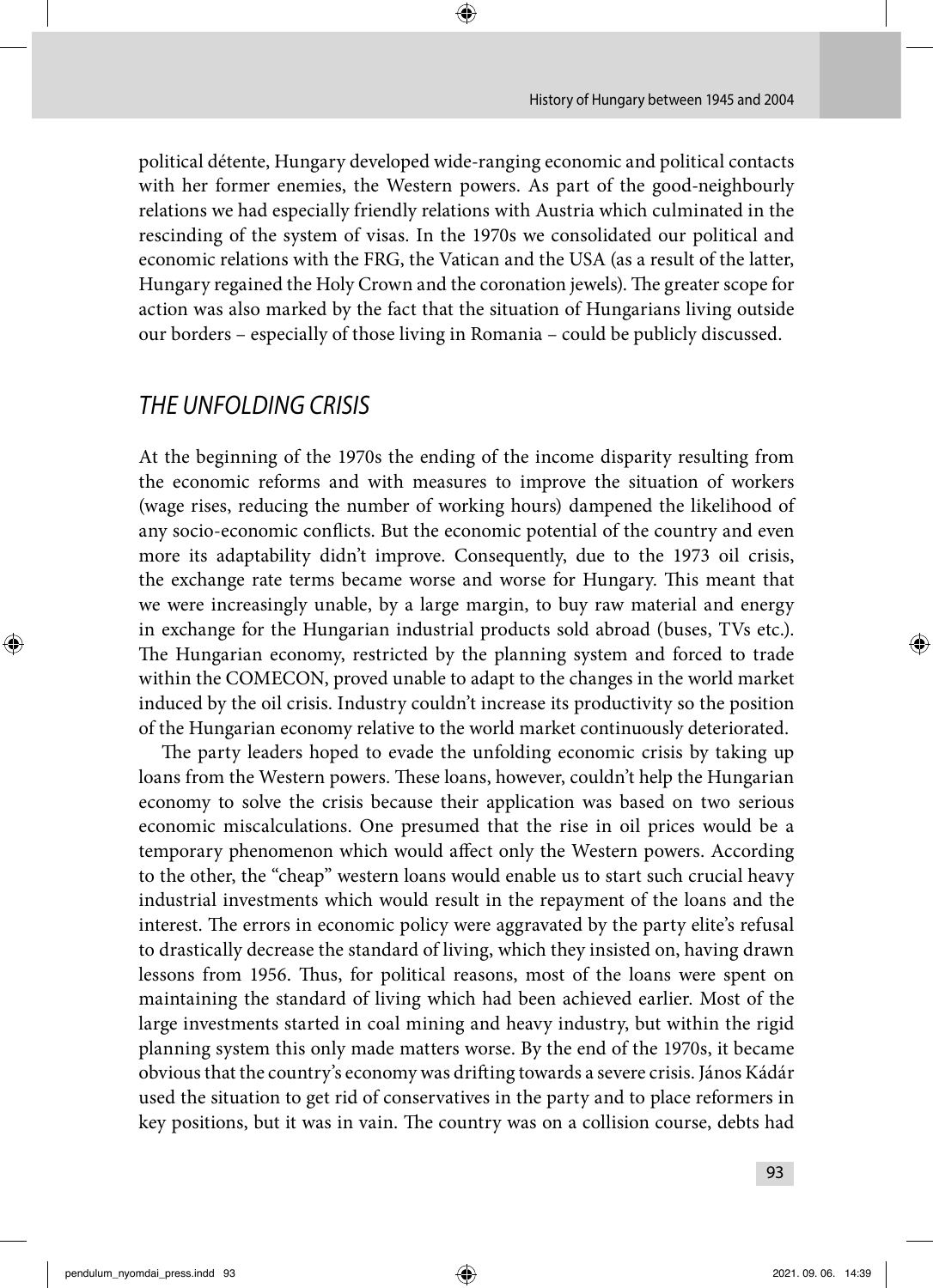begun to spiral out of control: to be able to service earlier debts new ones had to be taken up under increasingly worse terms. Not even the measures of retrenchment (raising prices, decreasing real wages) undertaken in 1979 could put the country on a course to growth in the short run and consolidate the economic situation of the debt-burdened country.

♠

| Year | Foreign debt (million \$) |            |
|------|---------------------------|------------|
|      | Gross                     | <b>Net</b> |
| 1975 | 4,199                     | 2,000      |
| 1977 | 6,253                     | 3,580      |
| 1978 | 9,466                     | 6,141      |
| 1984 | 10,983                    | 6,549      |
| 1985 | 13,955                    | 8,046      |
| 1987 | 19,584                    | 13,683     |
| 1989 | 20,390                    | 14,900     |

*The change of the amount of the Hungarian foreign debt*

### *THE DEEPENING OF THE ECONOMIC AND SOCIAL CRISIS*

Due to the mistaken decisions in economic policy the country rapidly grew indebted. At the beginning of the 1980s, the party leaders tried to introduce economic reforms again but these didn't significantly improve the situation. The failures made it evident for more and more people that partial reforms wouldn't save the system, planning couldn't compete with a market economy.

By the 1980s indebtedness reached the level where the maintenance of the earlier standard of living was impossible. While the people worked more and more, the state could less and less ensure those achievements (free medical care, full employment) which gave justification for the communist system. This brought severe economic hardship for a growing sector of society. The populace took notice of the worsening living conditions with growing anxiety, which was reflected in the start of the process leading to a decreasing population.

The strongest pillar of "goulash communism", the continuous increase of the standard of living collapsed. The social problems led to a social crisis and a growing mass of people grew alienated from the regime.

94

⊕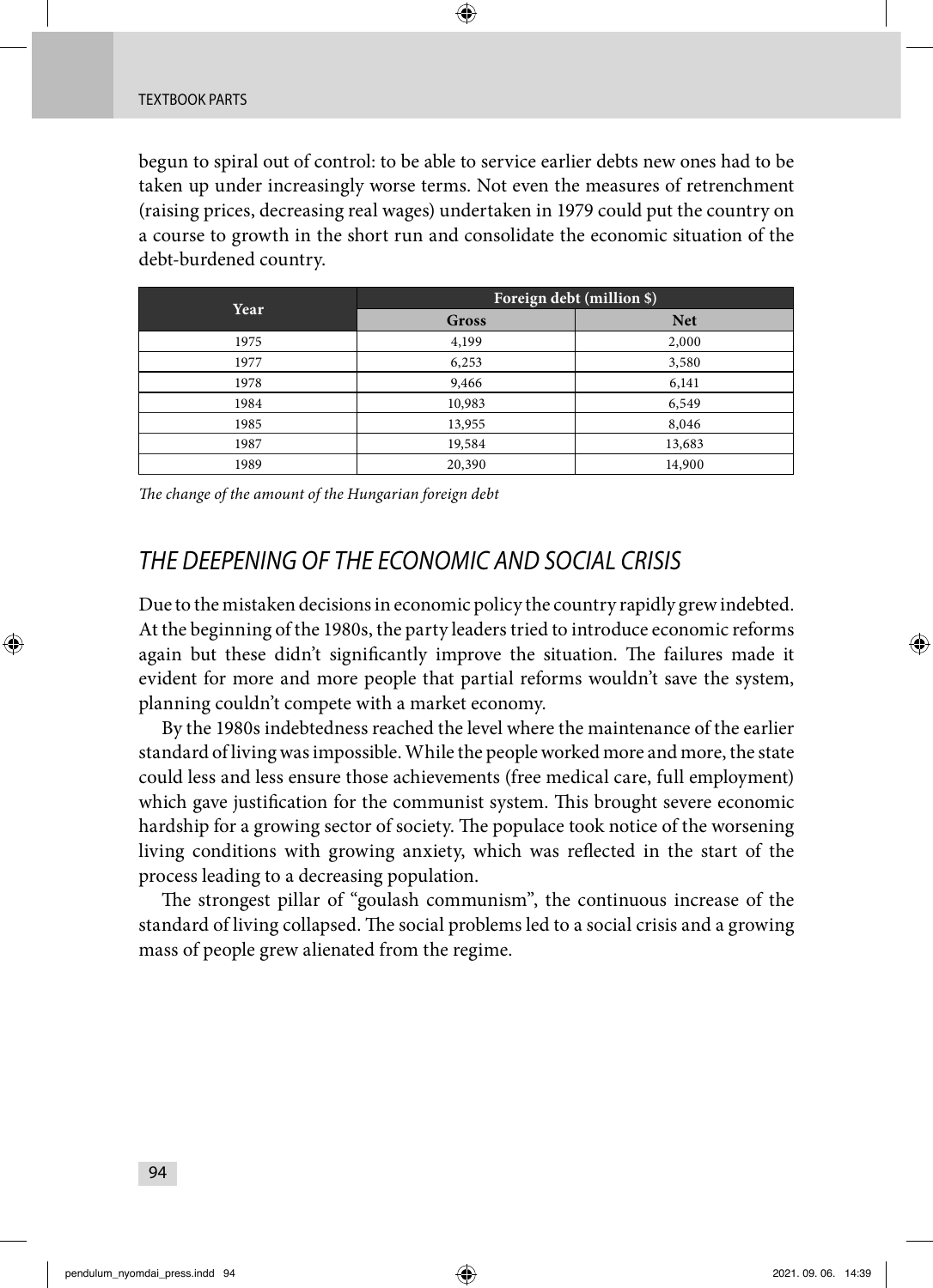# **8. DEMOGRAPHIC CONDITIONS AND SOCIAL CHANGES DURING THE YEARS OF SOCIALISM IN HUNGARY**

♠

## *DROPPING BIRTH RATE AND MANAGING THE PROBLEM*

In the 1960s, the birth rate gradually declined, which can be explained partly as a counter-effect of the Ratkó-era (Rákosi-era) and partly by other social phenomena. For example: female participation in the job market was high and it was very hard for women to cope with the new challenges of the dual role of breadwinner and homemaker. Urbanization and industrialization also affected the birth rate, as the share of rural society – in which large families are more common – declined markedly. A loss of religious faith among young people was another contributing factor.

The government tried to stop and even reverse the process with various measures. To support working mothers, a nursery- and kindergarten-program was developed. The period of paid maternity leave was extended and child-care allowances were introduced. These changes made it possible for one of the parents to remain at home for three years with the newborn and remain in the state-supported social system. The housing requirements of those with a child were supported and the amount of family allowances were increased.

The number of newborns indeed increased, however, not just because of the above-mentioned programs. It was mainly the consequence of the fact that the children of the Ratkó-era grew up to become parents themselves. The phenomenon could hardly be contained by the various government – financial – measures. The crisis of the 1980s, the worsening living standard, and the contraction of the welfare state all caused the decline of the birth rate to accelerate. (A natural population loss was first experienced in Hungary in 1981.)

The extra work (e.g. in the secondary economy) undertaken to achieve and maintain better living conditions as well as the economic crisis caused a gradual deterioration of the health conditions of the Hungarian population. The previously mentioned decline in the birth rate was parallel with similar drops in developed Western countries, however the rapid increase of the death rate was a unique phenomenon. Life expectancy dropped (especially in case of males) due to the higher death rate of the active population. The number of deaths per year approached that in the 1920s. After the change of the system, there was no significant change to the birth rate, but the steady increase of the death rate came to a halt and even started a slight decline.

⊕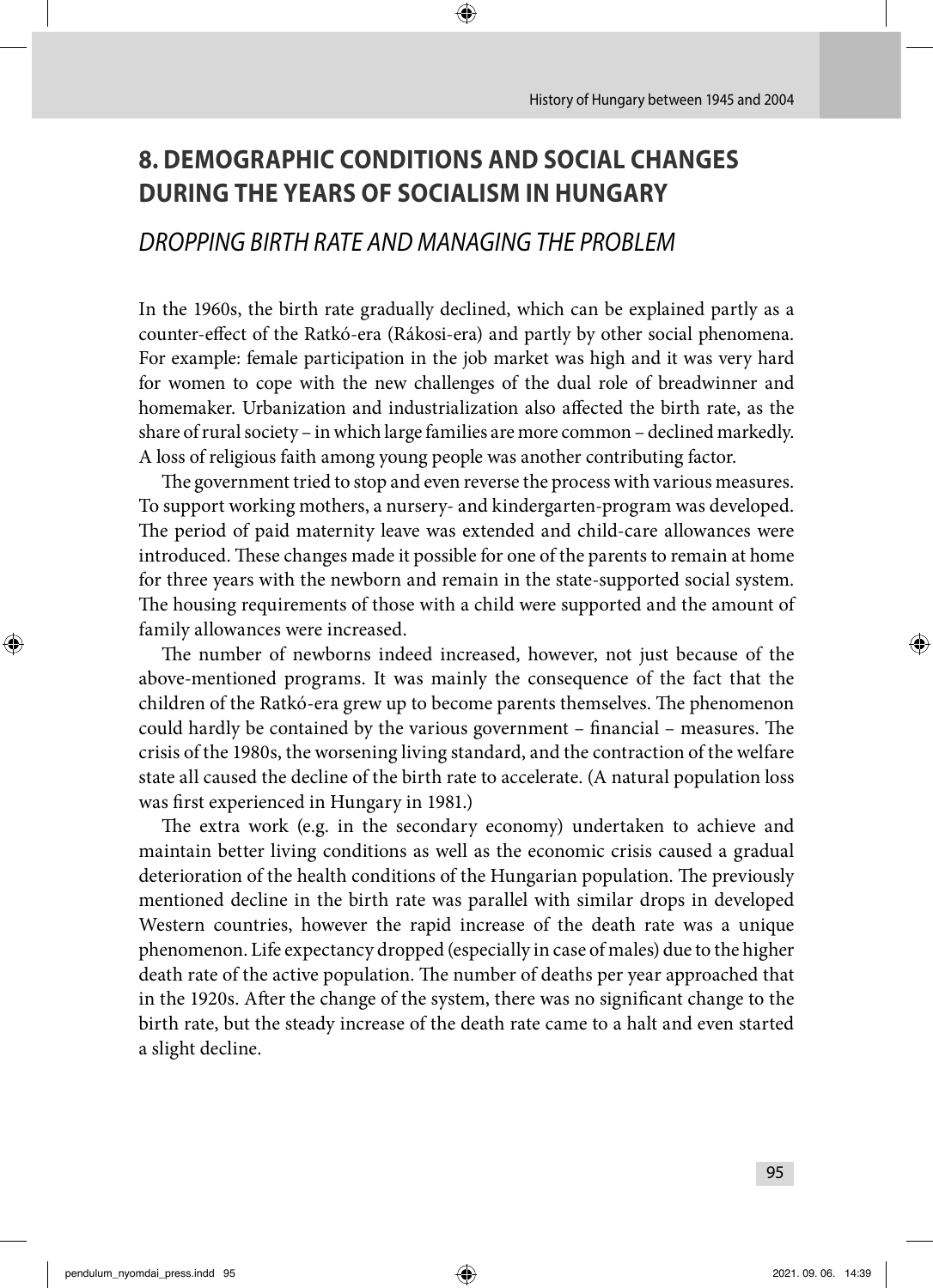# *POPULATION LOSS – AGING SOCIETY*

The population of Hungary has been on the decline since 1981. It peaked around 10 and a half million and is projected – bar any significant changes – to drop to about 7 million within a few decades. Parallel with depopulation, the population has also aged as the percentage of the elderly grows steadily.

♠

Both processes have significant economic consequences. Depopulation may lead to a labor market shortage that can hinder economic development. A labor market squeeze may also result in the employment of large numbers of guest workers, followed by immigration, as has been the case of several Western European countries.

As a result of these processes, the percentage of active workers decreases, while the rate of those eligible for a pension grows. Thus the number of people paying social security contributions declines as the number of those entitled to benefits increases. After a critical limit is reached, this can cause the collapse of the social security system. To avoid this, the pension age has gradually been raised.

# *SOCIAL CHANGES IN THE SOCIALIST DECADES*

The terror of the World War and the social movements and political processes that followed have radically altered Hungarian society.

Forced industrialization accelerated social mobility and collectivization added to the impetus as thousands of rural peasants left their villages and became industrial workers. The rate of urban dwellers increased as the percentage of rural dwellers declined. This change corresponded to the development trends of the era, but the means by which it occurred were controversial. As there was a greater demand for a trustworthy political apparatus, the training of mid-level party cadres and intellectuals increased. The schooling of workers' and peasants' children was prioritized. However, the desired result was not achieved as most of these trained youth became revolutionaries in 1956. The process continued throughout the 1960s, together with the further creation of collectives. The modernization of Hungarian society (comprising employees, farmers on cooperatives and a very small number of entrepreneurs) continued throughout the 1970s. The pace of social mobility slowed and shifted in line with trends in developed countries. A further decline – however not as significant as previously – occurred in the primary sector (agriculture). Also, the expansion of the secondary sector first slowed, then stopped, while a steady increase was seen in the tertiary sector (trade, services, administrative and intellectual jobs). There was an interesting, dual type of situation for those who

96

⊕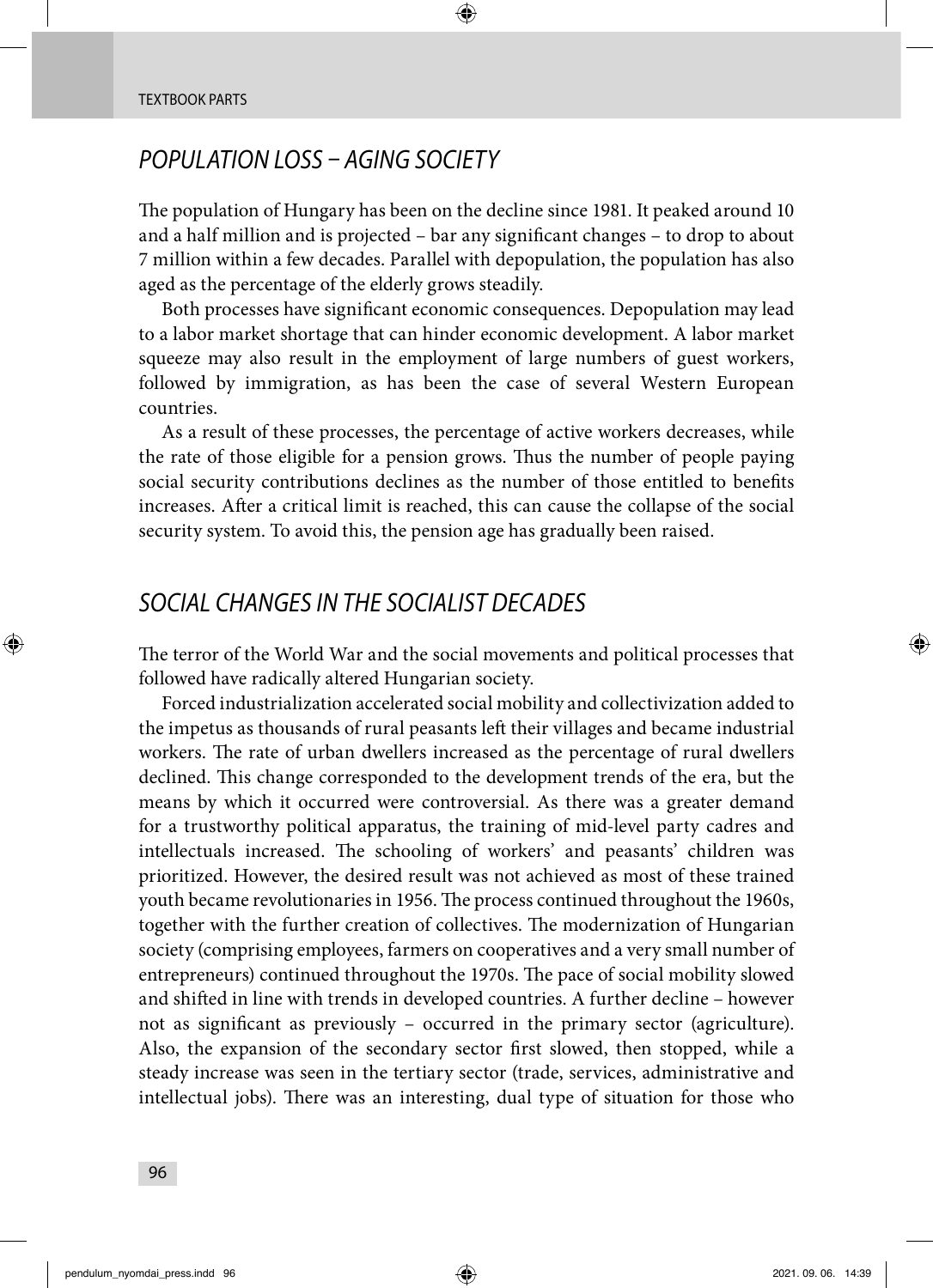worked in the city (mostly in industry), but lived in villages and thus had extra income from gardening and agricultural activities.

♠

Full employment was achieved throughout the 1960s and 1970s. The system provided a considerable degree of security for those who were employed, and it made a big contribution to the wellbeing of society, as evidenced by an increase in household mechanization(more washing machines, vacuum cleaners, etc.) and the growing practice of taking longer summer holidays. The improved living standard affected a wide range of strata in the society. Blocks of flats were constructed by the state, while preferential loans made the private construction of houses possible. The comfort level of the newly built flats and houses was a big step up from previous eras; however,the size and the standard of the flats (mostly in blocks of flats) were less than desirable.

The crisis of socialism brought an end to the modest welfare and sense of security provided by the state. Unemployment appeared, more social groups fell out of the state's safety net and homelessness emerged as workers' hostels were wound up.

The market economy and democracy took root in the ruins of a crisis-stricken economy and society. The change of the system initially strengthened the signs of crisis amid privatisation, factory closures and rising unemployment. The situation was further worsened by the earlier elimination of the non-government and nonprofit sector during the socialist decades, accelerating, rather than stabilizing, impoverishment. Unskilled and older employees, as well as pensioners, were especially hard hit.

# *NATIONAL AND ETHNIC GROUPS IN SOCIALIST HUNGARY. HUNGARIANS BEYOND THE BORDER*

Ethnic minorities suffered a great loss after WWII. About 200,000 Germans were expelled from the territory of Hungary under the orders of the Allies. Similarly, pressure from the Czechoslovakian government forced a Hungarian-Slovakian population exchange, resulting in the departure of 60,000-70,000 Slovakians. The percentage of ethnic minorities dropped under 1%.

The dictatorship in the 1950s meant a repression of ethnic minorities, too, as their non-governmental institutions were nationalized. Because of fear of expulsion, some wouldn't reveal their German ethnicity and the case was the same for the Southern Slavs after the political conflict with Yugoslavia. Repression was less obvious during the Kádár-era as the aim was to integrate ethnic minorities into the system, while supporting their schools and cultural institutions. Industrialization also accelerated the processes of assimilation.

97

⊕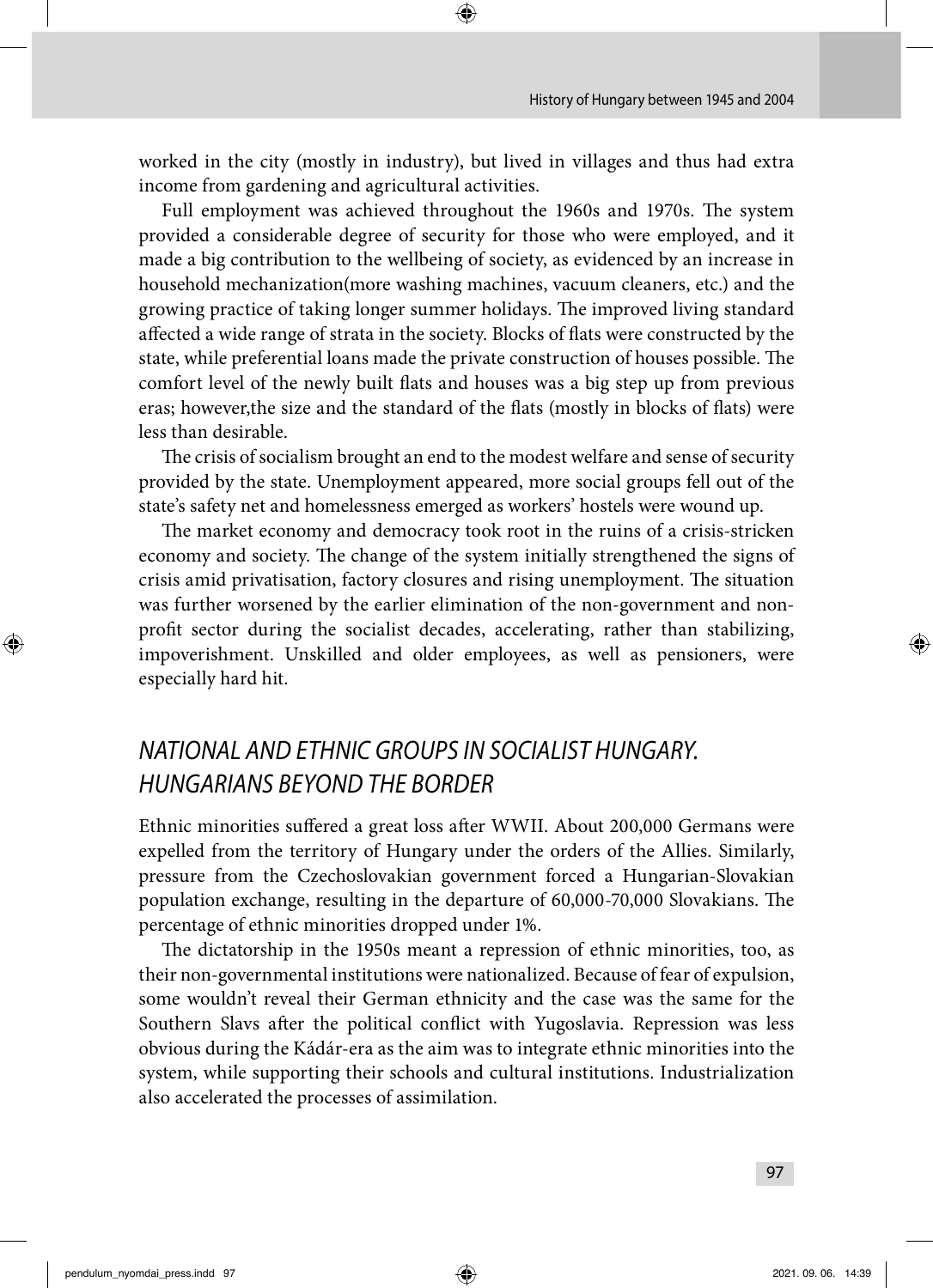## *ROMA POPULATION*

The position of the Roma (or Gypsy people) among the ethnic groups is unique, as their identity is connected not to their mother tongue – most of them speak Hungarian – but to their common sense of origin and culture. Their ethnic identity is mostly based on a sense of belonging: anyone who declares himself/herself a Gypsy, is regarded so. As is the case with any ethnic group, they often adopt a dual identity.

♠

Recently, the name Roma (instead of Gypsy) has appeared in the terminology, becaue of the possible negative connotations "Gypsy" has. Similarly, the ethnic Romanians or Slovakians of the 19th century rejected the use of traditional expressions such as Oláh or Tót. Indeed, these expressions have disappeared from the everyday Hungarian language, although they may still be found in the literature or publications of the early decades of the 20th century.

The number of Roma was insignificant in the territory of historic Hungary, but their number showed marked growth in the 1950s and 1960s linked to the support system of the social security connected to the obligation of employment. Estimates suggest there were about 320,000 Roma in Hungary in 1971, while the number reached around 400,000 in 1993. Today, the Roma population is the most numerous – and ever increasing – ethnic minority in the country.

### *HUNGARIANS AS AN ETHNIC MINORITY IN THE CARPATHIAN BASIN*

The establishment of the socialist systems in Central Europe was in part a relief for the ethnic minorities in the region as it ended their previous, post-war persecution. On the other hand – similarly to the majority populations – the ethnic Hungarians were vulnerable to the authority of the state. Their possessions were expropriated, their organisations and institutions were banned, and their religious institutions were restricted. However, later – under the control of the party state – some possibilities re-emerged, among them schools, book publishing and cultural institutions. At the same time, the state had new means for the forced assimilation of minorities.

The situation of minorities in different countries in the region varied depending upon the location. After the end of the war, in Tito's Yugoslavia – after the anti-Hungarian manhunt – the autonomy of the Vajdaság (Voivodina) provided a rather free climate – compared to the other neighboring states.

Due to the peace treaties, the Hungarians in Romania were given broad rights regarding their education. Székelyföld (Sekler land) achieved territorial autonomy, but it was only apparent on the surface between 1952 and1968 (e.g the street names were written in Hungarian, too). From the mid-1960s on, after the nationalistic turn

98

⊕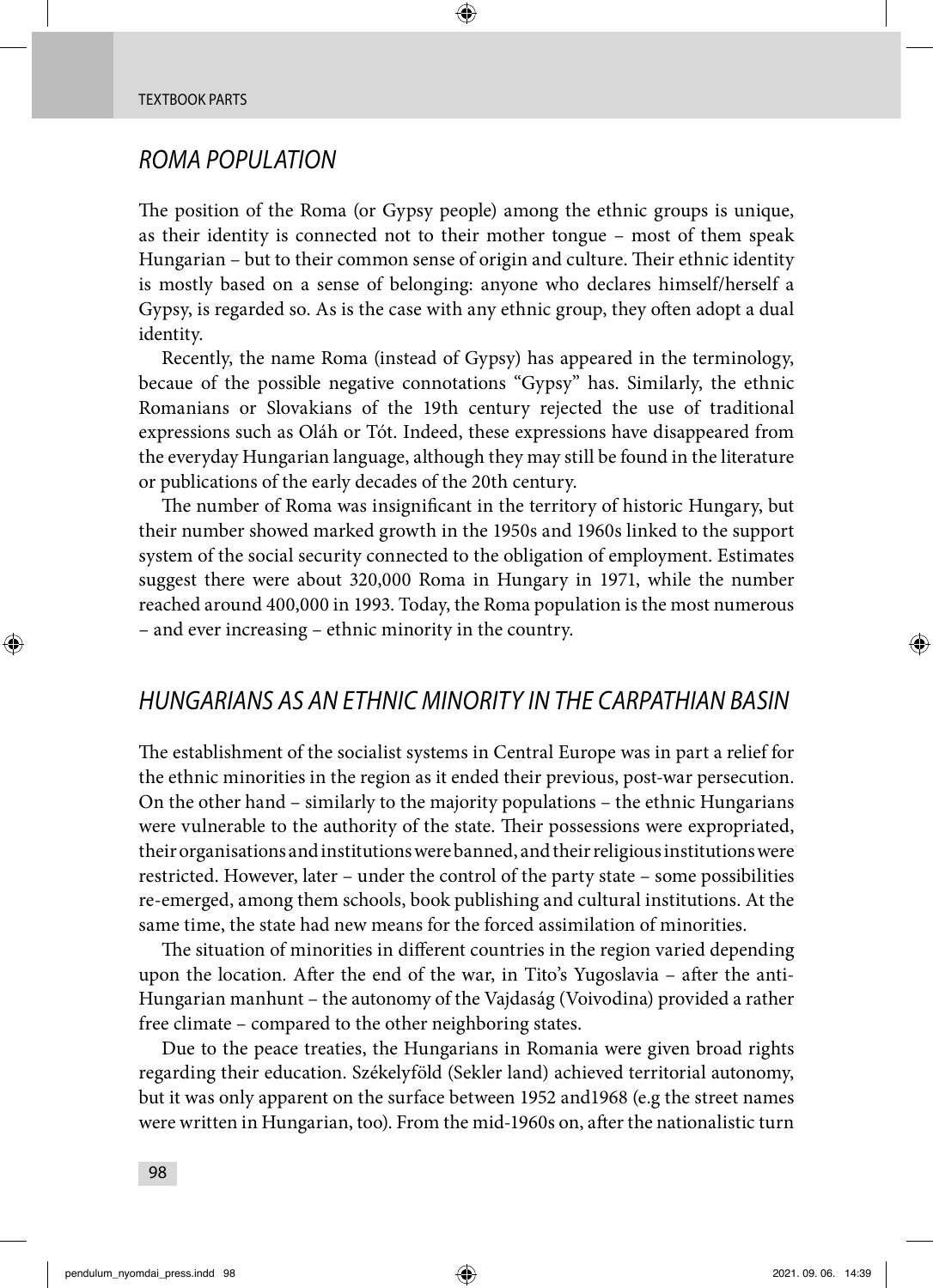of the party secretary Ceaușescu, the Hungarian institutions were eliminated one after the other. An organized resettling of Romanians took place in the Hungarian cities, thus the ethnic Hungarians were no longer a majority there. At the end of the 1980s, a systematic resettlement scheme was concocted that would have meant the elimination of Hungarian villages ("village destruction"), but the program was never implemented because of the fall of the regime.

♠

The Hungarian minority regained their self-confidence very slowly after the forced re-Slovakization and the population exchange after the war in Czechoslovakia. Hundreds of thousands never dared to reveal their Hungarian ethnicity.

The Hungarian population of Transcarpathia (Kárpátalja) was under the authority of the Soviet Union and lived in intimidation. They had the chance to acknowledge their ethnicity only after the 1960s.

The Hungarians living in Austria were cut off from the mother country by the iron curtain, too. While a gradual assimilation took place in the Burgenland region, repeated waves of emigration added to the Hungarian population of the region.

### *HUNGARIANS IN THE WORLD*

About one-fifth of Hungarians live in places around the world because of the historic events of the 20th century: they emigrated, were expelled, persecuted or exiled and found new homes in North- and South America, Australia, Israel, South-Africa and Western-Europe. They comprise the originally 2-million-person Hungarian diaspora. Half of them, however, are no longer able to speak Hungarian. The World Federation of Hungarians put the number of Hungarians around 15 million in 1996. Some 13 million of them live in the Carpathian-basin – in the territory of historic Hungary: 10 million in Hungary, about 2 million in Transylvania, 600,000 in the Upper Hungary region, 360,000 in Voivodina, 180,000 in Transcarpathia, 20,000 in Croatia and about 10,000 in both Slovenia and Austria.

# **9. THE CHANGE OF REGIME IN HUNGARY**

## *THE CAUSES OF THE CHANGE OF REGIME*

By the second half of the 1980s, the failure of the Soviet-type communist system became more and more apparent. The party leaders had grown old and less able to take into account the reality of the situation; consequently they were helpless in the face of the unfolding economic and social crisis. Because of the growing indebtedness of Hungary, state finances came close to bankruptcy on more than one occasion.

99

⊕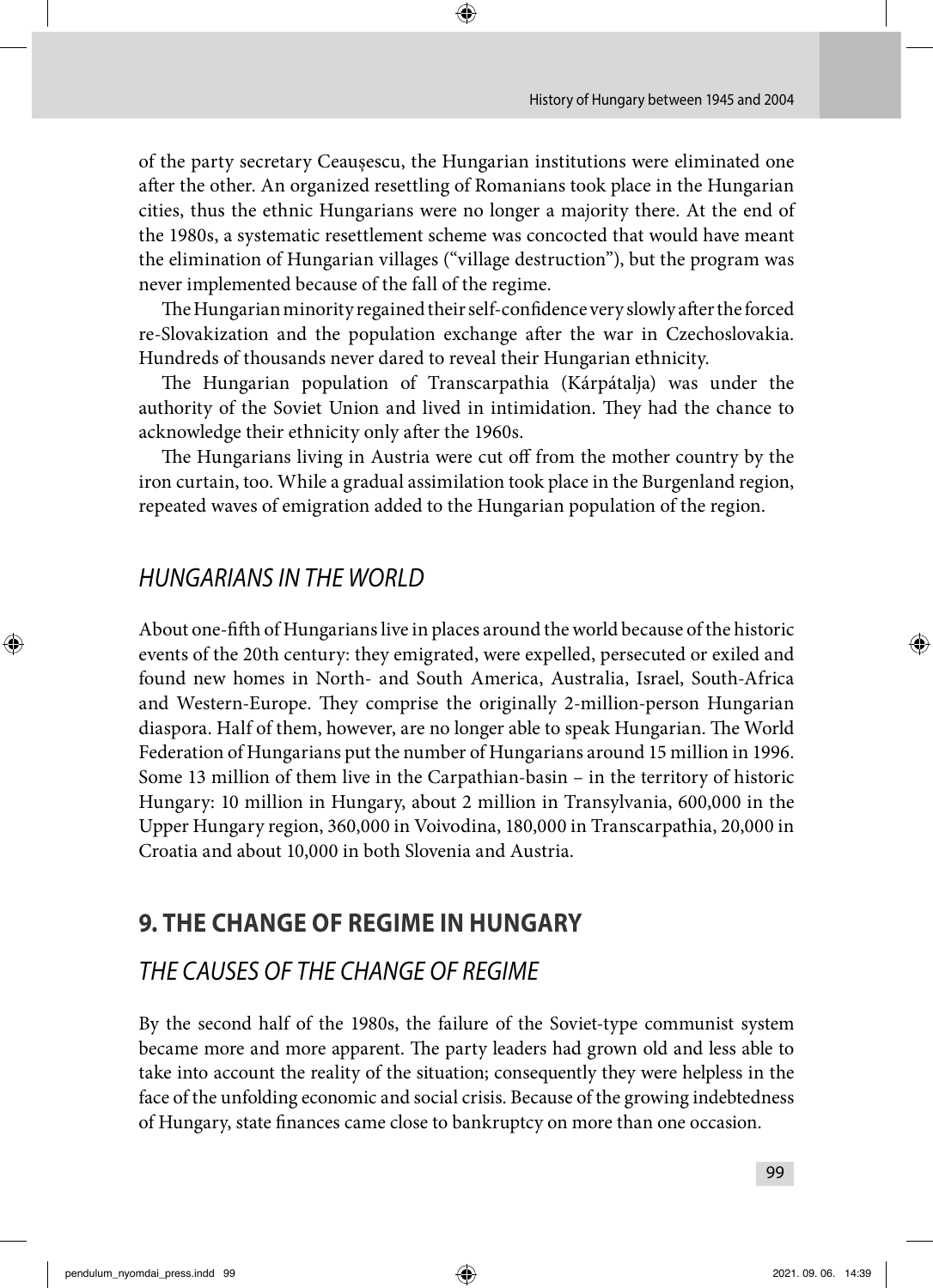Most of the people compensated for the loss in income by working overtime. This became possible in various offshoots of the main production lines: in the economic work partnerships (so-called "GMK") founded within the factories for the purpose of working overtime, on the flourishing household plots; and, in the newly emergent private enterprises (e.g. taxi service). Practically every family took part in selfexploiting work in the so-called second economy. The daily round of 10-14 hours of work resulted in a decay in health. At the same time, societal differentiation in material wealth began and the economic gap between rich and poor widened.

♠

Parallel with the intensifying crisis of the regime, the opposition started to organise itself. The first significant meeting of the opposition took place at Monor (1985) where the leading personalities of the opposition of the time and the reformist intellectuals participated. At this meeting the demand to eliminate the single-party state and to extend political freedoms already arose.

# *A FAVOURABLE TURN IN FOREIGN POLICY*

By the second half of the 1980s it was more and more apparent that the Soviet Union had lost the arms race with the Western powers and due to her increasing economic difficulties she was unable to maintain her half a million strong army stationed in Central Eastern Europe. Instead of confrontation and isolation, Gorbachev and the party leaders changed the direction of their policy: her previous defence policy was reassessed and he opened the way for the social and political changes which had started in the Central Eastern European countries.

# *THE RISE OF NEW POLITICAL FORCES*

The new political-economic elite, which had emerged and become more organised by the 1980s, tolerated supervision and paternalism by the weakening party leadership less and less. By 1988, the MSZMP, led by János Kádár, had lost the support of most of the party members and also many of the groups in society. The majority of people wanted radical change.

100

⊕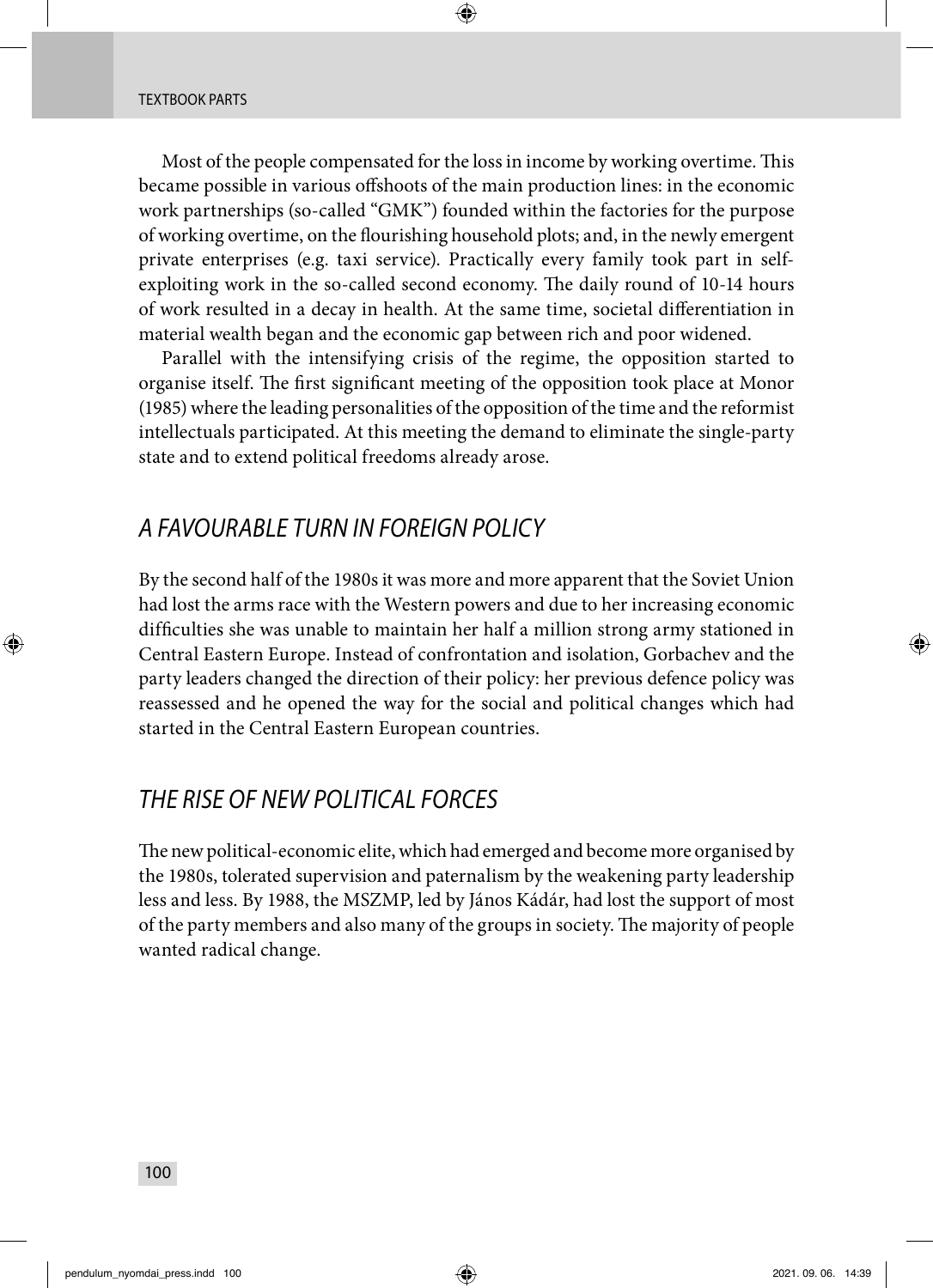#### **Lakitelek declaration, 1987**

"Hungarians have drifted towards a deep crisis of their history. They have halted in their popular movement, have trembled in their self-esteem and poise, their cohesion-links have tragically loosened and their self-awareness is appallingly imperfect. We face an economic decline threatening with a total collapse. The ethnic Hungarians are tragically disintegrated. There is no future scenario for the nation that we could commonly undertake."

⊕

#### **Social Contract. - from Beszélő, 1987 June**

"The social unrest personifies its object. Earlier, the successes of the consolidation era were connected to János Kádár, and now the country identifies the failures with him. The popularity of the party secretary devalues more than the Forint itself. There is one thing on which everyone agrees – from the worker to the party member – that Kádár has to go. […]"

Opposition organisations were formed, the forerunners of the future parties: the Hungarian Democratic Forum (MDF), the Association of Free Democrats (SZDSZ), the Alliance of Young Democrats (FIDESZ). The events organised by them attracted more and more people. On 15 March 1988 more than ten thousand people participated in celebrations in Budapest which developed into a demonstration. A year later around one hundred thousand people celebrated together with the opposition.

Within the MSZMP a growing number of party members sided with Imre Pozsgay and Rezső Nyers, the reformist leaders calling for changes. During the party conference in May 1988 the reformers gained more influence and their representatives were elected to the highest party bodies. Károly Grósz was elected the general secretary of the party. As prime minister, Grósz had already carried out some cautious reforms and now hoped to resolve the situation with the introduction of some minor changes which would leave the essence of the regime intact. But the economic crisis deepened, increasingly alarming data on the indebtedness of Hungary was published. The opposition became more active but the Soviet party leaders gave no support to a violent crackdown on them.

In early 1989 Imre Pozsgay labelled the 1956 revolution a popular uprising in one of his public speeches. This meant refuting the ideological justification of the Kádár regime (according to which 1956 was a counter-revolution). The disintegration of the party started, in politics the initiative passed to the newly forming parties and political movements. In the economy a process of spontaneous privatisation began, during which the political-economic elite ensured their position within the new system.

101

⊕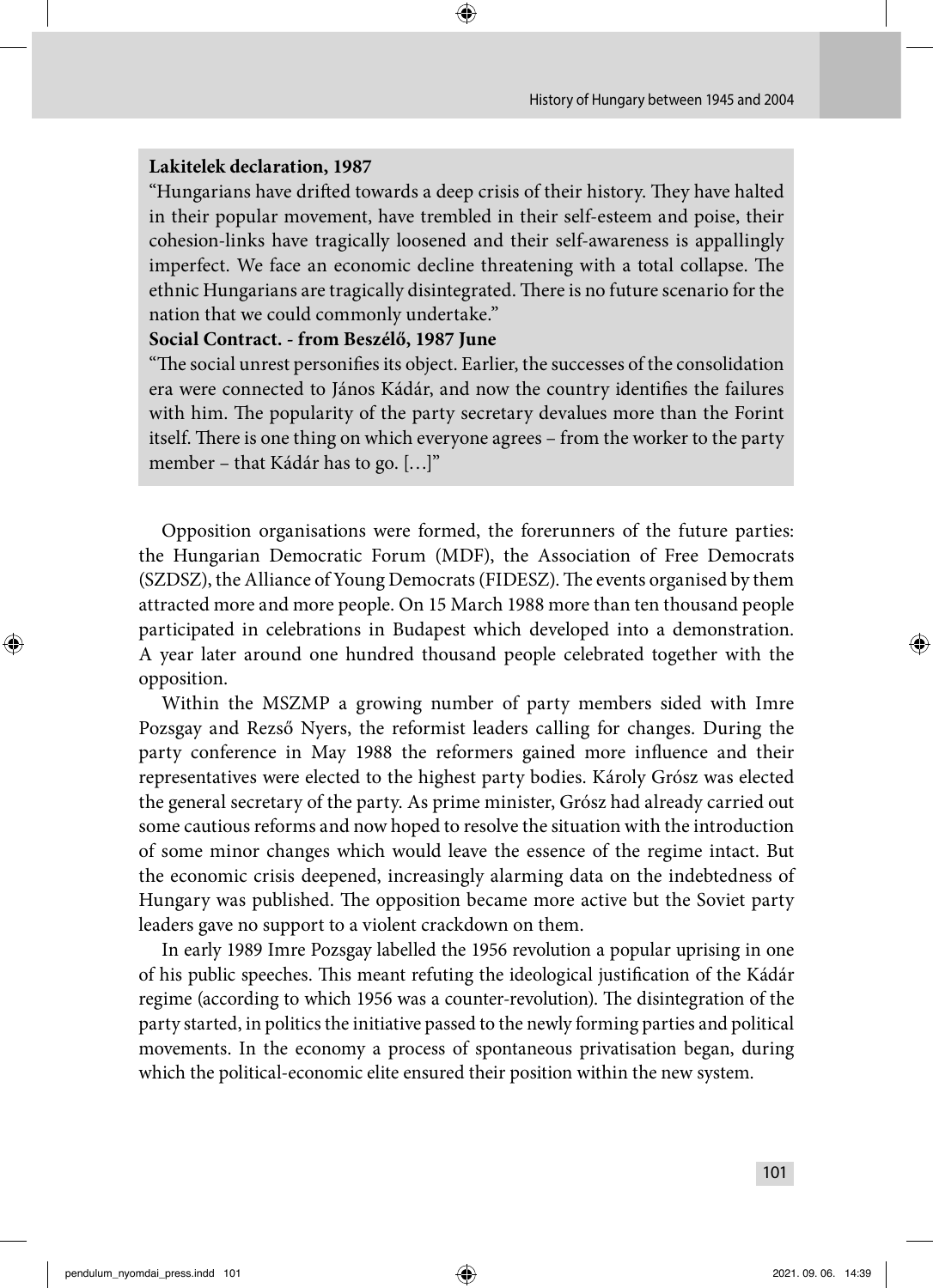At the reburial of Imre Nagy and his fellow martyrs (16 June 1989) a crowd of about one hundred and fifty thousand people not only paid respect to the heroes of 1956 but performed a symbolic burial of the Kádár regime.

⊕

These 12 points were the joint demands of the opposition on 15th March, 1989. They were shared with the audience by the actor György Cserhalmi at the National Museum. While there were widespread arrests a year earlier, now the opposition could celebrate freely.

"1. We demand the genuine representation of the people and a multi-party system.... 2. We demand the rule of law instead of a police state. Let human rights be enforced and let there be an independent judiciary.

3. We demand freedom of speech, freedom of press, freedom of religion and freedom of education....Let the State Religious Office be dissolved.

4. We demand the right to strike. Let there be no restriction of freedom to defend interests, to hold parties accountable and to exercise solidarity.of freedom to defend interests, to hold parties accountable and to exercise solidarity.

# *THE PEACEFUL CHANGE OF REGIME*

The people of Hungary wanted a peaceful change of regime which would eradicate the single-party dictatorship and, in addition to political freedoms, would ensure social security for every citizen.

In the summer of 1989, talks started between the MSZMP and the Opposition Round-table ("EKA") representing the opposition groups in order to prepare for peaceful transition. The latter was created to enable the opposition to co-ordinate its policies and it united the opposition parties with the greatest social support (e.g. MDF, SZDSZ, FIDESZ, SZDP, KDNP and the FKgP). At the negotiations the representatives of the MSZMP and the EKA agreed on the basic rules and the agenda for the peaceful transition (September 1989). The MSZMP gave its consent to the opposition proposals: to making amendments to the constitution and to creating the conditions for free elections based on a multi-party system (the financial funding of the parties, rules of elections etc.). It also ensured parliamentary consent for these.

At the same time, the last communist government with Miklós Németh as prime minister, started to dismantle the institutions of the single-party regime and to give a new meaning to the relations with the Soviet Union and the other communist countries. It initiated talks about the withdrawal of Russian troops from Hungary (this was signed in March 1990) and opened the border for those East-German

⊕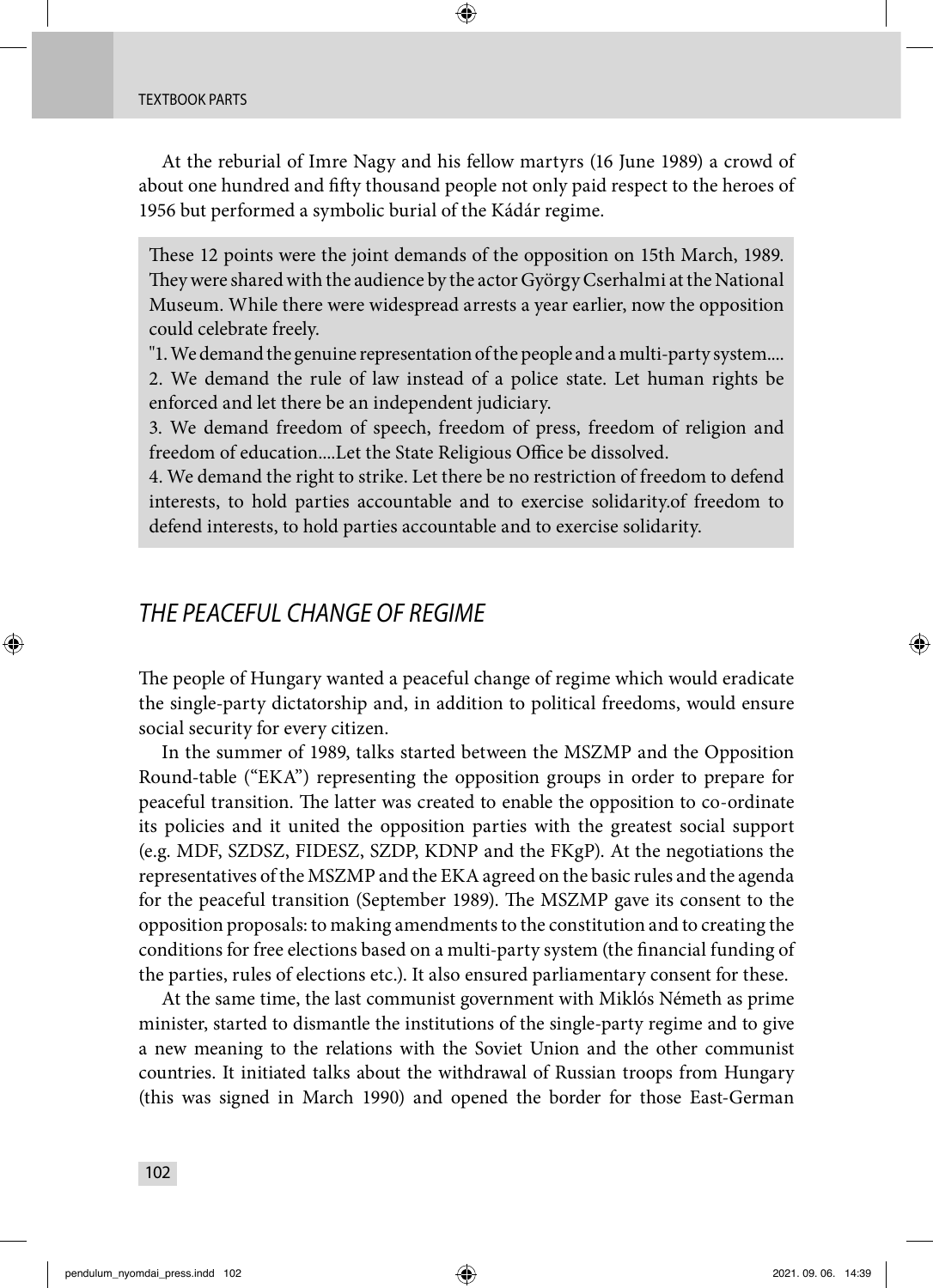citizens who wanted to go west (September 1989). This step was very important in the unification of the two Germanies and the domino-like fall of the Central Eastern European communist systems. In the meantime the reformist communists (Imre Pozsgay, Rezső Nyers, Miklós Németh) established the Hungarian Socialist Party to replace the former single party. The MSZP inherited the wealth and positions of the MSZMP but defined itself as a modern social democratic party supporting democracy.

⊕

After the parliament had modified the constitution, the third republic was proclaimed in Hungary on the 23 October 1989, on the 33rd anniversary of the defeated revolution. Genuine political changes started, however, only after free elections were held with the participation of many parties.

For the Hungarian people it was novel to see the political fight, the struggle during the electoral campaign, which appeared in the press, on TV, at rallies and on posters. Contrary to expectations, this fight was most acute between the opposition parties and not with the representatives of the old regime. Their conflicts became evident right after the signing of the round-table agreements. The SZDSZ and FIDESZ, for example, opposed the idea that the president of the republic should be elected before the parliamentary elections, directly by the people, because in this case the then popular and well-known Imre Pozsgay was likely to become president. As a result of collecting signatures, a plebiscite (a referendum) was held (November 1989) where it was decided that the president could be elected by the new parliament. The plebiscite turned the two strongest opposition parties, the MDF and the SZDSZ, against each other.

At the first parliamentary elections after the fall of the single-party regime, in March and April 1990, 65.77% of those eligible voted. The election was won by the Hungarian Democratic Forum and it formed a coalition government with the FKgP and KDNP with József Antall as prime minister. The strongest opposition party in parliament was the SZDSZ, advocating radical anti-communist slogans.

The two largest parties, the MDF and the SZDSZ, made a pact on the operation of parliament and the government. According to this the SZDSZ nominated the president of the republic, Árpád Göncz, and the MDF the Speaker of the House, György Szabad. In order to facilitate governing, the number of laws requiring a twothirds majority of the votes of the representatives ("two-thirds" laws) was reduced. Greater political weight was given to the prime minister by accepting the institution of a constructive vote of no confidence.

In the autumn of 1990 there were local elections. It was one of the most significant events in the change of regime that the council system, which had been an obedient executor of the will of central government, was abolished and independent local councils came into being enjoying broad powers.

⊕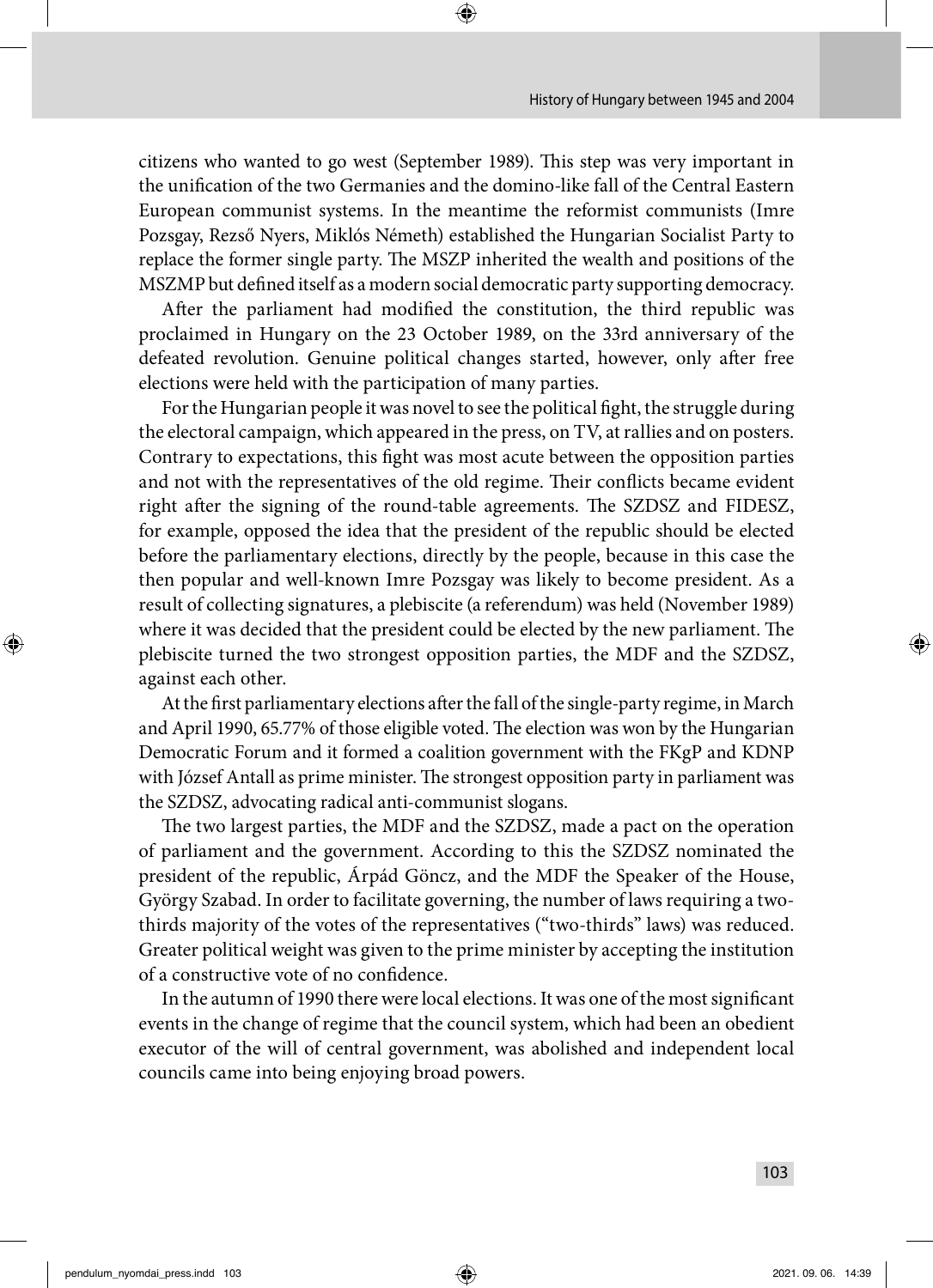**Excerpts from the Government program of József, Antall 1990 May.**  "Our principles:

Principle 1: This government intends to be the government of freedom. Principle 2: The new government intends to be the government of the People. Principle 3: This government intends to be the government of the economic turnaround, and it is also aware of the fact, these are the greatest tasks awaiting us. Principle 4: The new government will become a European government, not just in the geographic sense. We declare the tradition of democracy, pluralism and openness."

⊕

### *THE CREATION OF SOCIAL MARKET ECONOMY*

After the change of regime, the creation of the social market economy was started in Hungary. The aim was to construct a system which would be based on market relations but would redress the greatest inequalities through state intervention and would ensure the welfare of society.

The scope of action for the first government after the change of regime, however, was narrowed by the financial obligations arising from inherited debts, by the economic crisis and by the lack of Hungarian capital. This is why privatisation, which was essential in the creation of a market economy and for the economic recovery, took place under controversial circumstances. A lot of loss-making factories and firms were closed down and several hundred thousand people became unemployed.

# **10. FORMING THE DEMOCRATIC SYSTEM**

## *THE OUTCOMES AND HARDSHIPS OF SYSTEMATIC CHANGE*

Following the 1990 elections, the new political regime in Hungary sought to redefine its system of governance on both the national and local level. Hungary instituted a new democratic system of laws – based on the separation of powers and popular sovereignty – that replaced the former authoritarian system based on state socialism. The most profound change was the establishment of a regularly meeting, multiparty parliament that served as Hungary's legitimate government. The system of local governments and public administration was subsequently reorganised and given new responsibility. This division of power – or system of checks and balances – created a functioning democratic civil society.

Upon their formation in 1990, local governments were to represent the interests of the local citizenry and were provided by the national government the financial means

104

⊕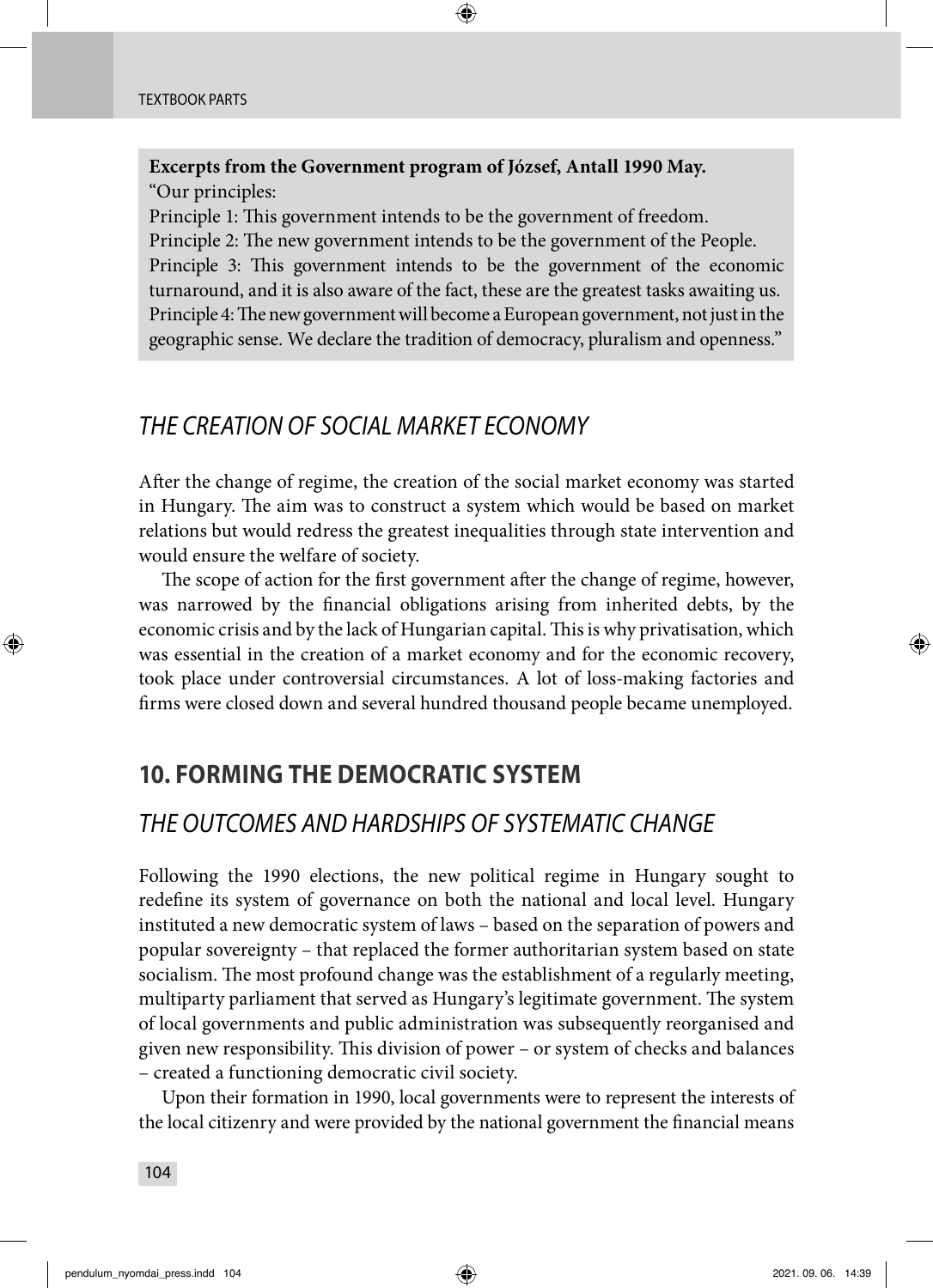to meet the needs of their citizens. City councils were chosen to lead the individual local governments and were elected for four-year terms. For settlements with populations exceeding ten thousand, the city council would elect a mayor. This changed in 1994 when citizens were given the right to directly vote for the mayors in those areas.

⊕

The necessity of free elections and private property ownership, the basic conditions required for a democratic civil society, were generally agreed upon by the political leadership and the majority of Hungarians, however the path to determining this realisation differed greatly. The greatest issue facing Hungary was that there was no precedent for how a country should transform from a system of state socialism to a democratic civil market economy.

*The Washington consensus served as a possible scenario for the transition to the market economy. This program was ratified in 1989, in Washington DC and was originally designed for Latin-American countries being in a debt-spiral who were offered a program supporting their economic-financial development.* 

The first post-socialist Prime Minister, József Antall (1990-1993), referred to his government as the "kamikaze-government". This nickname was to characterise the approach his government would have to take to respond to what were considered unsolvable challenges. Expectations from the political transition were that the Hungarian population be given an increased level of liberal rights, a quick attainment of Western living standards, and the preservation of social security programs. For these reasons the growing unpopularity of the newly elected government was foreseen – according to the elected Prime Minister.

"*The situation of the government was further complicated by the fact that the majority of the mayor-positions and most of the positions in the local governments were won by the opposition parties in the cities (mostly by the Alliance of Free Democrats, SZDSZ) and by independent candidates in villages. Owning the local power emphasised the importance of those opposing the government forces in national matter of the politics."* 

#### *ECONOMIC-SOCIAL PROCESSES*

In the years following the political shift in Hungary, the changes to the economic system had a primarily adverse effect on the country. Economic contraction was due to the loss of the eastern markets, the collapse of the country's heavy industry sector and inflation. Hungary's GDP (Gross Domestic Product) in 1993 dropped below levels prior to the transition and the economic downturn was greater than that during the years of the Great Depression (1929-1933). Additionally, foreign debt of the country nearly doubled, the real value of salaries and pensions declined and unemployment reached 10 % of the active population (about one million people).

105

⊕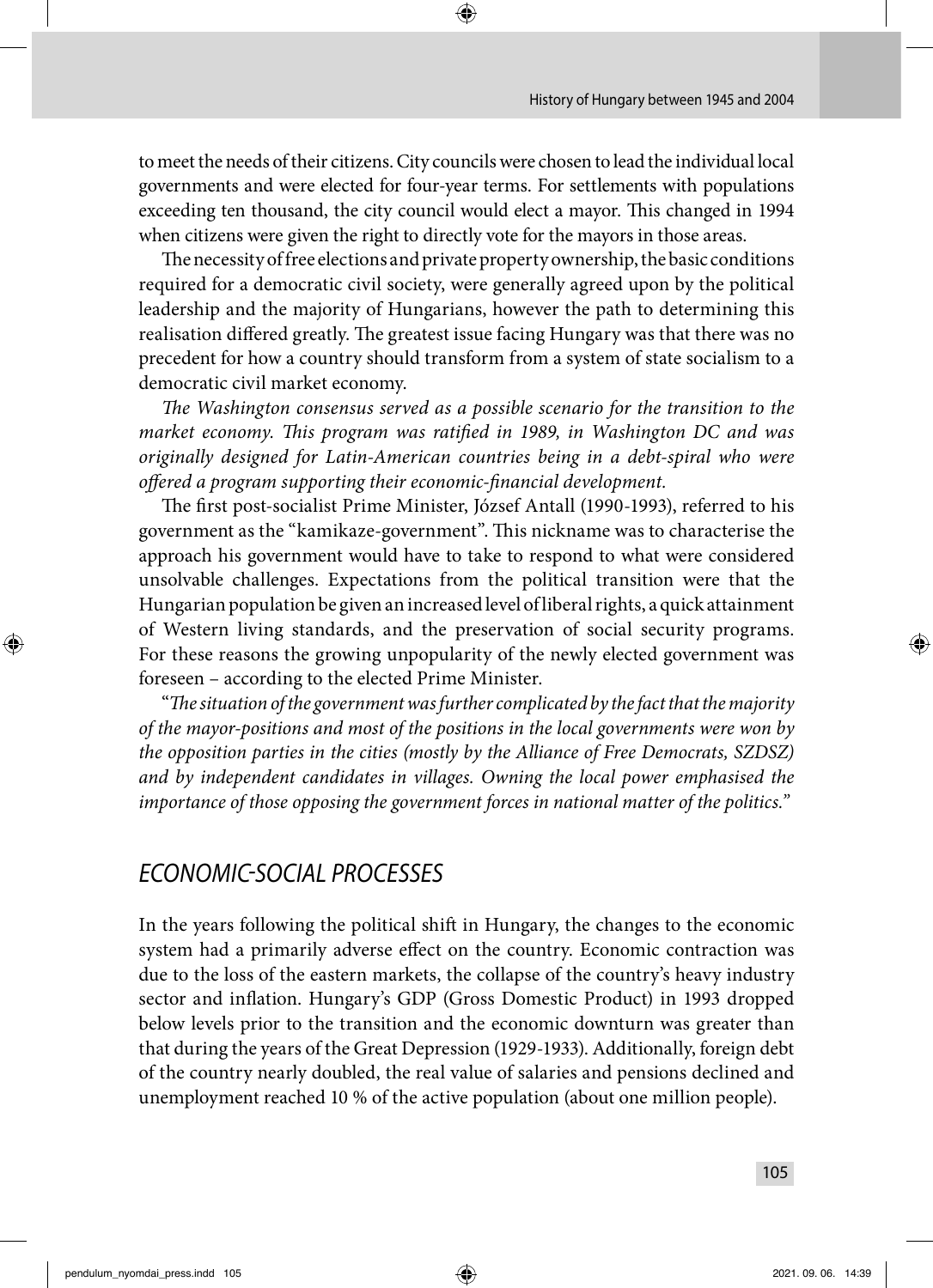#### TEXTBOOK PARTS

The social transformation was also viewed differently by the various political parties; The Hungarian Democratic Forum (MDF), Independent Smallholders, Agrarian Workers and Civic Party (FKgP) and the Popular Party of Christian Democrats (KDNP) supported the change while the parties Alliance of Free Democrats (SZDSZ), Hungarian Socialist Party (MSZP) and the Alliance of Young Democrats (FIDESZ)) served as the opposition mainly on the issue of how to create a class of property owners – as a base for the civil system, as well as how to determine the primary beneficiaries of privatisation.

⊕

*Graphs on the changes of the GDP, of the inflation, and of the real income (c) National income and inflation between 1990 and 1995.*



*(During this period, real incomes declined by almost 20%, thus reducing the standard of living, too.)*

The problem of political liability and ideological-financial compensation brought the next question to the surface: whether to show preferential treatment towards certain social groups and whether it was compatible with the rule of law.

Liability: During the autumn of 1990, the common view in Hungarian society and within government circles was that those who were responsible for causing the catastrophic economic situation should be impeached and face criminal indictment. Between 1991 and 1994, several legislative initiatives included wording that made punishment possible for political crimes committed during the years of the dictatorship. Elements within the newly formed government wanted to name and impeach the members of the terror "machine" of the party state, including its institutions, representatives of the internal ministry and national espionage system, while members of the opposition instead wanted to simply expose the leaders of the former regime and members of the intelligence system. This issue led to a heated and prolonged debate on the question of liability between the government and the opposition in which the Constitutional Court also joined but still no resolution was found.

106

⊕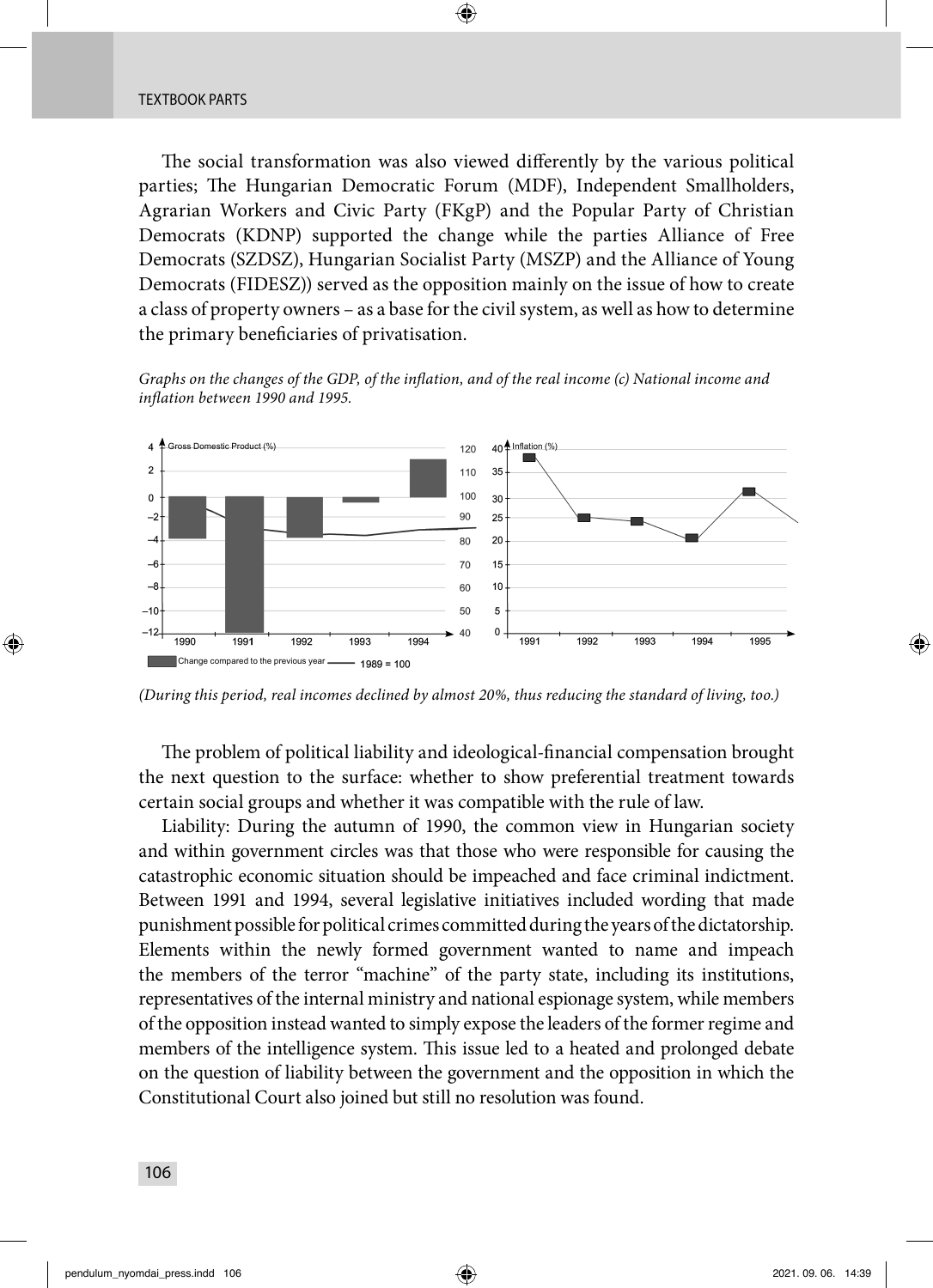# *THE DEVELOPMENT OF DIFFERENCES*

Since its inception, the new government was in the crosshairs of the opposition. Ideological confrontation developed on issues such as historic legal continuity (debate on the coats of arms of Hungary, reburial of József Mindszenty or Miklós Horthy), standpoints on civil resistance (including the blockade of taxi drivers and the so called media war) (in Topic 15.), support of social programs and entitlements, government transparency, and media freedoms. These points of contention appeared not just between the government and the opposition, but between the Prime Minister and the President, and between the political parties of the government coalition and inside the coalition parties as well.

⊕

"We need to realize that in the previous decades (…) the country led a life in which it did not produce that which was redistributed to the society, but it was covered from debts. This provided the Hungarian people a certain level of security. (…) They lived more freely and better than the Polish, the Czech, the Romanian people. So the society, even though living in a party state (…) lived a better life that would have been allowed by the Hungarian economy. (…) The West provided loans to the Eastern countries. (…) This period is over. A world has collapsed. The system has deteriorated and that – and it should be understood – was not the fault of our government. That was the reason for the change of the systems in East-Central Europe, because the communist policies and also a whole economic system were destroyed." *(An excerpt from the pyjama interview with József Antall)*

# *THE SHARPENING OF THE DIFFERENCES*

The so-called Democratic Charter Movement was meant to quell the disagreements between the Hungarian government and the political opposition. One of the movement's platforms was the safeguarding of democracy by joining the postsocialist intelligentsia and the democratic opposition. This movement led to an even greater call from the government for free and transparent elections but also led to political fracturing as well. One of the initial points of contention within the movement was on the issue of economic privatisation. This led to the Independent Smallholders, Agrarian Workers and Civic Party (FKgP) to be the first to officially exit the government coalition; although most of their elected members of the Parliament continued to independently support the Prime Minister. Following the departure of FKgP, fissures began to form within the Hungarian Democratic Party (MDF) connected to the issue of liability carrying over from the former regime. Some

107

⊕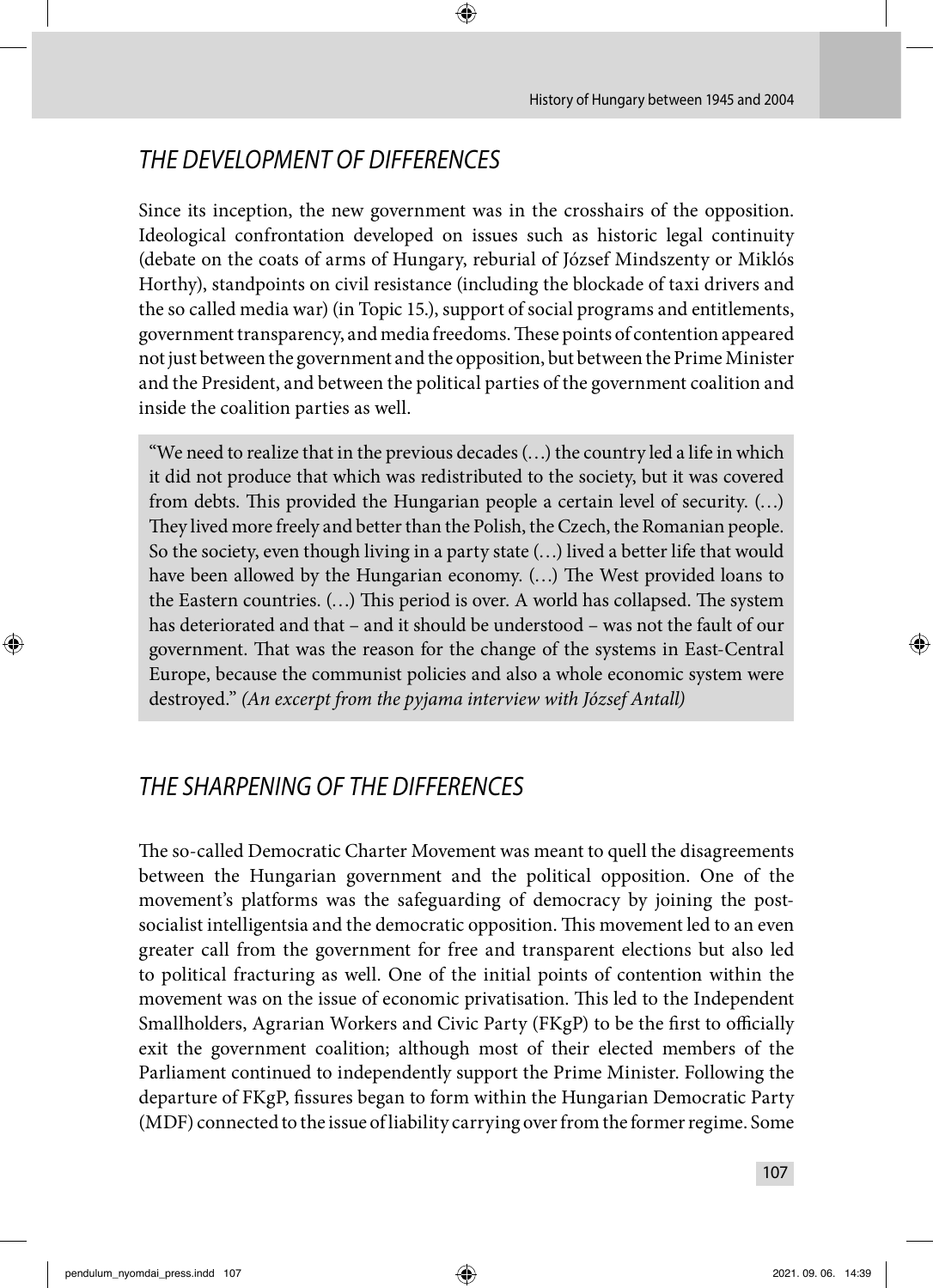MPs of the party believed that the government owed the public an investigation into the practices of the elite members of the Kádár regime as well as excluding them from positions of economic and political power. In 1993, those disillusioned by the government's position exited the MDF and created the Hungarian Justice and Life Party (Magyar Igazság és Élet Pártja, MIÉP) led by István Csurka. The party also sought to revise the terms of the Treaty of Trianon upon the disintegration of the Soviet Union, Czechoslovakia and Yugoslavia.

♠

# *THE BALANCE SHEET OF THE ANTALL-GOVERNMENT*

The elimination of the legacy of the socialist system proved an immense task for the Antall government as it required the structuring of a parliamentary democracy and the transition to a market economy. Remarkably, of all post-socialist countries it was only Hungary where the new government served for the entirety of its time in office, yet public support for the government dropped over that time period. Driving public dissatisfaction, beyond economic hardships, was the sense that the changes in Hungary were purely symbolic and were slow to take effect. The response to the mounting criticism by the Antall government was to state that the alternative to his approach would have been radical and potentially violent change, stating *"You could have had a revolution instead"*. The death of the Prime Minister József Antall (in 1993. December) led to the last months of the parliamentary cycle being governed by the previous Minister of Internal Affairs, Péter Boross. Due to its rising unpopularity, it became clear that the MDF was going to lose the 1994 elections.

| <b>Outer circumstances</b>                                   | <b>Tasks</b>                                                              | Requirements                            |  |
|--------------------------------------------------------------|---------------------------------------------------------------------------|-----------------------------------------|--|
| The collapse of the Soviet<br>system and block.              | The operation of the system of the<br>rule of law.                        | Maintaining social security.            |  |
| The strengthening of the super-<br>power position of the USA | The operation of the parliamentary<br>and government system. Legislation. | The increase of the standard of living. |  |
| The strengthening of European<br>Integration                 | The management of the debt-burden.                                        | Compensation.                           |  |
| The unification of the two                                   | The management of the economic                                            | Liability (regarding the victims of the |  |
| Germanies.                                                   | crisis.                                                                   | party state).                           |  |
| The disintegration of                                        | The management of the escalating                                          | The support of Hungarians beyond        |  |
| Yugoslavia and Czechoslovakia                                | unemployment.                                                             | the border.                             |  |
|                                                              | The restraint of inflation.                                               | Ensuring parliamentary rotation.        |  |
|                                                              | The change of the economic                                                | Maintaining the coalition               |  |
|                                                              | structure.                                                                | government.                             |  |
|                                                              | Conducting privatisation.                                                 | The management unemployment.            |  |
|                                                              | The creation of the new layer of                                          |                                         |  |
|                                                              | property owners.                                                          |                                         |  |

*Possibilities of the Antall-government*

108

⊕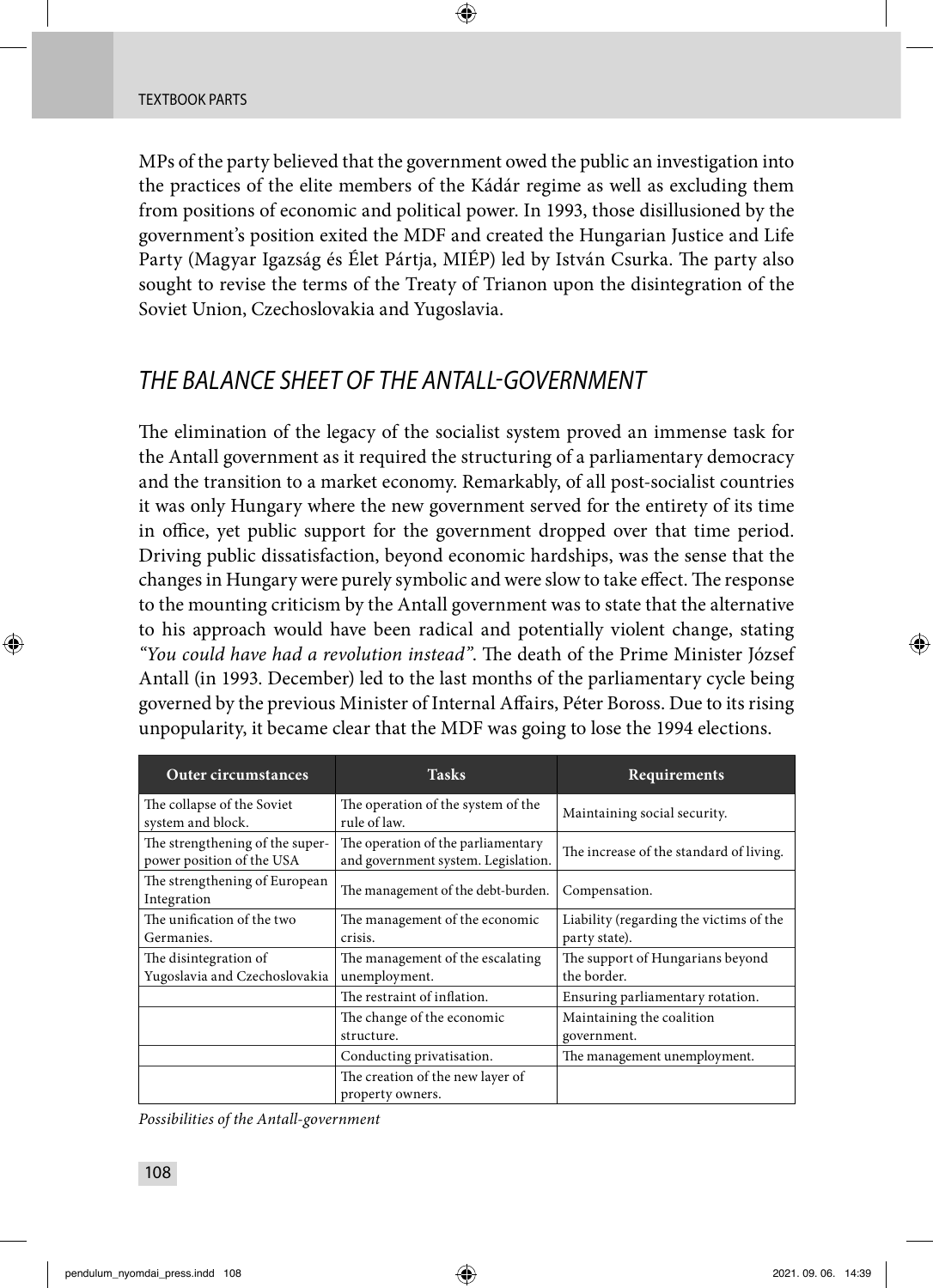# **11. THE OPERATION OF THE NEW HUNGARIAN DEMOCRACY**

⊕

## *PARLIAMENTARY ROTATION*

Since 1990, Hungary's subsequent governments have been coalition governments and served their full terms, showing the stability of the democratic government structure. Hungarians' political preferences were initially based on the connection to the previous regime, religion and other cultural factors, and regional location. Over time, however, the political landscape in Hungary became more and more bipolar, developing into strong right-wing and left-wing political factions. After 2000, most of the voters became devoted followers of the two main political parties, the left leaning MSZP, and the right leaning Fidesz.

In the 15 years following the collapse of the socialist regime several Hungary's political parties have collapsed or been forced to reorganise. Among the historic political parties reorganising after the regime change, including the Hungarian Party of Social Democrats (MSZDP), FKgP, and KDNP, only the KDNP survived.

For a while it seemed that even the KDNP would disintegrate due to internal *differences, but after the 2002 elections (when the party did not reached the parliamentary threshold) it formed a strong party alliance with Fidesz, allowing it to survive.*

Those parties in opposition to MDF also saw their coalitions break apart. MIÉP was the first party to exit followed by the Hungarian Democratic Popular Party (MDNP) who later allied itself with Fidesz before officially disbanding. The SZDSZ party, that had formally been allied with MSZP and was viewed as the party of "small government" also lost popularity within Hungary. The party that saw the greatest rise in popularity was Fidesz, a former liberal party that turned towards conservative-national values and successfully replaced the MDF in the right-centre of the political spectrum.

The MSZP, being the primary holdover from the previous regime, had the greatest political infrastructure (national network, party-property) that gave it an advantage with an established position in both the national and local political landscape.

Those seeking radical social and institutional change founded Jobbik, the Movement for a Better Hungary in 2003, that branded itself as a staunch right-wing nationalist party.

# *THE HORN-CABINET*

Prior to the 1994 elections the Hungarian Socialist Party (MSZP) campaigned with the slogan of expertise, by placing experts into key positions solving the crisis if

109

⊕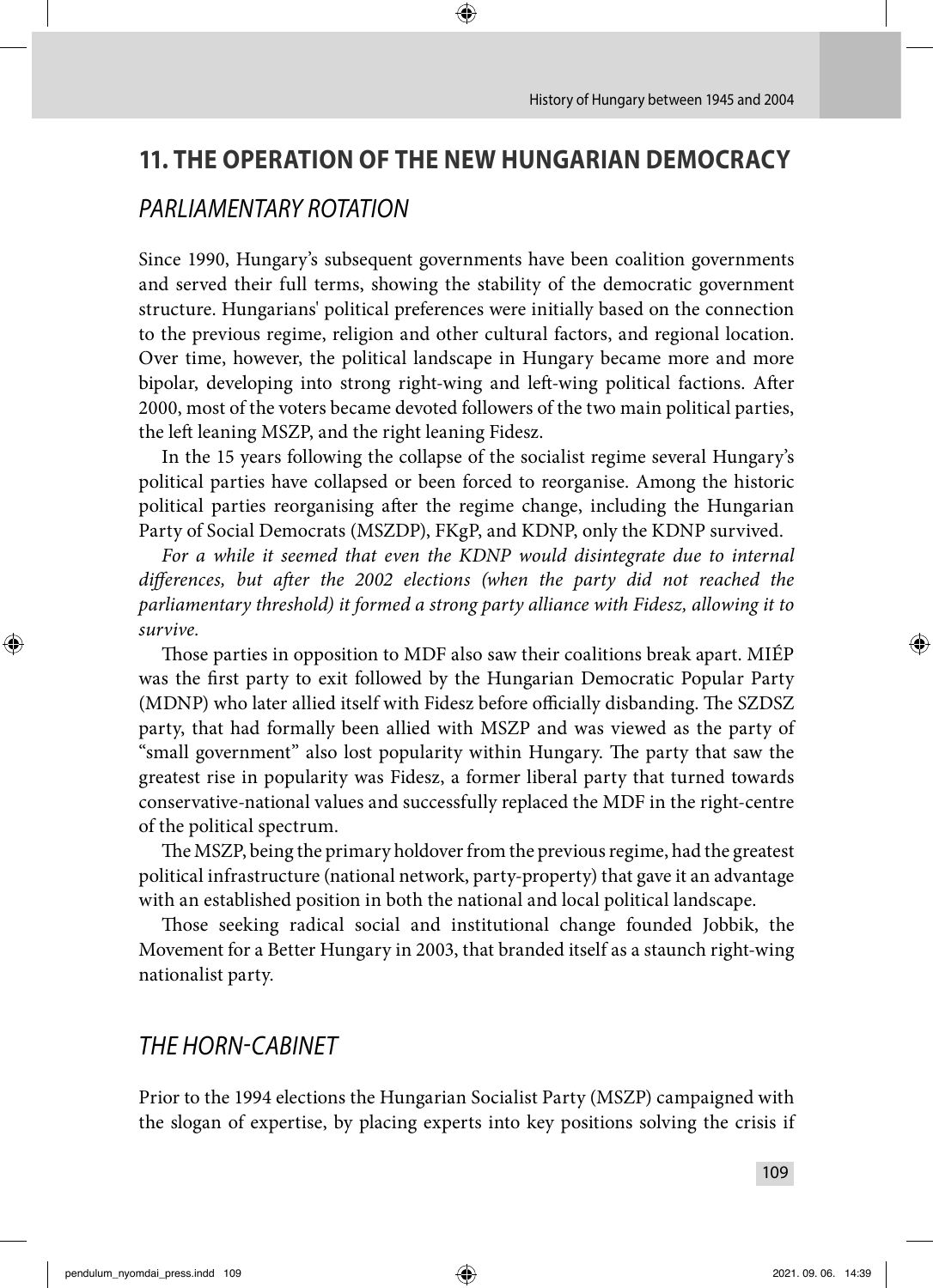elected. Most of the people considered MSZP to be the party that would be able to create a Kádár-like social security system and establish a modest standard of living. The elections were easily won by the party, led by Gyula Horn, although the party unncecessarily offered to form a coalition with the Alliance of the Free Democrats (SZDSZ). Many believed that SZDSZ would reject the coalition offer (as it was a radical anti-communist party) but the two parties' previous cooperation within the Democratic Charter Movement (Topic 9.) led them to unite. This allowed the government to gain a greater than two-third's majority, which provided a mandate for the coalition to take steps to stabilize the struggling economy. Minister of Finance, Lajos Bokros, introduced a series of measures regarding economic policy that led to positive results for the Hungarian economy mainly by lessening foreign debt to help spark economic development. These measures, unfortunately, also exacerbated the uneven socio-economic gaps existing in the country, as the economic measures negatively affected wage-earners that made up a substantial portion of the population.

⊕

# *THE ORBÁN-GOVERNMENT*

Due to the developing economic situation, much of the population assumed that the 1998 elections would be won by the MSZP-SZDSZ coalition. Surprisingly, the elections were won by the Fidesz-Hungarian Civic Party. This was accomplished primarily due to Fidesz's ability to draw support from the right. After its victory, Fidesz offered to form a coalition with FKgP and were thus able to gain a majority in Parliament. Viktor Orbán became the Prime Minister and implemented a program that would be "more than a change of government but less than a change of the system". This proposal not only placed a new emphasis on governing (e.g. national policy, population- and family policies), but on strengthening a new politicaleconomic elite. The new government also wanted to weaken its political opponents, who had gained important economic positions following the regime change. These efforts prompted greater and harsher debates within the government. The Orban government also took measures to promote national pride, including a series of Millennium celebrations in 2000 remembering the thousand-year-old Hungarian state, as well as continuing economic development programs such as the familysupporting system and a state-subsidized program of flat-constructions. During the era of the Orbán-cabinet, Hungary was admitted to NATO and the negotiations and discussions regarding the EU-membership of Hungary accelerated as well.

110

⊕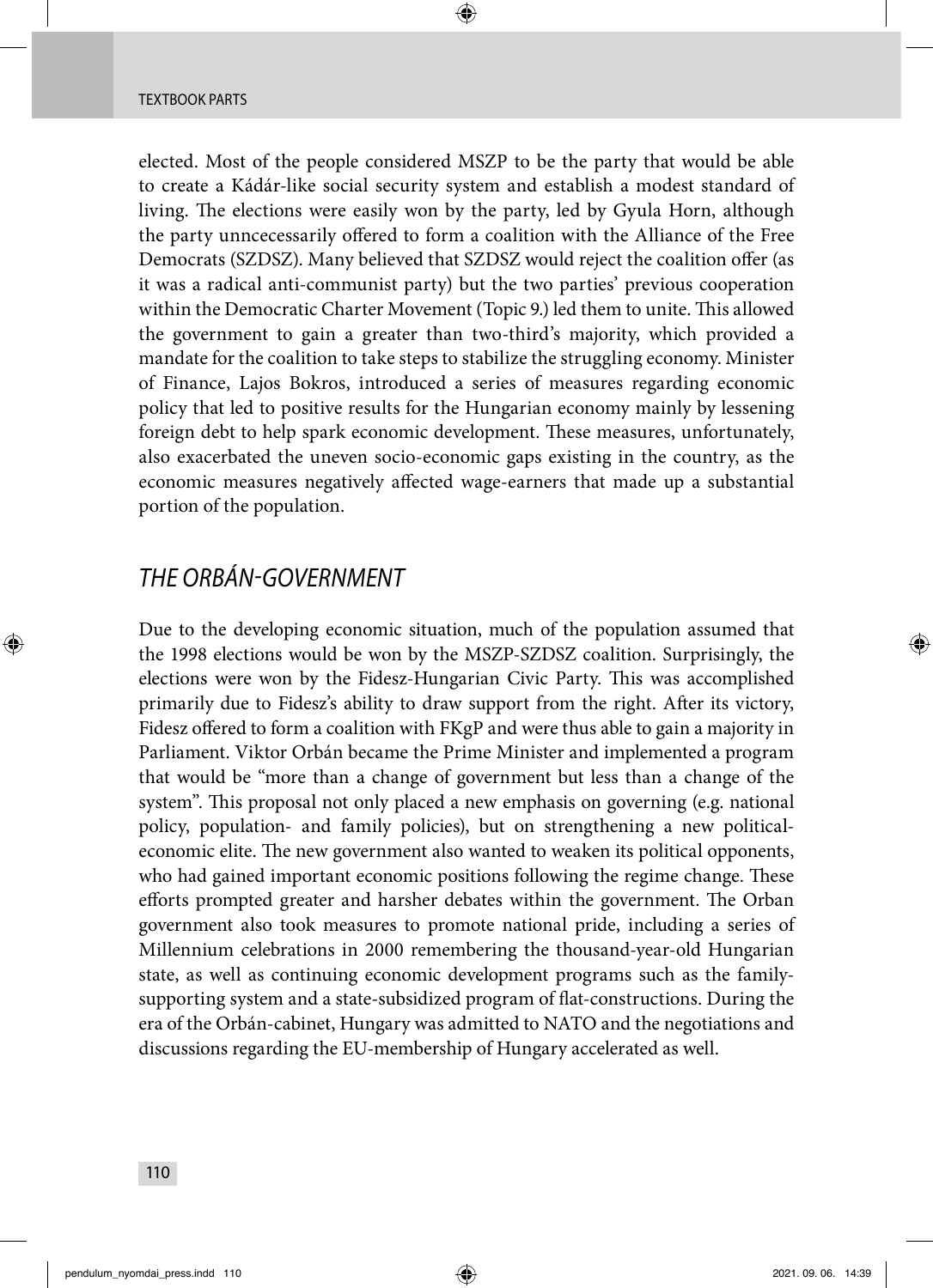# *THE MEDGYESSY-CABINET*

The election of 2002 was an intense contest between the Fidesz-MDF coalition and the MSZP-SZDSZ coalition. By a slim 10-person parliamentary majority (198 to 188), MSZP, emerged victorious campaigning on the program "the welfare change of regime". Péter Medgyessy was elected Prime Minister and created a cabinet backed by his political allies. The previously begun economic stimulus program (based on internal consumption) continued including the enlargement of the flat-construction program. This continuation, led to an increased budget-deficit and incurred a greater national debt, as well as raising criticism from those in the government as well as the opposition. During the years of the Medgyessy government Hungary was also officially admitted to the European Union (mentioned in Topic 13.).

♠

The program provided public service employees and civil servants a 50% raise in salary on average and those earning minimum wage were exempt from taxes. It also provided a one-time extra 190,00 Ft amount for the pensioners and introduced an additional "13th month" pension payment. University scholarships and family allowances were also raised. All these measures cost about 190 billion Ft for the budget – calculated at current prices.

#### *CIVIL ORGANISATION AND YOUTH ORGANISATIONS*

The Association Act, passed in 1989, led to the formation of several independent civil organisations and foundations. Lacking an establised middle class in Hungary, however, a decent percentage of the civil organisations were insufficiently funded and could only survive if politically supported.

The change in political system also led to changes within Hungary's youth organisations. Following the collapse of the single party state, the Communist Youth Organisation (KISZ) ceased, and due to a lack of funding most state sponsored youth organisations were not re-established and their property was privatized or left derelict.

*One of the greatest pioneer camps of the Kádár-Era, Csillebérc was privatised and reorganised.* 

The historic youth organisations that were revived (e.g. Scouts' Movement) and those that were subsequently formed saw their success tied to their ability to influence intellectual growth and offer positive effects on the lives of Hungary's youth.

⊕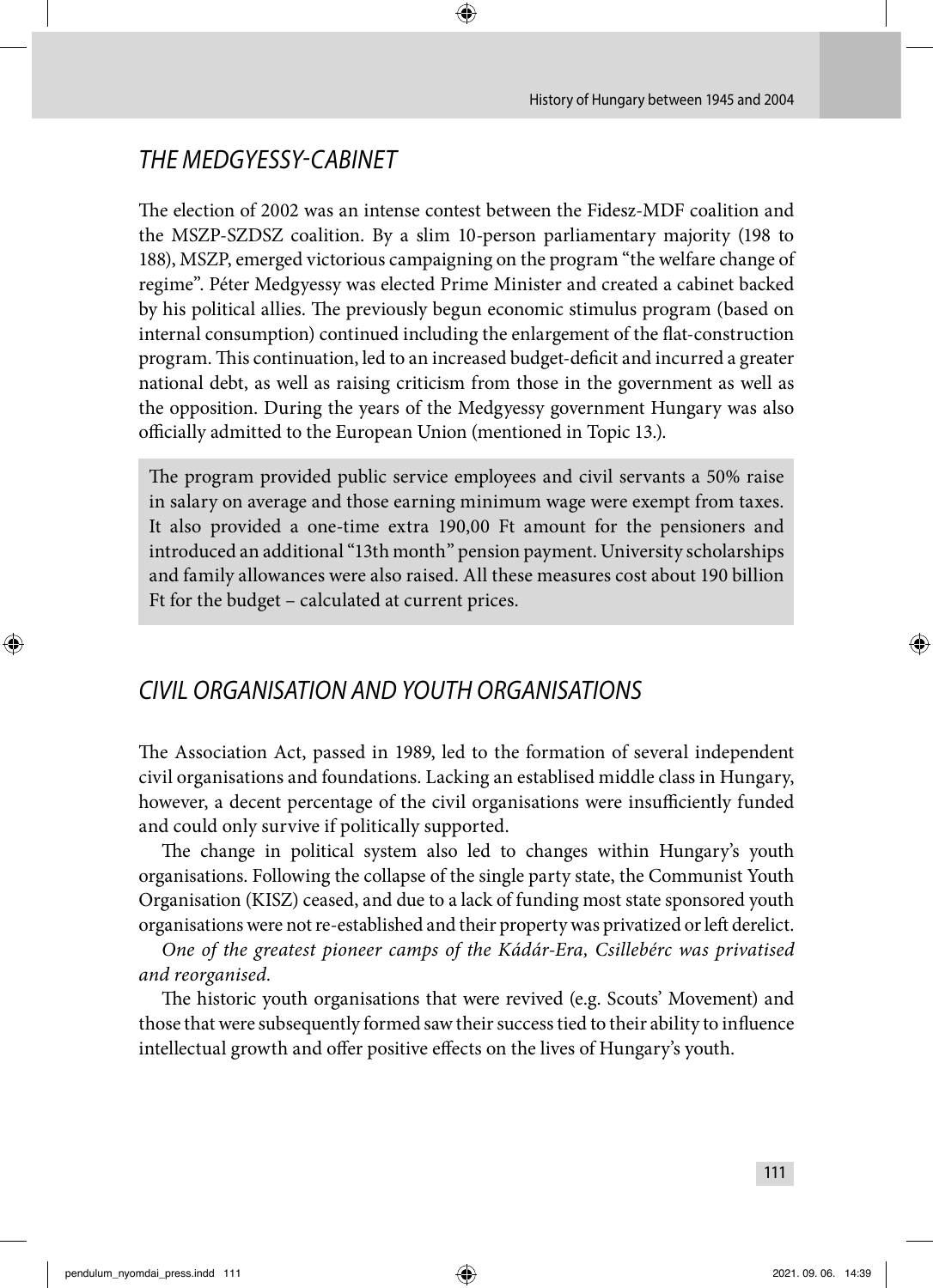*Following the British example, the Scouts' Movement was organised in the 1920s in Hungary for putting greater emphasis on the physical and ethical education of secondary school students, beyond their intellectual literacy. A very important element of their program is the incorporation of practical life-skills (baking, cooking) and sports (rowing, biking). In 1945 it was banned by the dictatorship, then in 1989, based on the Association Act, it revived, bearing Number 1. in the list of civil organisations.* 

⊕

### *THE SYSTEM OF POWER*

After the regime change, a parliamentary representative democratic republic was created. Executive power in Hungary lies in the head of the government which is the Prime Minister. The main checks and balances within the government are the Parliament (and the parliamentary opposition) and the Constitutional Court. The position of President has a primarily representative and ceremonial role but does participate in decisions dealing with states of emergency. In the first years of the new democracy, due to the opposing party affiliations, cooperation between the Prime Minister and the President proved problematic and prone to infighting. Fortunately, by mid-1990 a tenuous cooperation was formed between them. As the years passed, the power of the Prime Minister increased and became more decisive. This happened primarily because of the establishment of the Prime Minister's Office (chancellery), and the strengthening of factional discipline amongst MPs. These changes had a profound effect on public opinion of political life in Hungary as well. Election campaigns and political messaging became more focused on the personalities of politicians rather than political platforms of the parties.

*The Prime Minister's Office first fulfilled administrative tasks (e.g. they prepared the government meetings). Later – being a superministry (chancellery) – it coordinated the total operation of the government and gained departmental tasks of the government under its direction.* 

*There are two main trends in modern political thinking on what makes a political structure democratic. The first argues for formal elements: the institutional structure and the rules of procedures regarding the political decisions are decisive. The second puts emphasis on the content: democracy means a governing method that favours public interest on all means.* 

112

⊕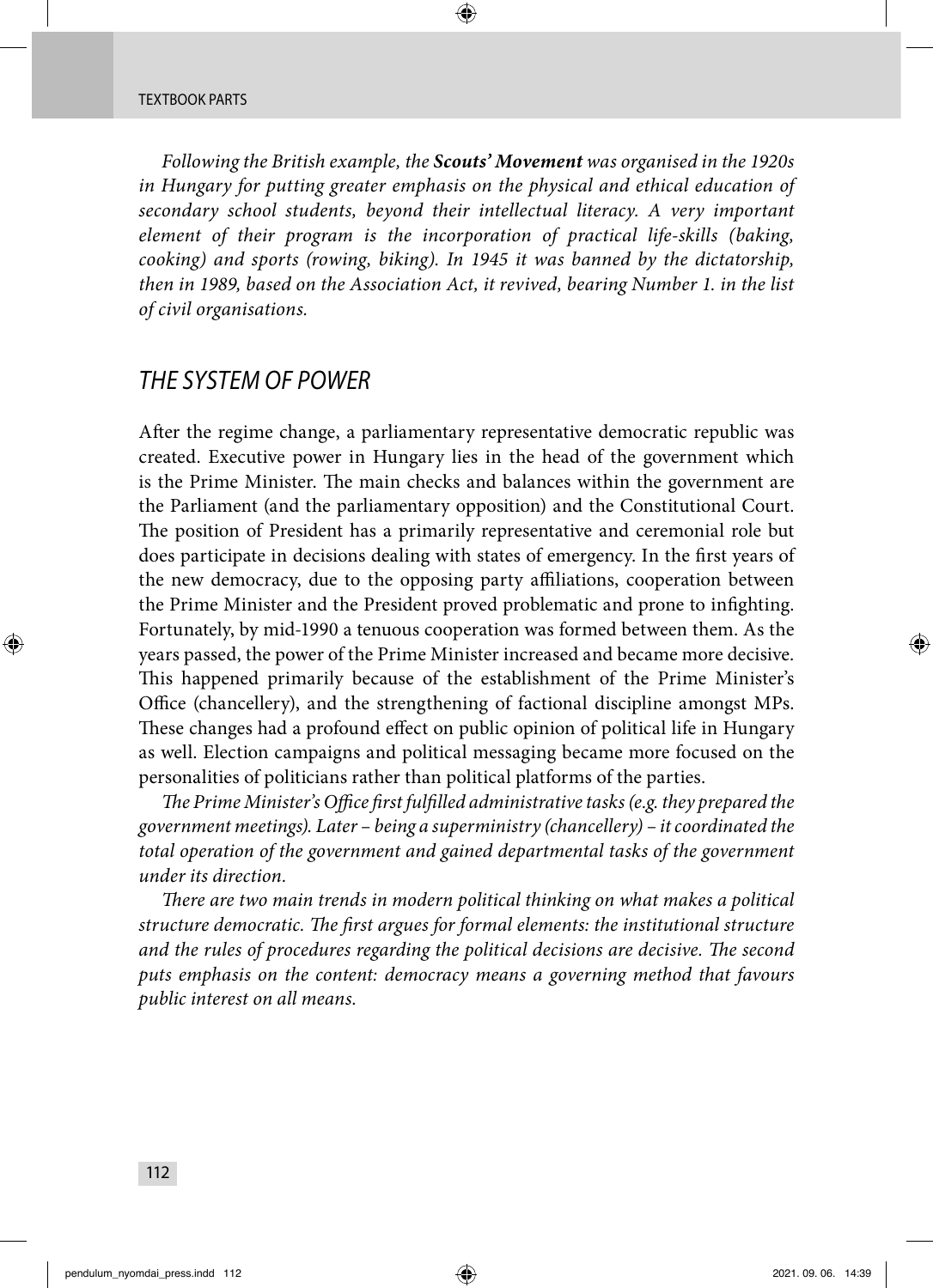#### **Excerpt from the parliamentary program speech of Gyula Horn:**

"There is extraordinary importance in the fact that the first social-liberal government of Hungary is being formed. This coalition was born from two traditional ideologies and political practices of Europe and now holds a 72% majority in the Parliament. […]

♠

Honourable Parliament,

One has a reason to ask whether the impoverished society is able to modernize or not, so what about the strategic aim of the government program. Our answer to this question is a definite 'yes' and we have a detailed program for its realisation, if certain criteria are met. Let me highlight two of the most important ones (also mentioned in our election program, too): the need for reconciliation in the society and a wide-ranging national partnership. […]"

| Economic data                          | 1993   | 1994   | 1995   | 1996 | 1977 |
|----------------------------------------|--------|--------|--------|------|------|
| The increase of the GDP (%)            | $-06$  | 2.9    | 1.5    | 1.3  | 4,6  |
| State budget deficit                   | $-6.6$ | $-8.4$ | $-6.4$ | 3    | 4.8  |
| Primary balance                        | $-2.9$ | $-2.7$ | 1.7    | 4.3  | 3.1  |
| State revenues (without privatisation) | 53.9   | 52.4   | 47.1   | 46.9 | 44.3 |
| Revenues of the privatisation          | 4.8    | 3.6    | 8.3    | 2.5  | 4.0  |
| State expenditures                     | 60.3   | 60.8   | 53.4   | 50.3 | 47.3 |
| Debt                                   | 88.7   | 86     | 84.3   | 71.5 | 62.9 |
| Inflation (%)                          | 22.5   | 18.8   | 28.2   | 23.6 | 18.3 |

#### **Government program for the Civil Hungary**

"We firmly believe that family is the most natural unit of the civil society. The feelings of love, unity and confidence are all born here. We all learn important lessons in this field: the ability to co-operate, the basics of knowledge, the values of community existence. […] We are devotees of the introduction of an equitable family subsidy system that puts child-raising at the centre. We are also confident – and it is strengthened by our personal life experience as well – that we need an education system that provides an equal chance to acquire knowledge without regard to brith, wealth or residence."

#### **Act I of 2000. On the Remembrance of a Thousand year old state of Stephen I and on the Holy Crown**

"The Holy Crown embodies a relic that represents the continuity of the Hungarian state and that of its independence in the eyes of the Hungarian public and also in Hungarian legal tradition. For the Millennium jubilee of the Hungarian state, from the National Museum the Holy Crown is put into a meritorious place, and is put under the watch of the Hungarian Parliament, representing the people of Hungary."

113

⊕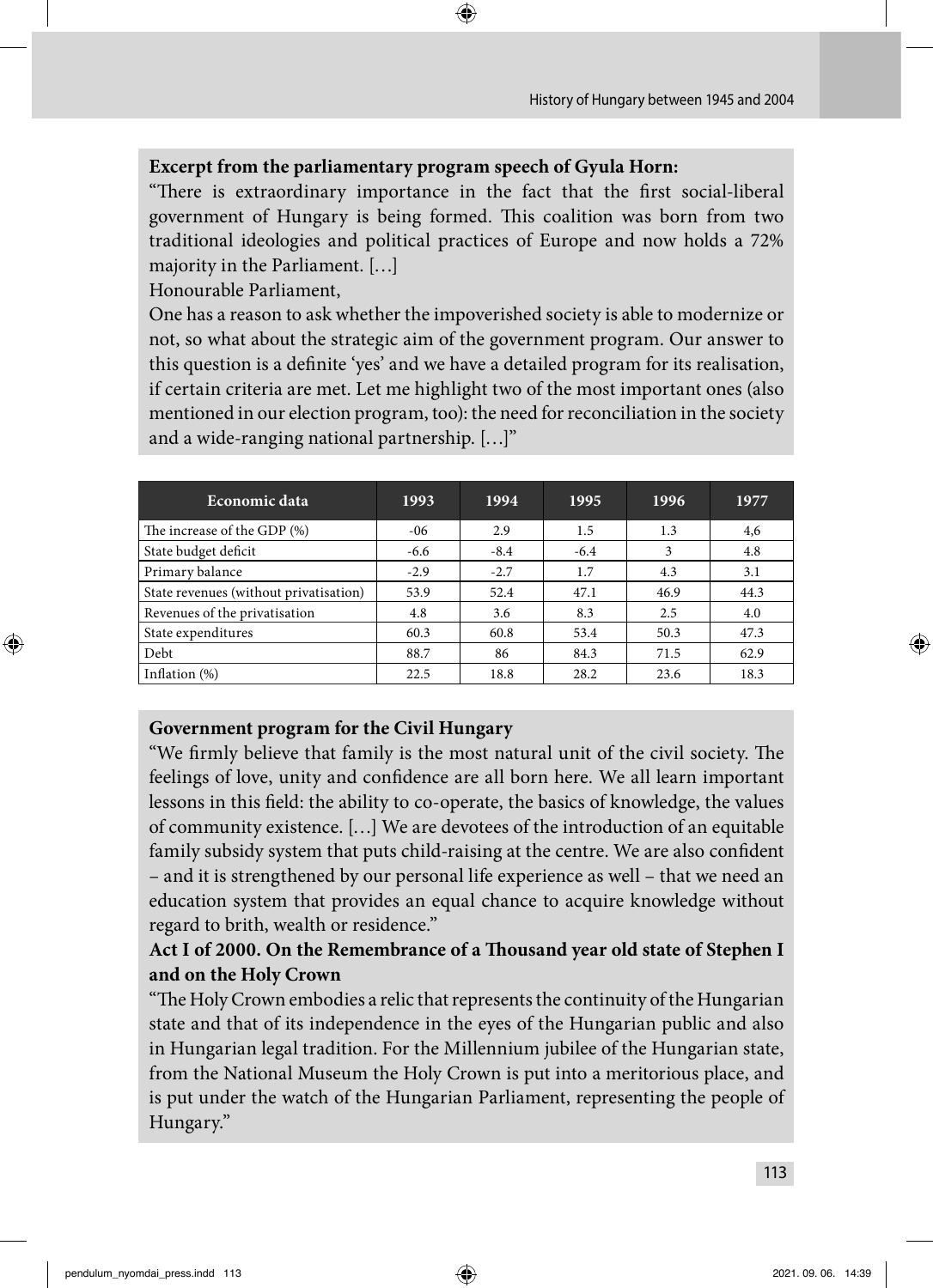# **12. THE STRUCTURING OF THE MARKET ECONOMY – PRIVATISATION, COMPENSATION**

♠

# *THE CASE FOR THE SOCIAL MARKET ECONOMY*

Upon taking office, Prime Minister József Antall announced the creation of a social market economy in his initial government program. The system was based on market relations first practiced by the German Christian Democrats at the end of the 1950s. The program would address the inequalities created by the market system through state intervention and would also ensure the welfare of all elements of society. The program, however, proved unsuccessful as the economic environment was unfavourable due to a decrease in both industrial and agricultural production as well as a rise in unemployment. Additionally, a trade imbalance combined with rising inflation (as high as 30%) led to a deficit within the state budget that brought the country to the brink of bankruptcy upon several occasions. The process of privatisation further aggravated the economic crisis.

#### *THE START OF PRIVATISATION*

The struggle adapting to the new political structure distracted from the issues brought by the process of privatising state assets. The sweeping changes had already begun in 1988 in the form what is known as spontaneous privatisation. As a result, 2,5% - or by other estimations 5% - of state assets had already been privatised by the summer of 1990. One of the first measures of the Antall-government was to put an end to this "free robbery" system. The privatisation process, therefore fell under government supervision and control. Consequently, the framework to sell state assets required a value assessment by outside experts, open tenders, and competitive bidding. Although the process was more controlled, it was not completely free of corruption.

*Spontaneous privatisation meant the privatisation of state enterprises – in whole or part – based on the decision of the state enterprise itself. During the process of privatisation, the buyers and sellers – taking advantage of the equivocal legal regulations – regularly applied legal, but not ethical techniques. They usually undervalued the state asset, and investment capital was often over assessed. The representatives of the political elite were responsible for the sales in the privatization process and managers of the enterprises and/or foreign or Hungarian investors benefitted at the expense of public assets. These buying and selling methods became known as allocation or looting.* 

114

⊕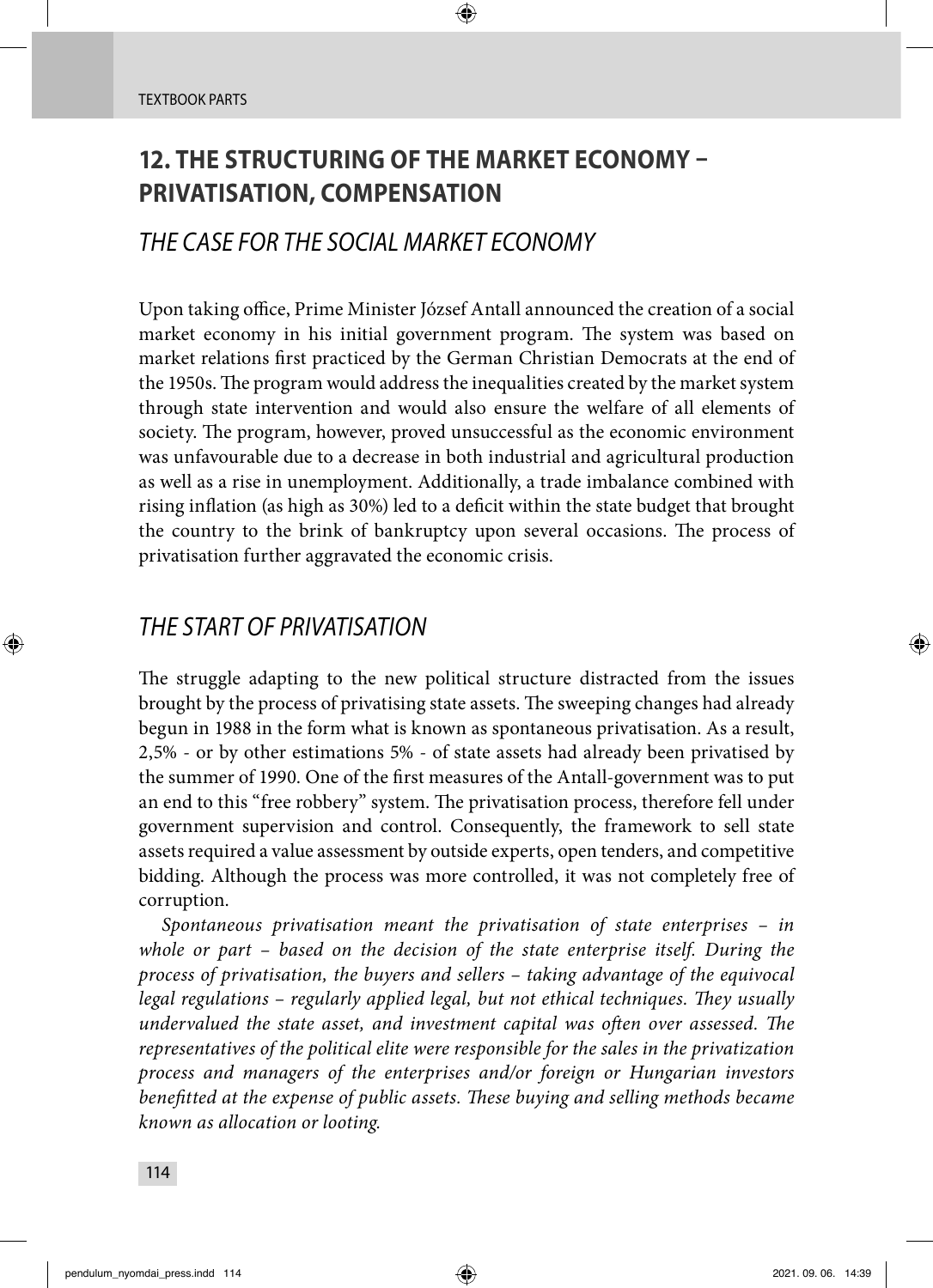The main goal of the new regime was to promote the benefits of private ownership to the Hungarian population. Domestic investors and employees were encouraged by different methods, including loans and stock options for employees, to help implement the transition, however, the lack of capital in Hungary, and lack of entrepreneurial experience hindered its success. The problematic implementation of privatisation, which led to market-loss for Hungarian products, termination of state subsidies, and the closure of factories and businesses, was accompanied by an immense asset-devaluation. Nearly 15 % of all sellable assets were privatised between 1990-1994 and of that 55% became the property of foreign investors.

⊕

In the post-socialist countries, there were three different scenarios for the *privatisation process. In Czechoslovakia and Poland, the distribution of stocks among the population was managed. In Romania, a widespread re-privatisation process took place, so the previous property owners got their possessions and assets back. In Hungary – in relation to the high amount of foreign debt – privatisation was based on cash.* 

### *COMPENSATION*

⊕

The question of privatisation was connected to the problem of financial (and ethical) compensation. The government wanted to compensate the property owner, or the descendant of the previous owner for those assets (land, estates, shops and enterprises) confiscated during the years of the party state or previously during the war times. Inside the government coalition led by the MDF, the Smallholders (FKgP) campaigned for allaround compensation, which meant that the previous owner was given the asset back. The strongest lobby for reprivatisation came within the agricultural sector that sought to re-create the property-structure created by the land distribution of 1945. After a series of heated debates, in which the Constitutional Court also took part, a compromise was made that property losses that had previously not been compensated for would be partially reimbursed. The previous owners were compensated with securities (compensation notes) according to the value of their asset. Those owed minimal personal compensation were paid up to 200,000 Ft , while those owning a considerable amount of property seized by the former regime were compensated up to 5 million Ft. Government compensation notes could be exchanged for land, flats or stocks.

Although the compensation plan was meant to remedy the financial harm caused by the party state and the pre-1945 governments, it mainly benefitted domestic entrepreneurs. Most of the people compensated were of old age or citizens who could not and did not want to take part in entrepreneurship. Many sold their compensation notes to wealthy entrepreneurs who were able to buy state assets for a bargain price after one or two years and profited more than a 100% in their sale.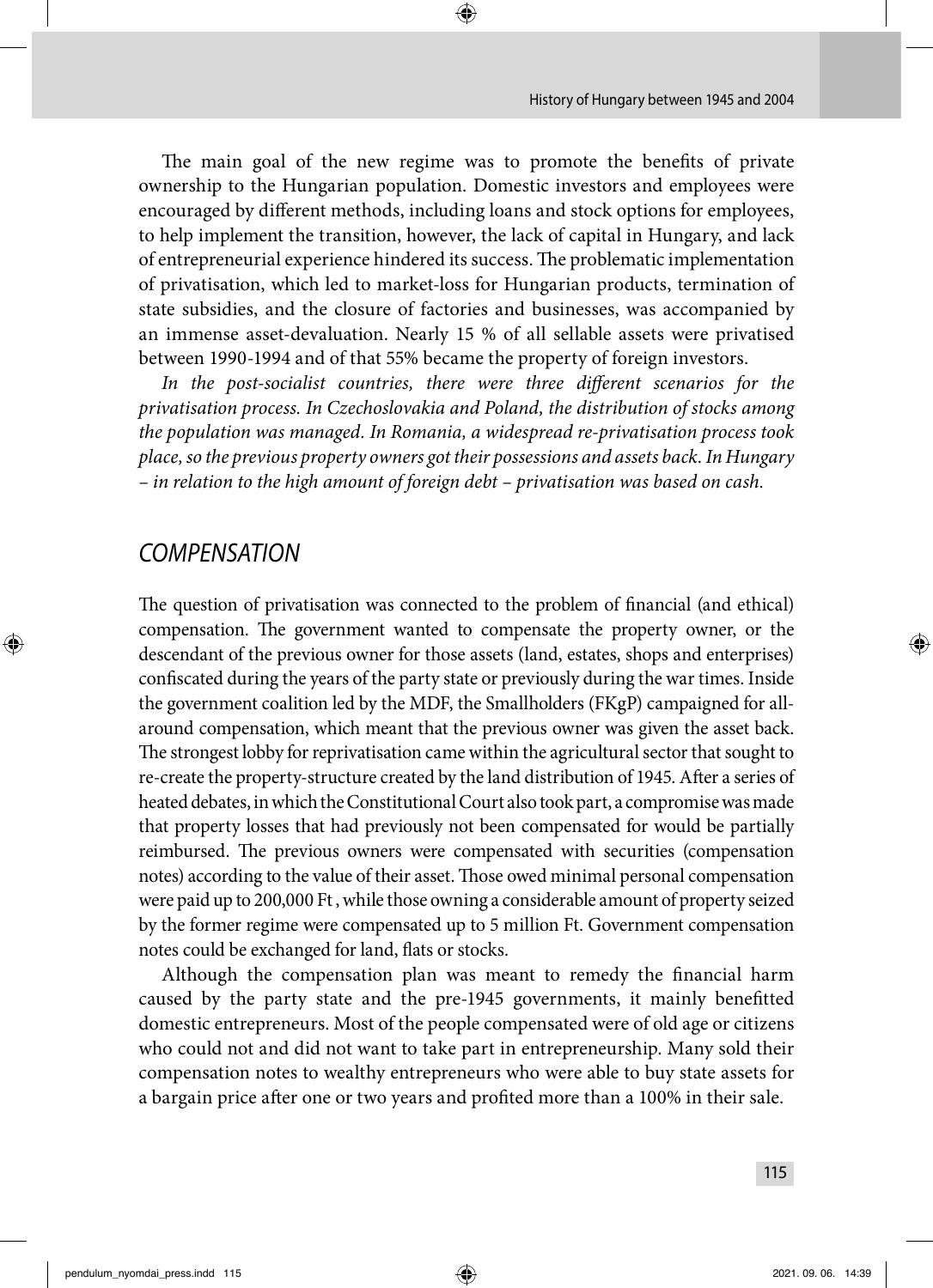# *COMPENSATION OF THE CHURCH*

The compensation to Hungarian churches, primarily regarding land assets, was also done by the method of reprivatisation. This decision was justified by the lawmakers from the perspective that the church is a public benefit organisation. The wording of the law stated that for the purposes of their religious, teaching, educational, health, social- and youth protection activities churches would reclaim their previous estates back in 10 years' time. The reality of the reprivatisation differed substantially. Under the terms of the Vatican Agreement, the Catholic Church, claimed 40% of their assets, and resigned the rest of it for an annual stipend. The government also agreed to the same amount of state support for Catholic educational institutions as it did for public ones. The compensation of other historic churches in Hungary was very similar to that offered to the Catholic Church.

♠

The Vatican Agreement (1997) was concerned with the financing of the public benefit and religious activities of the Hungarian Catholic Church and their compensation. According to the agreement, education institutions of the Catholic church are provided the same level of state support as the ones run by the state or the local self-governments. The Church gained some as of its confiscated institutions back. It was entitled to a stipend on the rest of the others from the contemporary users. This agreement made the practice possible that citizens can offer 1% of their income taxes to a church. The guidelines of the Vatican Agreement were later applied to the other historic Churches of Hungary (Calvinist, Lutheran, Jewish, Greek Catholic).

| <b>Church</b>  | Number of estates back |
|----------------|------------------------|
| Roman Catholic | 12,00                  |
| Calvinist      | 800                    |
| Lutheran       | 220                    |
| lewish         |                        |

*The number of estates that the Churches got back*

# *THE ENLARGEMENT OF PRIVATISATION*

The loss of the eastern markets devaluated Hungarian assets, and the high level of the foreign debt created a constraint for selling. For this reason, the Horn-government accelerated the process of privatisation between 1994 and 1998. They simplified the selling process and a preferential position was provided for international capital.

116

◈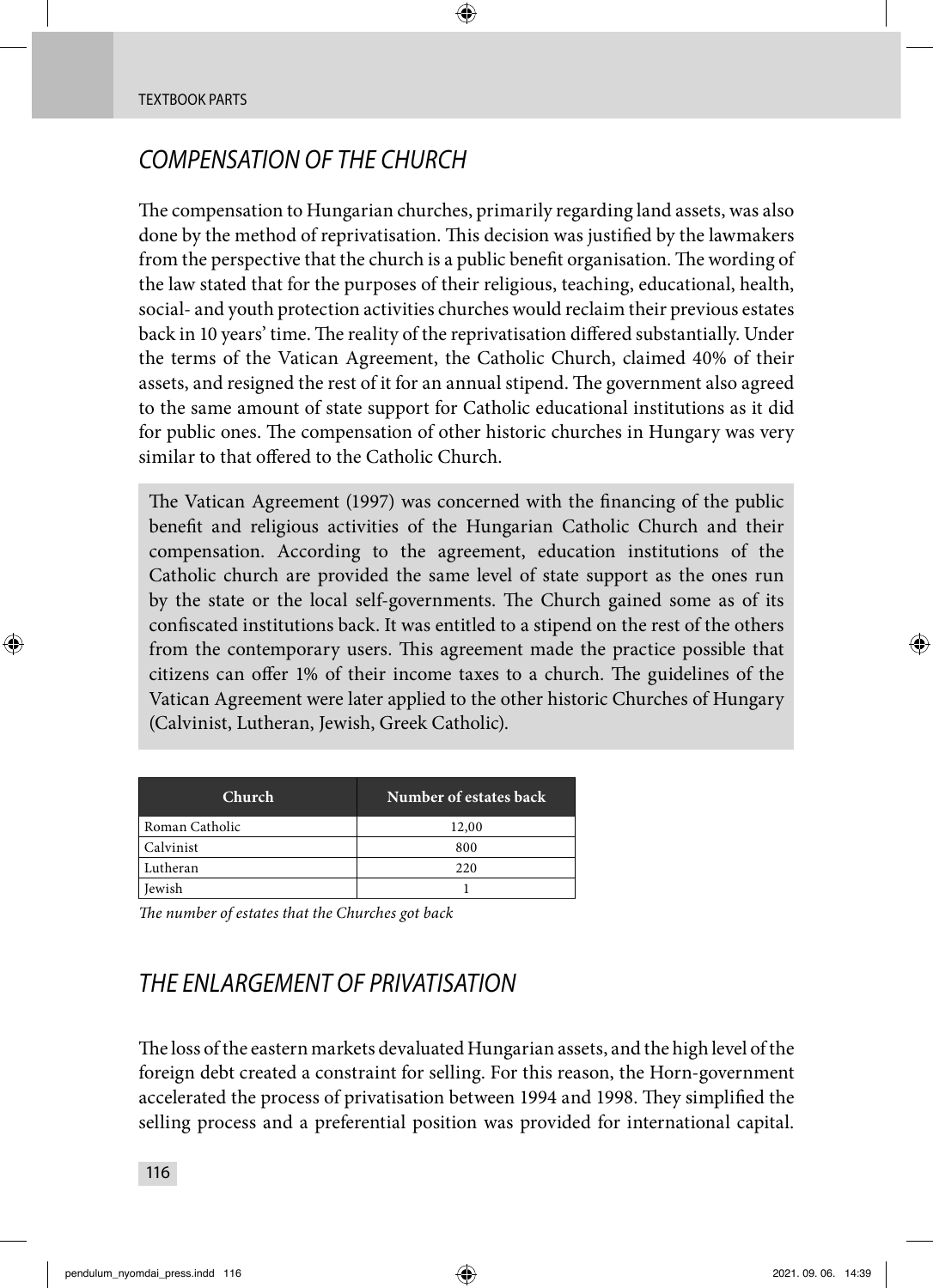This sped up the overall process and caused budget-revenue to grow considerably. Despite the decreasing percentage of Hungarian investors,the appearance of foreign capital stopped the economic decline, stabilized the balance of the budget and reduced the state-debt. Foreign companies helped spread new technologies and efficient methods for organisation of employment that were also favourable for the Hungarian economy. Some of the international companies settling in Hungary, however, purchased a market for their own products causing the closing of several factories and firms and the layoffs of Hungarian workers.

⊕

During the next round of privatisation more than the 70% of Hungarian state assets were privatised tripling revenues compared to the previous government-era. The national energy sector, telecommunications, and much of the banking sector were sold to foreign investors. Consequently, Hungary had transformed within a decade from a socialist economy based on state ownership into a private-property based market economy.

# *PRIVATISATION DRAWN TO CLOSE*

Due to the disintegration of the agricultural co-operatives, farming areas ranked much smaller in size in Hungary (8.3 hectare), compared to the countries of Western Europe (16-70 hectare). Beyond the difficulties of productivity, this also caused problems in efficiency. During the privatisation process (in the second half of the 1990s) a new problem arose connected to the planned admission to the European Union: the selling of arable land and the allocation of it to foreign owners. A harsh public debate evolved on the social and economic advantages and disadvantages of the incorporation of foreign capital.

One of the main economic aims of the Orbán-government – elected in 1998 – was the safeguarding of national assets. When the process of privatisation had ended, it was only the field of the agriculture where they found a considerable sale of assets. Twelve big state-farms became the private property of their managers and employees.

During the years of the Medgyessy-government, privatisation increased and became more widespread leading to increasing incomes. As a result, within a decade of the change of regime, the percentage of private property in the economy increased to about 90%. By 2000, this triggered transformation had strengthened Hungary's economic prospects.

117

⊕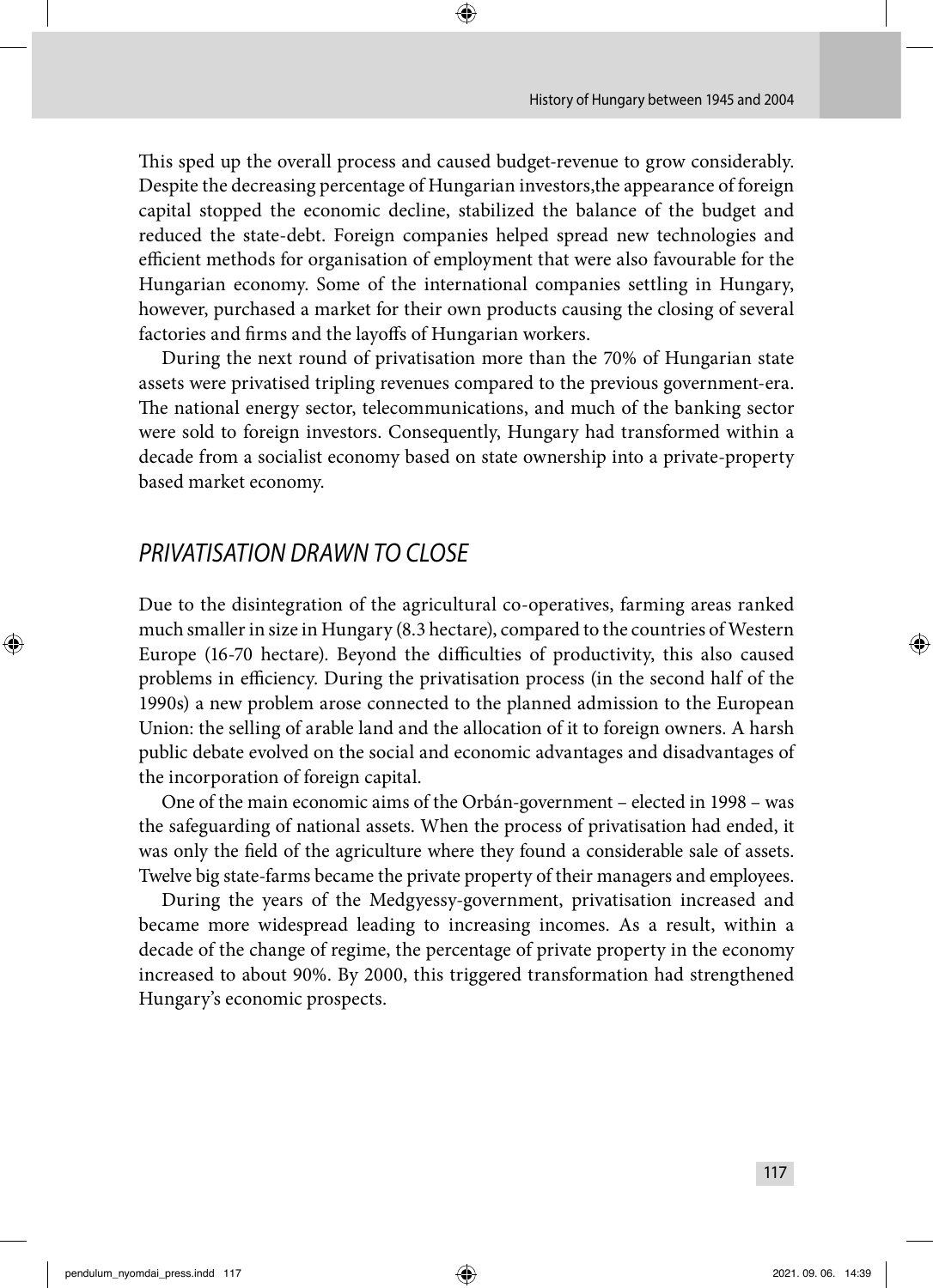# *ECONOMIC ACHIEVEMENTS*

The transformation to a market economy resulted in a considerable economic outcome. The level of GDP (Gross Domestic Product) in 2000 was nearly 133% higher than in 1989. Industrial production showed impressive growth, making up 1/3 of the total the national product. Due to the establishment of multinational corporations (Suzuki, Opel, Audi, and after 2010, the Mercedes), the most decisive branch of the industrial sector was machinery. The founding of large Hungarian firms (MOL, OTP) also help to generate growth and even established subsidiaries in neighbouring countries.

⊕

The advancements in telecommunications transformed traditional labour conditions, enlarged the possibilities in communication links and affected everyday life. Investments in infrastructure were also made including building and expanding motorways and national roads, increasing railway transportation between bigger cities and Budapest through InterCity trains, and the enlarging of Ferihegy Airport. Subsequently, an increasing level of exports (Germany being Hungary's most important international trade partner) provided the backbone for economic development, since the domestic market remained weak.

#### *ECONOMIC PROBLEMS*

⊕

The management of the foreign debt caused a prolonged and serious financial problem. Similarly, a high inflation rate was also a major issue until 2000 when the rate dropped below 10%. The change in political systems also triggered a huge decline in the field of agriculture. Production remained below 1989 levels for the first ten years of the new era and unemployment within the agricultural sector also remained high.

Despite Hungary's economic turnaround, GDP/capita by the mid-2000s, in comparison to the EU average, was still on the same 60% level as it was in 1989. Hungary's position in the world economy had not improved according to the goals set following the transfer to a market economy. Unfortunately, foreign debt of the country continued to grow into the first decade of the new Millennium eliminating the economic gains that had advanced Hungary beyond its former satellite state counterparts.

118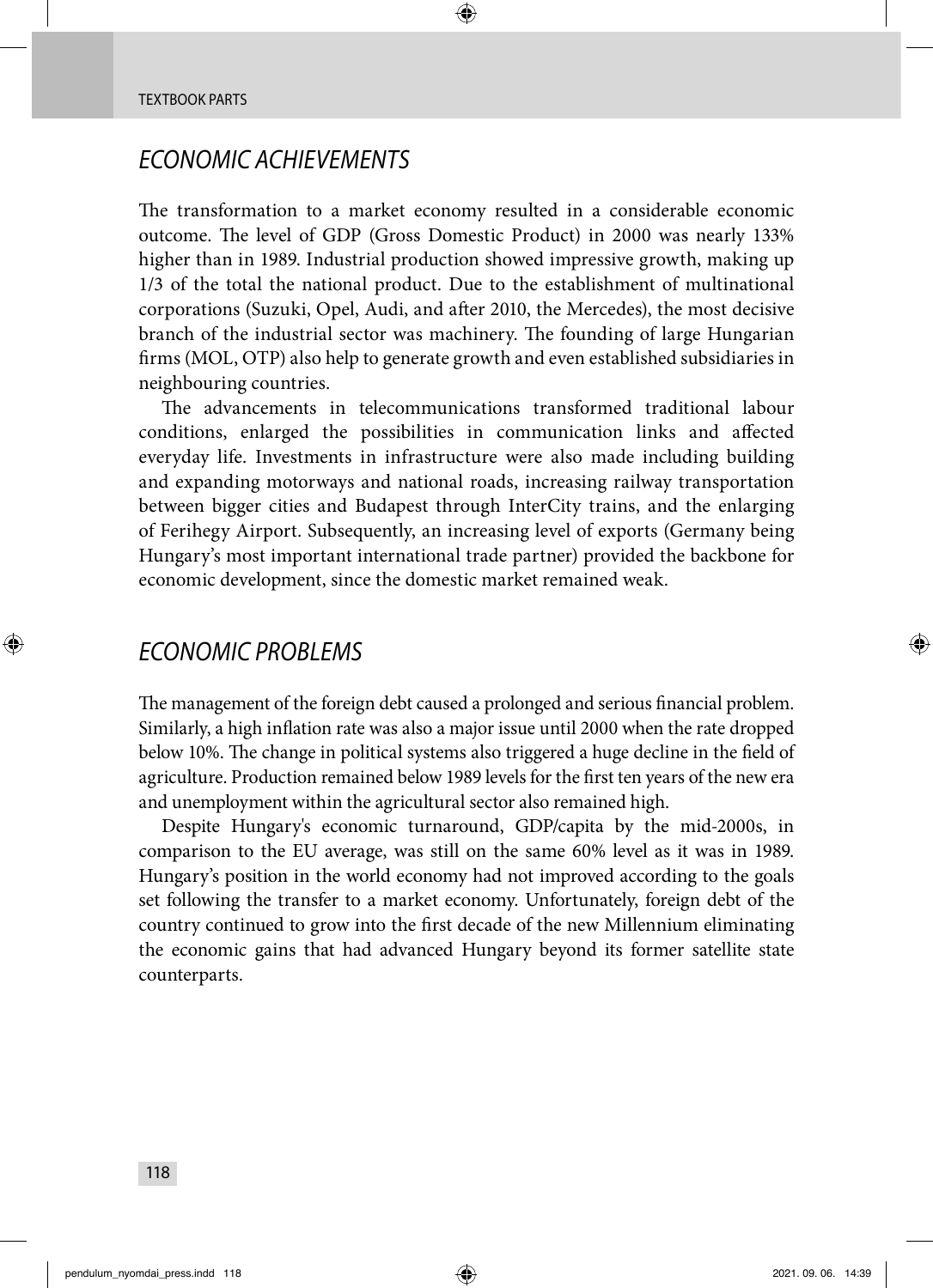Act XXV. of 1995. On the settling of the property relations and on the partial compensation of the public population for the harms unrightfully caused by the state. "The scope of the act:

⊕

1.§. (1) partial compensation (from now on: compensation) is rightful for those natural persons whose private property was adversely affected by the realisation of the act put into practice after 1939. May. 1."

| Income from privatisation            | Between 1990-1994 |                | 310 billion Ft         |                      |
|--------------------------------------|-------------------|----------------|------------------------|----------------------|
|                                      | Between 1994-1998 |                | 1,100 billion Ft       |                      |
| The share of state and private       | 1989              |                | 80% state, 20% private |                      |
| enterprises from the created GDP     | 1998              |                | 30% state, 70% private |                      |
|                                      | Germany (28%)     |                | Austria (10%)          |                      |
| Rank of Foreign Entrepreneurs        | USA (26%)         |                | France $(10\%)$        |                      |
| Percentage of employees in different | 1992              | State firm: 33 | Cooperative: 7         | Private property: 22 |
| sectors                              | 1997              | State firm: 7  | Cooperative: 2,7       | Private property: 41 |

# **13. THE CHANGE OF THE SOCIAL CONDITIONS POPULATION, RELIGION**

Since 1980, Hungary has seen continual population decrease due to a decline in birth rates and a rising death rate. Hungary's Natural Increase Rate (NIR), the difference between births and deaths, shows natural population loss of nearly half a million people between 1990 and 2006. This demographic trend was tempered some by the nearly 200,000 Hungarians from the neighbouring countries that immigrated to Hungary. The dropping NIR is not unique to Hungary as most developed countries face the same issue. Subsequently there has also been a decline in the number of marriages and Hungary is also facing the issues of an aging population. The percentage of the elderly (> 65) grew from 13% to 16%, while the rate of the youth (<14) dropped from 20% to 16,8%. Life expectancy is also considerably less than the EU-average (In 2000 it was 67 years for men and 76 for women). Given this data, Hungary is ranked at the bottom of moderately developed countries. Regarding ethnic diversity, Hungary is a homogenous county, while it is heterogeneous in terms of religion.

119

⊕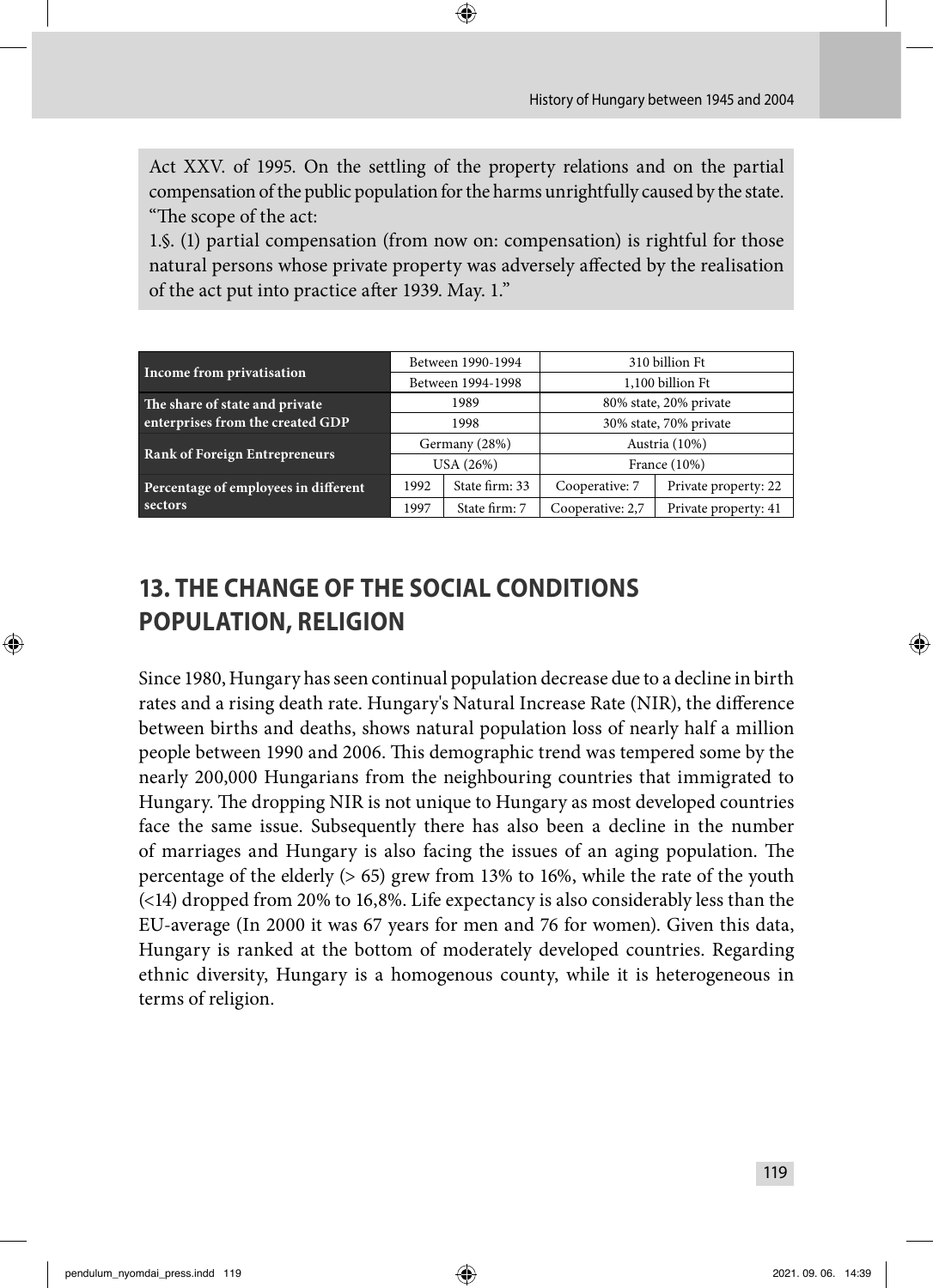#### *EMPLOYMENT*

The economic changes greatly affected employment. Because of the privatisation process, the rate of the state-employed people dropped. Many became employed by private businesses and enterprises, and the percentage of self-employed (entrepreneurs) also grew (from 8% to 12% between 1992 and 2000). Regarding the employment structure: the rate of people working in the service sector and in the intellectual sphere grew, while those employed in primary and secondary sectors (especially in the agriculture) declined.

⊕

Because of the collapse of the COMECON (Council for Mutual Economic Aid) market, and of the socialist planned economy several hundred thousand people lost their jobs – especially in the heavy industrial centres. Parallel with the transfer to the market economy the percentage of the inactive population – those who are in the active age group but fell out of the employment market – considerably grew. Among the groups mentioned above, this includes retired people, as well as those pre-retirement age and other dependents including students. The immense growth of the number of retired people corresponds with the fact that many people applied for a disability pension upon the closures of heavy industrial factories. In 2003, 57% of the active adult population (between 15-64) was employed. This rate was 6% lower the average of the European Union and lower than the regional mean rate.

### *INCOME – SOCIAL STRUCTURE*

From the early 1990s incomes also dropped – usually by 25-30% in line with the overall economic decline facing Hungary. Real wages and incomes reached the previous level of the 1989-year-one only in 2002. Contributors to this included the doubling of the minimum wage by the Orbán-government and the 50% salaryincrease of public service workers by the Medgyessy-government (announced in the program of welfare change of the system). Due to these efforts, the rise of the rate of real wages exceeded that of the pace of economic development.

Economic changes also led to alterations within the social structure. The income gap between the socio-economic classes grew considerably. The previously experienced 4-5 times difference grew to 8-fold by 2003. This rate was higher compared with Scandinavian countries, but lower than in most of Western-Europe and the USA. The income level of the middle classes (comprising about the 40 % of the society) continuously worsened until 2000, forcing many to fall below what is considered middle class. The regional differences inside the country also grew, as so did the differences between the various types of settlements (city and small village). Work- and life conditions increased in developing regions and Budapest

120

⊕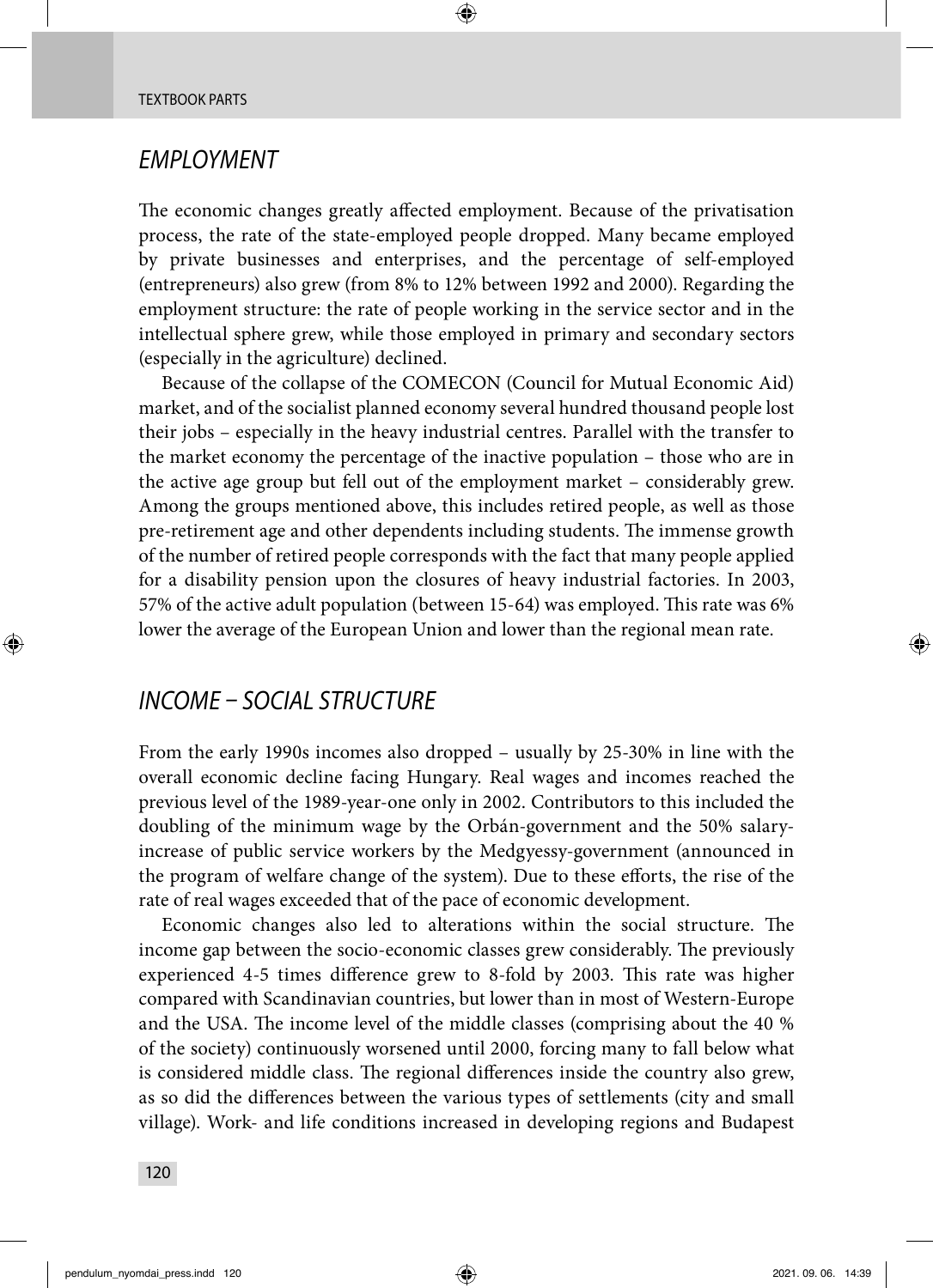but deteriorated in regions that saw declines in heavy industry as well as in smaller settlements.

⊕

The widespread preferential privatisation process of the previously councilowned and state properties also had a great effect on the changes of the social structure. The previous renters had pre-emption rights so many of them became the owners of their rented property. In case of the preferential areas of the capital and other big cities, this provided a significant financial advantage and contributed to the stabilization of the financial situation of a middle class.

# *HEALTH CARE AND SOCIAL SECURITY*

Issues dealing with Hungary's healthcare system also developed following the transition to the new regime. The number of hospital beds decreased between 1989 and 2005 (by 20%), but the number doctors and also the real value of the expenditures of healthcare grew. The positive effects of the growing expenditures, however, were not experienced in the state of health of the population. Hungary struggled with several societal health issues tied to lack of exercise and unhealthy diets, as well as high levels of harmful addictions, including smoking, the consumption of alcohol and, by the mid-1990s, illegal drug addiction mostly among the younger generation.

Social expenditures in Hungary were generally close to the EU-average, and subsequent governments covered family support programs, unemployment benefits and retirement services. Between 1990 and 1995, families were provided a universal child allowance that was based on the number of children within a family. The Horngovernment introduced a system that connected family allowances with salaries (Bokros-package), while in 1998 the Orbán-cabinet made the family allowance universal again but connected the financing to the school-attendance of youngsters. Retirement-age in Hungary was raised in 1997 to alleviate issues connected to the politically controversial pension system.

# *STANDARD OF LIVING*

Urbanisation continued to grow after the change of the system with 2/3's of the population now living in cities. The process was sparked by a drop in agricultural workers and bigger villages incorporating into small towns.

Rates of consumption have also changed due to the transition of the political system. Due the constant rise in energy-prices, a greater amount of money was needed to cover utilities. Prices have doubled in 15-years' time, yet the percentage of expenditures on food has not changed significantly and rate of other expenditures

121

⊕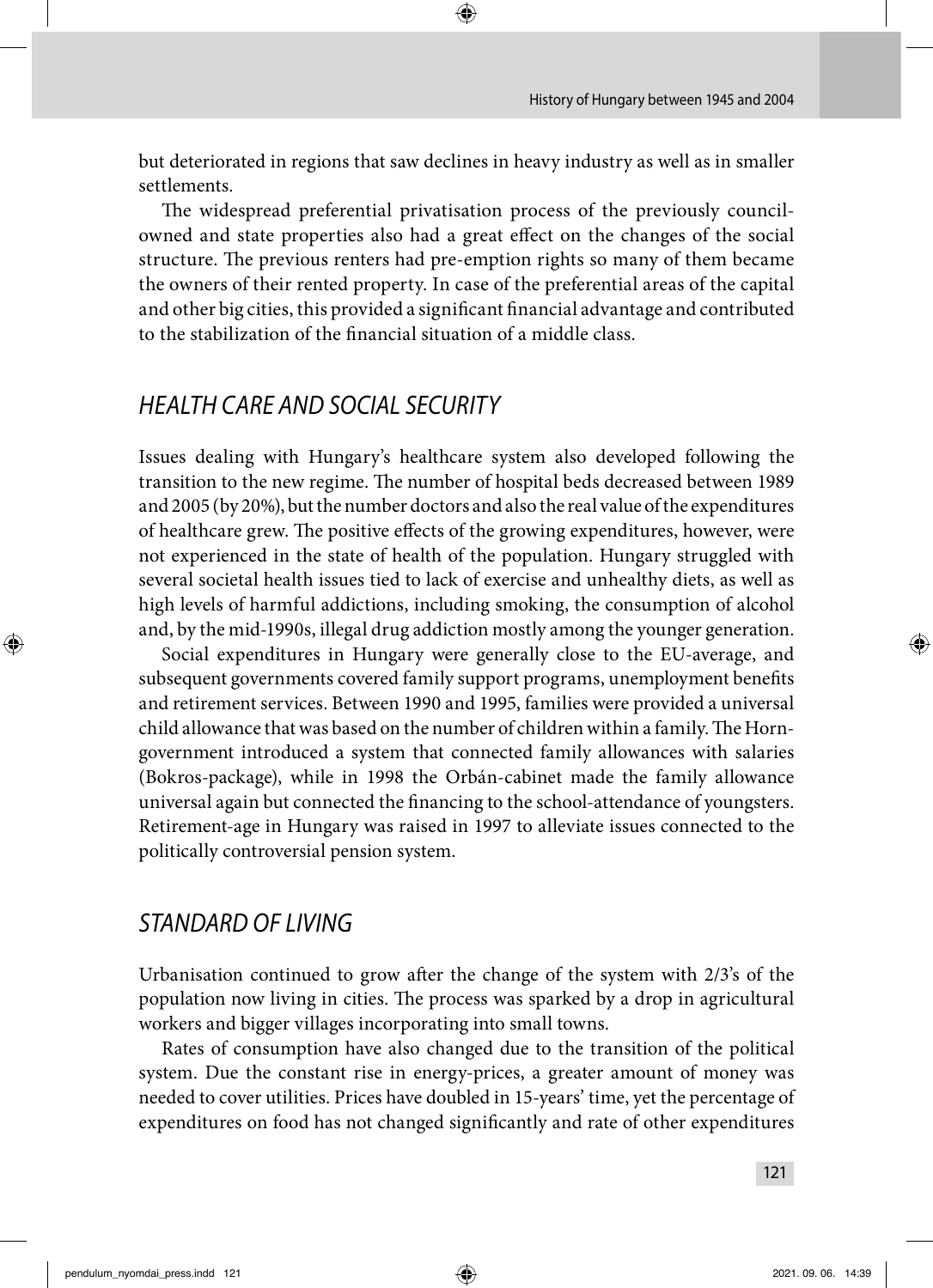#### TEXTBOOK PARTS

(clothing, consumer items) has decreased. Social differences are highlighted by consumption also. Those possessing higher wealth and salaries spend five times more on health and personal body care, and seven times more on culture and entertainment than the poorest ones. The construction of flats showed minimal growth (stagnated) in the 1990s, but after 2000, flat-construction and flat-buying willingness rose, due to new loan-construction's introduced by the Orbángovernment. There were also huge levels of difference in living-conditions as those in higher social positions advanced, while amongst other classes there was no change at all – e.g. the Roma population.

⊕

#### *WINNERS AND LOSERS*

Those who gained wealth during the privatisation process and the executives of international companies, took advantage of the changes. Both groups had members from the previous era's political and economic elite, and from the leadership of those businesses that were given assistance during the latter part of the 1980s. This group also included those highly qualified experts who took part in the management of financial, economic, technological and scientific life. Finally the biggest winners were those local and national politicians, who had a public role throughout the election periods.

The losers however were those who lost their jobs in heavy industrial centres and mines, the physical workers and those, who did not have a land possession in agriculture. Much of the Roma (gypsy) population is listed in this group, too. (The situation of the Roma people is discussed in topic 14.)

During the 1990s, a considerable percentage of the Hungarian population were disappointed by the results from change of the system, mostly because of the deteriorating living conditions, although following the year 2000, public opinion began to trend upward.

*In 2001, it was about the 69% of the population who answered "yes" to the question: "Although there are many problems related to it, democracy is the best form of government."*

# **14. FOREIGN POLICY, HUNGARY IN THE CARPATHIAN-BASIN THE CHANGES OF THE INTERNATIONAL RELATIONS**

Contemporary to the political changes in Hungary there were also historic changes all over the world. The Soviet Union had lost the Cold War and Germany had reunited for the first time since the end of World War II. (1990. October 3.) The

122

⊕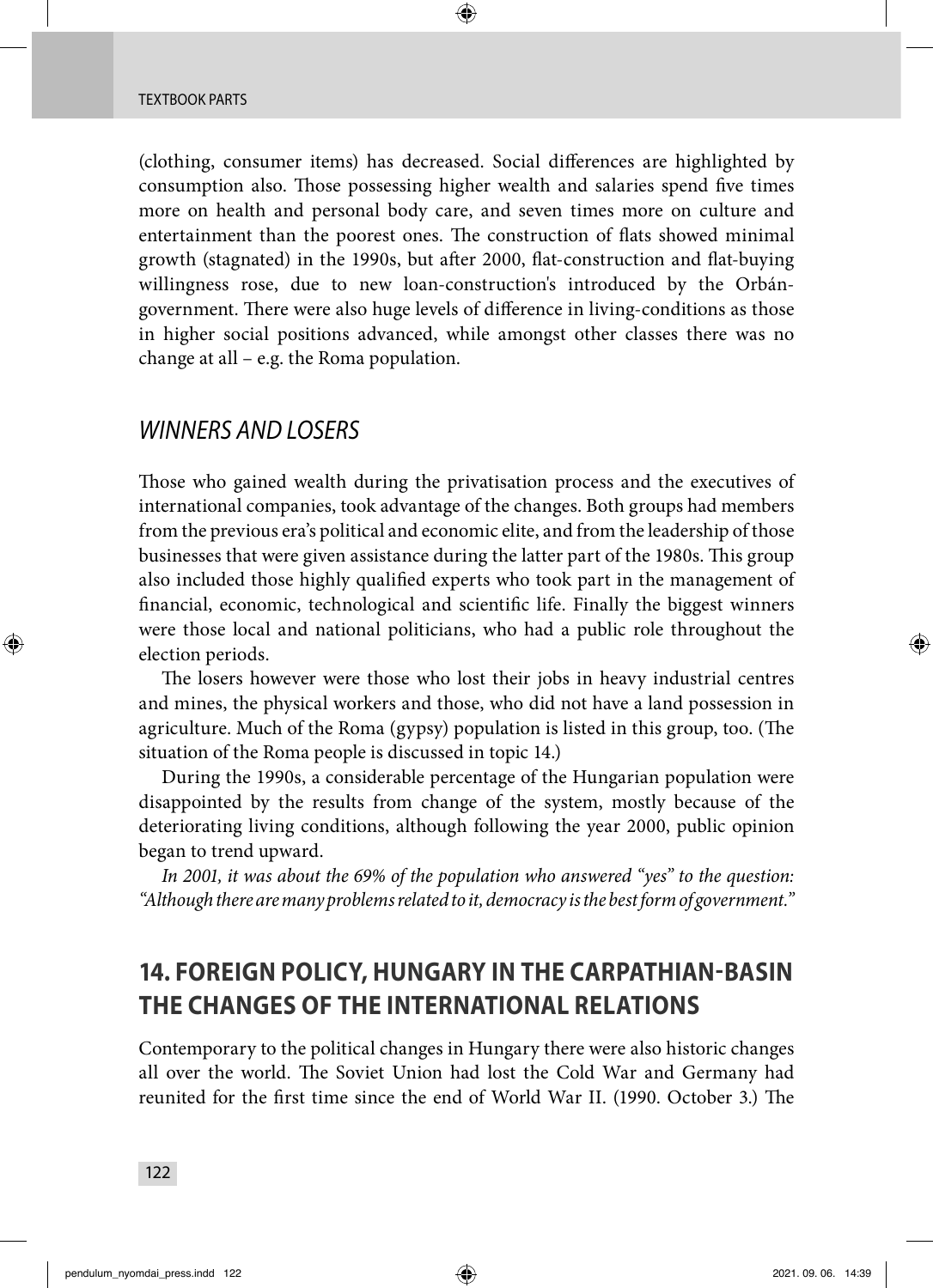bipolar international system had ended dramatically changing the international landscape both in Europe and the world.

⊕

All the European satellite states of Europe belonging to the Soviet Union gained their independence and total sovereignty after the break-up of the Warsaw pact and COMECON (1991). In Hungary, the last military unit of the Soviet army was withdrawn on June, 19th 1991. On December 26th, 1991 the Soviet Union itself collapsed leading to important regional changes throughout Europe creating issues along the borders of Hungary. First, the bloody and prolonged ethno-religious Yugoslavian civil war started, followed by the amicable split of Czechoslovakia into the Czech Republic and Slovakia. Hungary found itself with new neighbours including Slovakia in the north, Ukraine in the east and Serbia, Croatia, and Slovenia in the south.

#### *EURO-ATLANTIC ADMISSION*

After its reclamation of sovereignty, Hungary made admission to the Euro-Atlantic organisations a top priority. In order to join organizations such as NATO and the European Union, Hungary was required to meet a number of condition's. Finally, after a referendum in 1997, Hungary became a full member of NATO on May 12th, 1999. The former Hungarian People's Army, now the Hungarian Armed Forces, went through a modernisation process that saw a greater influx of technology but a decrease in military personnel (by nearly a third) as well as an end to compulsory recruitment by 2004.

# *ACCESSION TO THE EUROPEAN UNION*

For accession the European Community, Hungary signed the Association Agreement in December of 1991. This agreement called for the gradual end to customs duties and other trade barriers and set a 10-year-long schedule for accession. Hungary submitted the official membership application to integrate into the European Community (which became the European Union in 1994). The specific accession negotiations started in 1998, followed by a national referendum in 2003. The official accession of Hungary into the EU took place on May 1, 2004. After this act, it was the right of Hungary to take part in the European Parliament and have a Hungarian Commissioner in the Brussels Commission. All tariffs and duties between Hungary and the other EU member states were eliminated the flow of labor became free and the borders separating Hungary from its EU neighbours became symbolic.

123

⊕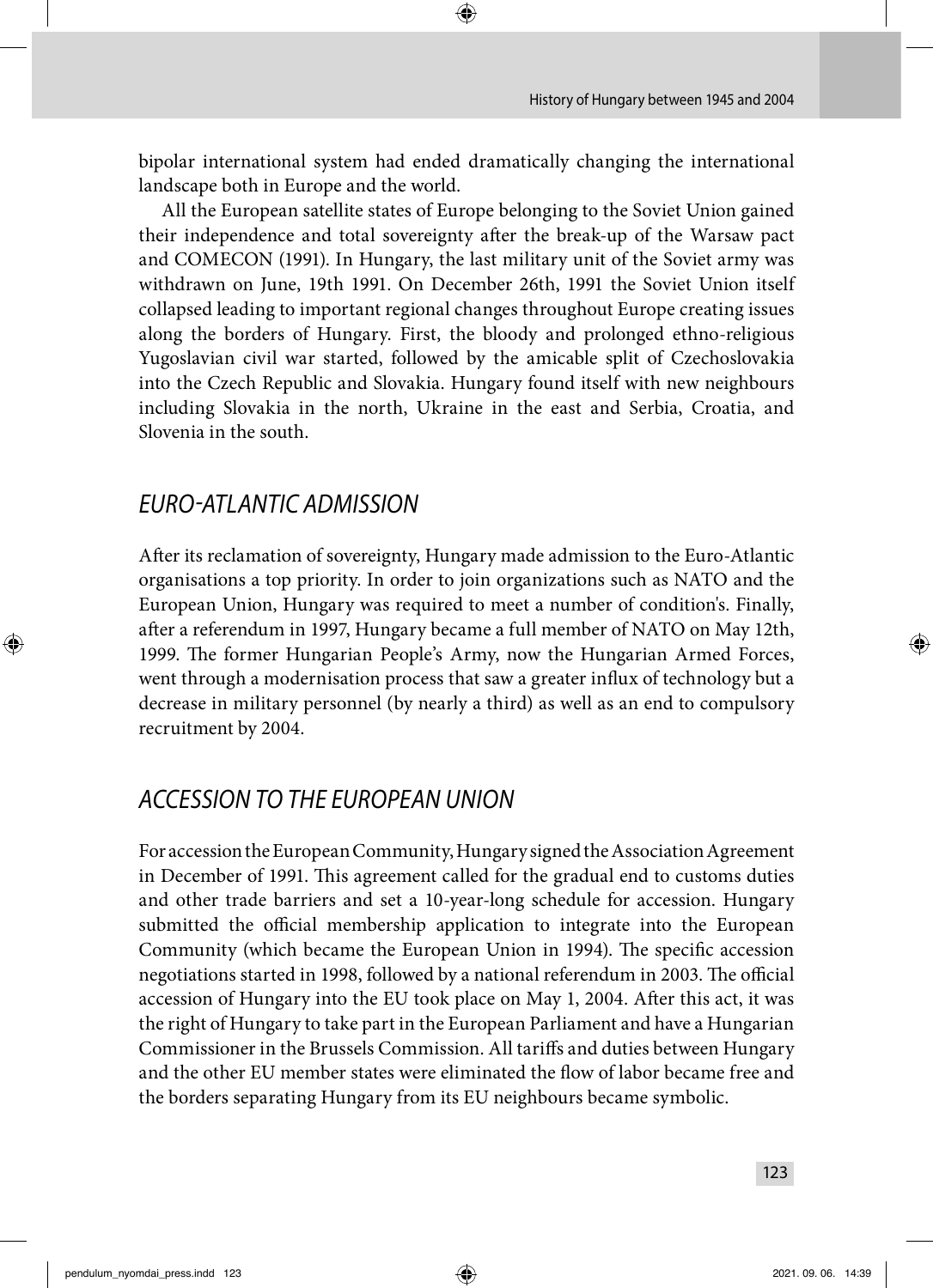# *REGIONAL RELATIONS*

The new Hungarian foreign policy announced in 1990 was focused on the development of relations with the neighbouring states and people, from the Baltics to the Balkans. The Visegrád Treaty (February 15th, 1991) was signed on the recommendation of Czechoslovakian President Vaclav Havel, for stronger relations between Czechoslovakia, Poland and Hungary. It revived the cooperation dating back to the Medieval ages and became partnership called the Visegrád Four after the independence of Slovakia in 1993. Unfortunately, the fact that all of the Visegrád countries transitioned away from the socialist system at the same time and each needed an influx of capital investment and modern technology, made them competitors blocking any effective cooperation between them. The same competitive attitude also explains why during the last phases of the accession process of the EU-application all Visegrád countries (V4) had enforced their own national, individual interests instead of common concerns. Furthermore, the two strongest members of the Visegrád Four, Poland and the Czech Republic signed their individual contracts with the EU, weakening the bargaining position of the other countries and undermined the commonly created accession strategy. There were several attempts for greater cooperation since the accession to the EU, but a real breakthrough in relations bid did not occur.

⊕

# *NEIGHBOURS' RELATIONS*

The break-up of the Soviet Union and the formation of an independent Ukraine created a new ground for cooperation for Hungary. To be able to safeguard the interests of the 150,000 Trans-Carpathian Hungarians, a Basic Treaty was signed with Ukraine in 1993. The contract ensured the borders between the two countries and assured the promise that the majority Ukrainian ethnic group would provide rights to the Hungarian ethnic minority based on international norms and ethnic agreements (details in Topic 14). Hungarian-Slovakian relations were strained by the continuously enforced Beneš-decrees, and by the conflict over the construction on the Gabcikovó (Bős)-Nagymaros Danube hydroelectric plant.

Similar Basic Treaties were signed with Slovakia (1995) and Romania (1996), too. The real importance of these contracts signed by the Horn-government lie in the fact that these treaties dealt with countries that held the greatest number of ethnic Hungarian living beyond the borders of Hungary. Besides the guaranteed borders, both contracts ensured European-norm ethnic rights; however, they both lacked the requirements for autonomy.

124

⊕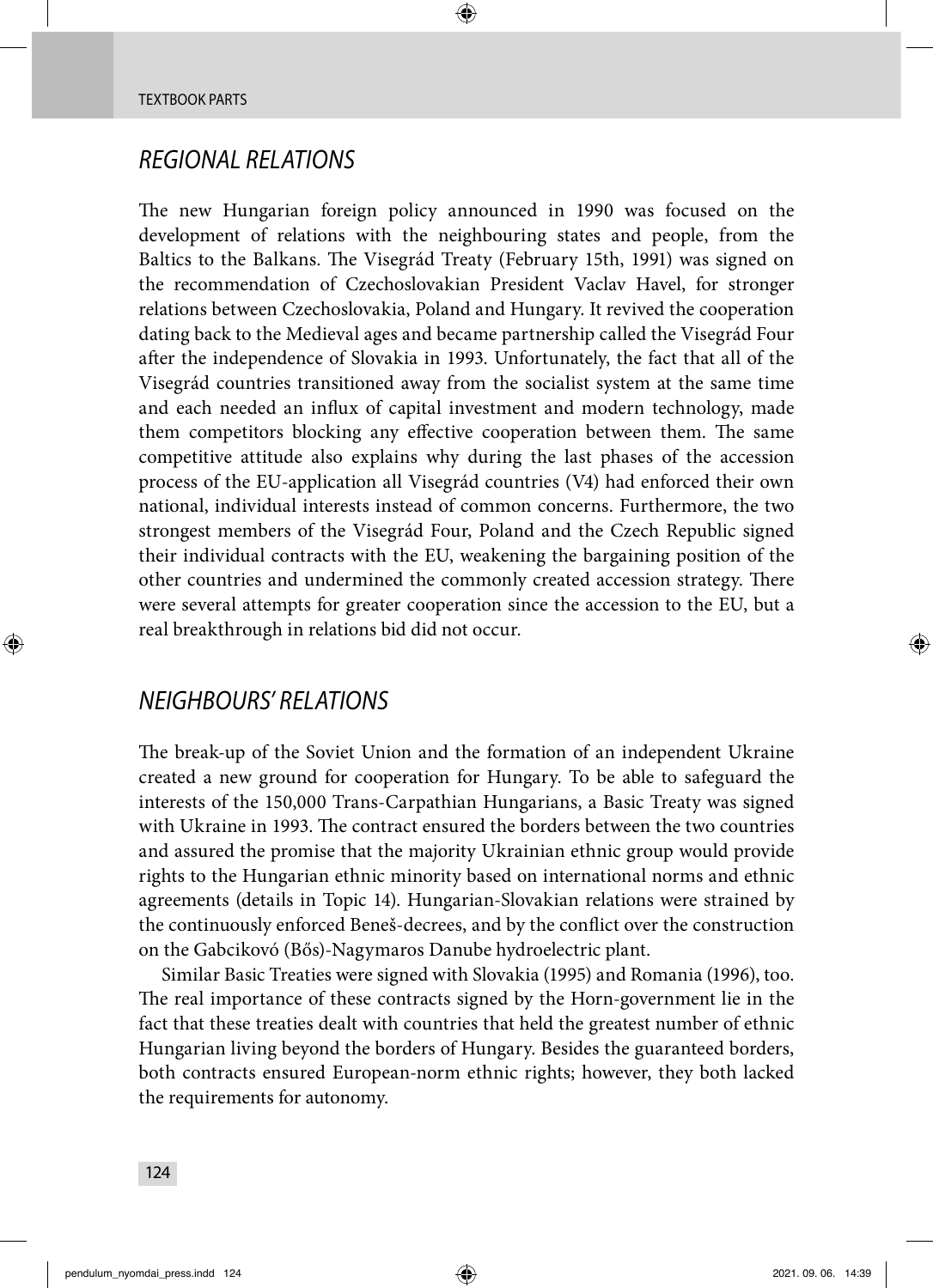The relations of Hungary with Slovenia and Croatia are friendly and have been unproblematic since their independence. This can be explained by ther common historic heritage and also by the fact, that the rate of ethnic Hungarians living in these countries are negligible compared to the previously mentioned countries, and that their rights are guaranteed by conventions.

⊕

There were tense relations with Serbia throughout the 1990s. Serbia resented Hungary for supporting the independence of Croatia. During the Yugoslavian civil war, many ethnic Hungarians living in Vajdaság (Voivodina) were recruited to the Serbian army, and many of them died; also, many immigrated to Hungary. At the end of the civil war, thousands of Serbs were settled in Voivodina, triggering further problems.

#### *THE PROTECTION OF ETHNIC HUNGARIANS LIVING BEYOND THE BORDER*

The protection of the nearly 2.5 million ethnic Hungarians living in neighbouring countries was a high priority for Hungarian policy after the system change. This claim was supported by the statement of József Antall Prime Minister after the creation of his government: "Spiritually, I feel like the prime minister of 15 million Hungarians". The increased responsibility was also demonstrated by the fact, that financial support for the Hungarians beyond the borders was continuous even in times of restrained budget periods. Hungarian foreign policy had strongly supported the desire for political autonomy of Hungarian communities since the beginning. Unfortunately, any hope for this to become a reality was blocked by the joint endeavour of government- and opposition parties in neighbouring countries. This had a negative effect on the Hungarians in those countries as they did not gain their rightful collective ethnic rights and it hurt relations between Hungary and its neighbours.

In 2001, the Orbán-government accepted the Law of Status (or Preference) which redefined the status of ethnic Hungarians (also detailed in Topic 15) living outside of Hungary. Subsequently, relations between the Orbán-government and neighbouring countries became tenser, due to its active policy regarding ethnic Hungarians. This issue eased some during the Medgyessy-cabinet, but was still left unresolved.

*The accession of Hungary and of neighbouring states to the European Union (Slovakia, Slovenia – 2004, Romania – 2007, Croatia – 2013) opened new possibilities for the regions divided by borders. The strengthening of cultural and economic relations inside regions positively affected the situation of Hungarians living on both sides of the border.*

125

⊕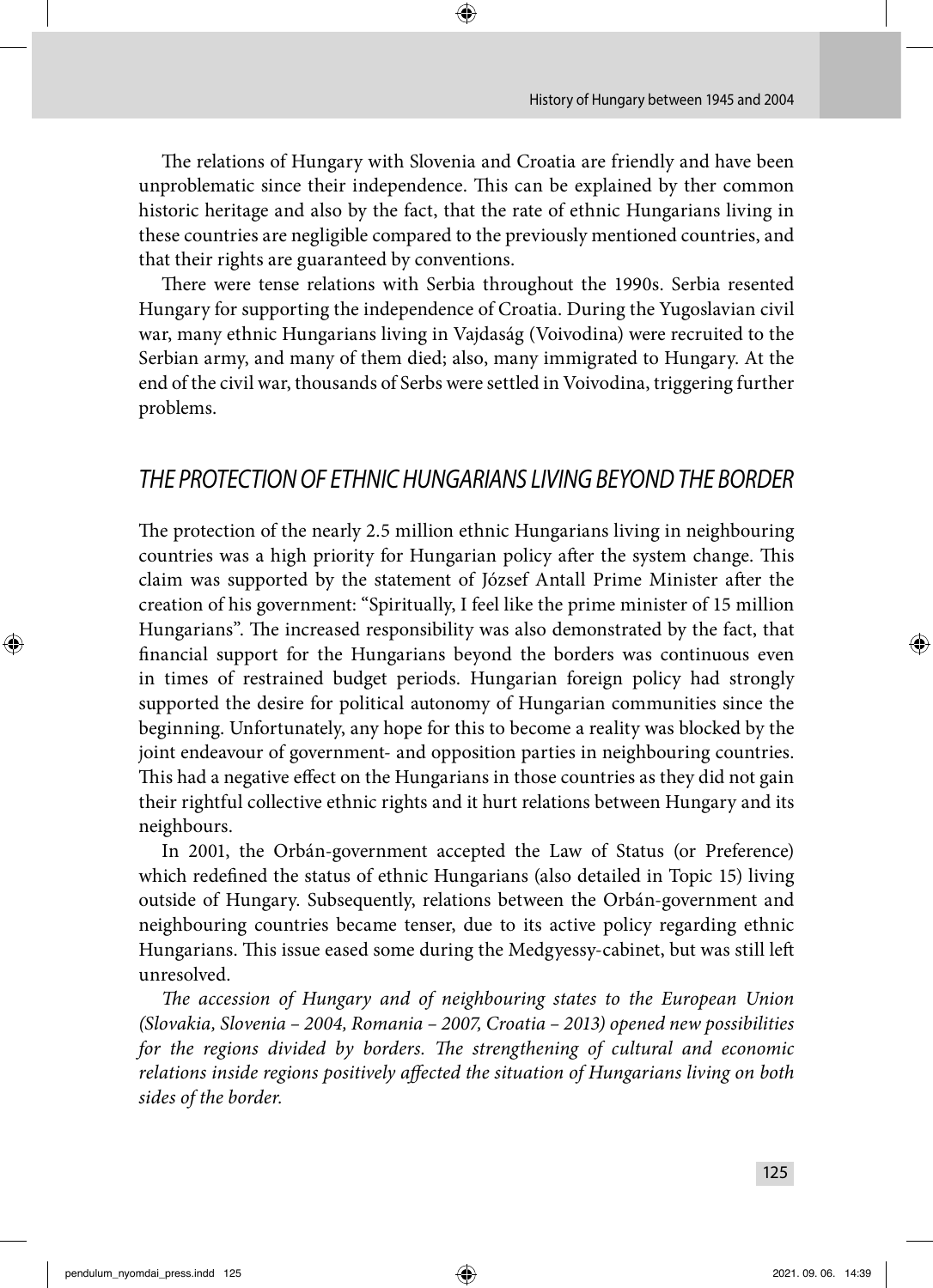#### **Excerpt from the speech of president Ferenc Mádl on 2003. April 9.**

"History has offered us the possibility to give our opinion in the form of a referendum in some days, on 12. April, to state our intention to join the free integration of the European people, the European Union. […]

⊕

With the joining of the European Union and with a systematic and hardworking effort we are given the chance and possibility to take advantage of the accession to the greatest political, cultural and economic alliance. […]

We need to highlight the efforts of all governments of the change of the system. Special thanks to all political forces, public and social institutions committed to the accession and all citizens supporting the common national issue."

#### **Act LXII. of 2001. On Hungarians living in the neighbouring countries**

1.§. (1) This Act shall apply to persons declaring themselves to be of Hungarian nationality who are not Hungarian citizens and who have their residence in the Republic of Croatia, the Federal Republic of Yugoslavia, Romania, the Republic of Slovenia, the Slovak Republic or the Ukraine (from now on: neighbouring country). (2) This Act shall also apply to the spouse living together with the person identified in paragraph (1) and to the children of minor age being raised in their common household even if these persons are not of Hungarian nationality.

2.§. (1) Persons falling within the scope of this Act shall be entitled, under the conditions laid down in this Act, to benefits and assistance on the territory of the Republic of Hungary, as well as in their place of residence in the neighbouring countries.

3.§. The Republic of Hungary, in order to a) ensure the maintenance of continuous contacts, b) provide for the accessibility of benefits and assistance contained in this Act, c) ensure undisturbed cultural, economic and family relations, d) ensure the free movement of persons and the free flow of ideas, and taking into account its international legal obligations, shall provide for the most favoured treatment possible in the given circumstances with regard to the entry and stay on its territory for the persons falling within the scope of this Act."

126

⊕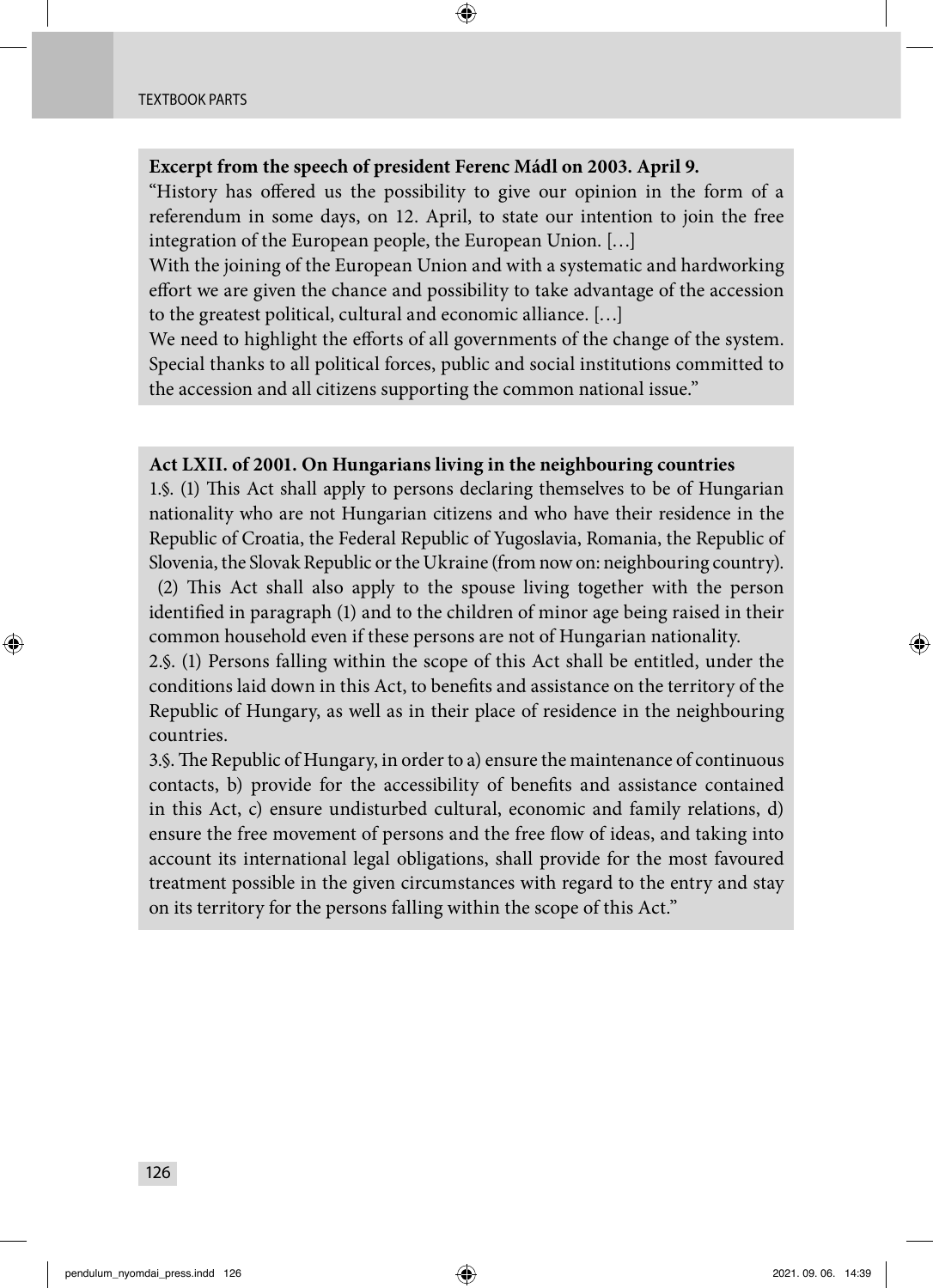# **15. ETHNIC GROUPS IN HUNGARY, HUNGARIANS BEYOND THE BORDER AFTER 1990**

⊕

# *THE SITUATION OF ETHNIC GROUPS*

The population of Hungary, regarding its ethnic makeup, remained homogenous after the change of the system with the majority population (97%) regarding itself as ethnic Hungarian. The remaining population of the country is made up primarily of hundreds of thousands of Roma people (Gypsies), who are considered of dual identity (Hungarian and Roma), due their ethnolinguistic heritage, as well as tens of thousands of ethnic Germans. The Parliament passed a law in 1993 ensuring the rights of the national and ethnic groups living in the country, establishing common rights of ethnic groups to keep, to cherish and to inherit their identity. According to the legal terms, it is the right of the ethnic groups to create their own selfgovernments both at the county and national level. Hungary had their first minority elections in 1994 and by 2000, there were about 800 minority self-governments half of them connected to the Roma, and about 160 of them in the hands of the German ethnic minority.

#### *THE ROMA POPULATION*

⊕

The population of the Roma has grown continuously over the last decades, especially in the North-Eastern part of Hungary. There were major differences amongst the population, regarding their employment, social-economic position and their settlement conditions. Their social situation changed after the change of the system. During the decades of the socialist system, about 60% of the population were employed which began to steadily decline after the change of the political regime. In the following 20 years, about 20% of them managed to return to the workforce but still today much of the Roma population is permanently positioned in the lowest third of the socio-economic classes in Hungary. The gap between the different classes among them widened which also is connected to specific regions of Hungary. Those members of the group who were young, city dweller entrepreneurs, and with higher levels of education were able to take greater advantage of the political changes after 2000 while those lacking a degree or being unemployed in the countryside fell to the periphery of society. The system of self-governance at the county-level, allowed the Roma a political forum to best represent their interests.

Hungarian society's view of the Roma is still steeped in old stereotypes and generalisations of the population.

127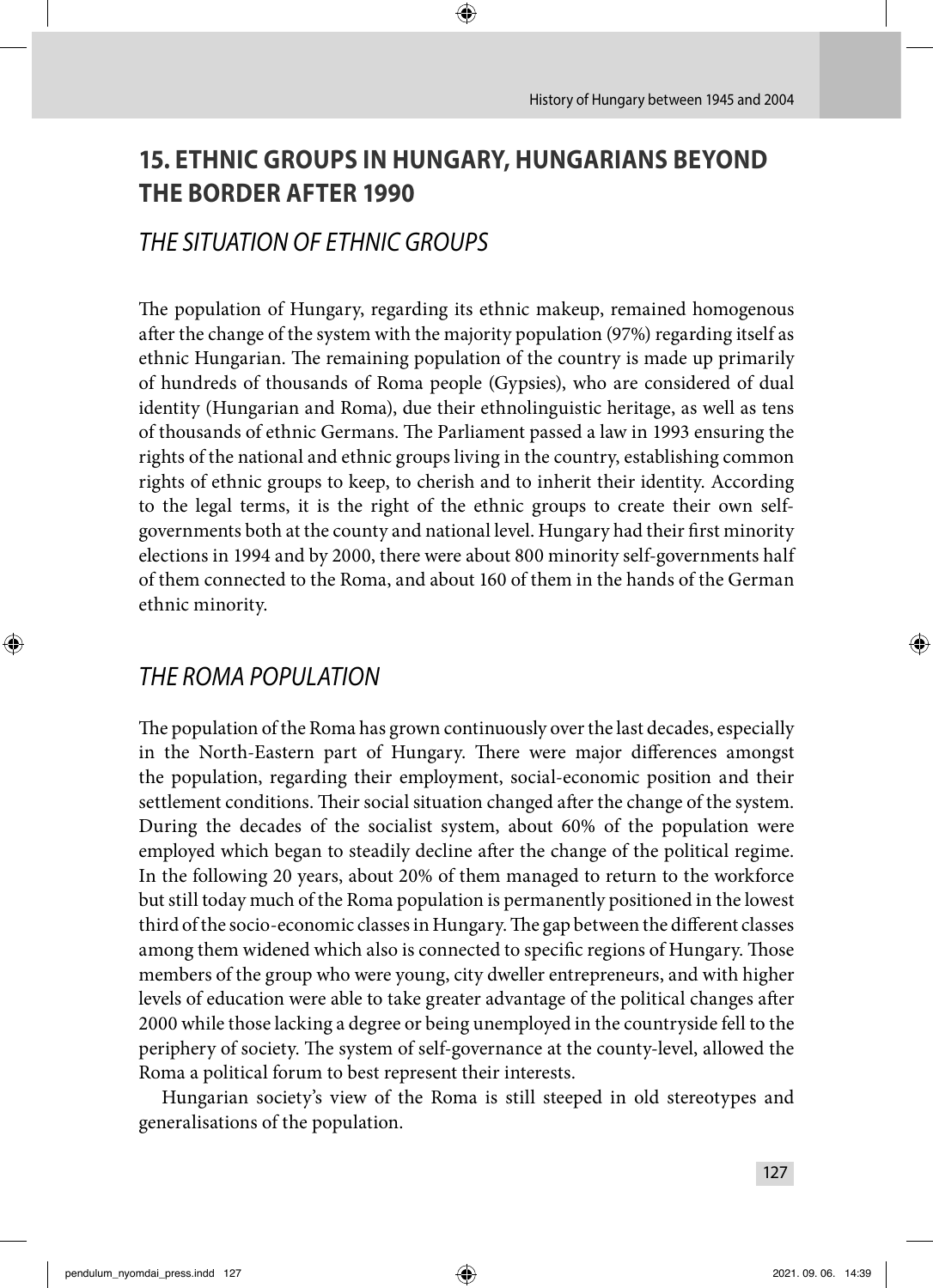# *HUNGARIANS LIVING BEYOND THE BORDER*

The fall of communist dictatorships and the democratization process taking place in the countries of the Soviet satellites, set high hopes regarding the future of the Hungarians living in the Carpathian-basin. It seemed that legal and social obstacles blocking the rights of ethnic Hungarians would disappear everywhere. Questions regarding freedom of use for the Hungarian language, the development of the Hungarian school system (from the elementary to the university) in neighbouring countries and the prospects of common autonomy were all topics hoping to be addressed in the years following the change in political system.

⊕

In reality, in many of the countries nationalist tendencies amongst the population strengthened. Politicians and political parties in some of the neighbouring states played the "Hungarian-card" several times in their political debates to distract from their own problems by focusing on the Hungarian ethnic group. Some politicians also announced the need for a homogenous ethnic state, thus taking actions against the autonomy-pursuits of the Hungarians.

*The bloodies acts of the heightened nationalism of the majority population took place in Romania. At that time, the population of Marosvásárhely (Tirgu Mures) was majority Hungarian, when the Romanian demonstrators on March 19th, 1990, called for the resignation of the Hungarian Mayor and the removal of the Hungarian street signs. Armed with axes and clubs, they broke into the headquarters of the Democratic Alliance of Hungarians in Romania (RMDSZ) that served as the political representation of Hungarians. The Hungarians in the building were beaten and assaulted. (The contemporary Hungarian writer, András Sütő lost an eye during the incident.) The next day, thousands of Hungarians demonstrated against the violence and the failure of the authorities on the main square of the city. Romanians, who were transported there by buses, and were armed with various weapons (scythe, pitchfork, clubs and chains), attacked them. The appearance of Seklers and neighbouring Gypsies saved the lives of the demonstrators.*

Unlike the Communist era, there was a possibility for the Hungarian minorities to organize their own political parties, professional bodies, and schools (however, the creation of an individual university was not possible) as well as maintain their connection to the mother country without any barriers.

After the change in political system, Hungarian policy continuously and diversely supported the ethnic Hungarians living in the Carpathian-basin. Regarding the situation of Hungarians beyond border regions, the foundation of the Duna TV Channel was of crucial importance (1992-1993). Through a satellite broadcast, they provided Hungarian language and cultural programming for Hungarians living in the Carpathian-basin. The Law of Status (or Preference) was also an important measure in supporting all Hungarians living in the Carpathian-basin (2001). The law

128

⊕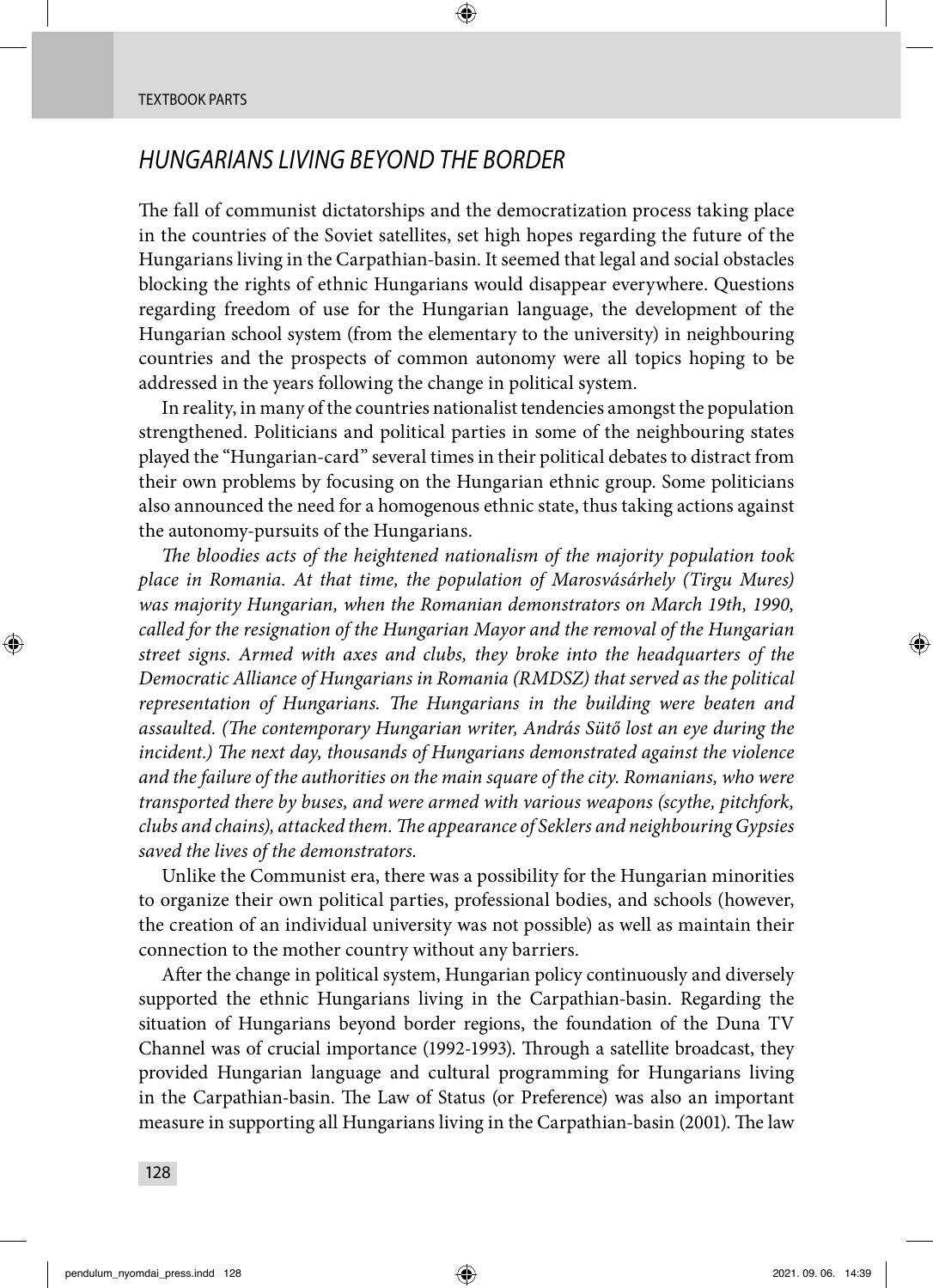made financial support for families possible who had a child attending a Hungarian school; and several allowances were introduced for those claiming and possessing the so-called Hungarian identity card (e.g. travel benefits or health care). This identity card was issued for about half a million ethnic Hungarians. These legal measures contributed to the feeling of unity of all Hungarians living in the Carpathian-basin with the mother country. The creation of the Transylvania University reflects the same endeavour, as it is maintained by Hungarian state support.

⊕

Despite the improving conditions, each Hungarian enclave has a declining population. This is problematic as the guarantee of ethnic rights is connected to the population size in each settlement or region. (E.g. the use of the Hungarian language or the application of Hungarian public inscriptions is possible if the percentage of the Hungarians is over 20%.)

#### *TRANSYLVANIA*

⊕

Most of the ethnic Hungarian population (about 1.2 million) of the Carpathian basin live in Romania, in the historic Partium and the eastern part of the Transylvania regions. In the counties of the Sekler Land (e.g. Maros, Hargita, Kovászna) about 90% of the population is ethnic Hungarian. Other areas have more sporadic populations, mostly located in Northern Transylvania, Bihar county, the Szilágyság, Máramaros and in the historic Hungarian cities, like Kolozsvár (Cluj Napoca), and Nagyvárad (Oradea).

The decades of communist dictatorships in Romania had hard consequences on the Hungarian ethnic minority. The Hungarian population, its churches, and civil organisations not only lost their collective rights and freedom, but they were deprived of their possessions as well. The change in the political system brought steady development in the majority of Hungarian counties regarding their private and collective civil rights. The use of Hungarian settlement names and the use of Hungarian names for public buildings and in public areas became legal as did the use of the Hungarian language in local selfgovernment. The legalization of the reprivatisation law after 2000 partially solved property issues as well, especially in case of the Church-owned estates and possessions.

The Democratic Alliance of Hungarians in Romania (RMDSZ) is a political organisation of key importance for Hungarians living in Romania. It has been present in Romanian political life since 1990 (and had a government function for a short period of time). It has an important role in the local political life of the counties of the Sekler land, too. The spiritual leader of the Hungarians in Romania is László Tőkés, a Calvinist priest (also the bishop of the Királyhágó-mellék Calvinist Diocese between 1990-2009) who has played an immense role in starting the processes of the change of the system in Romania and in the movement for Hungarian autonomy.

129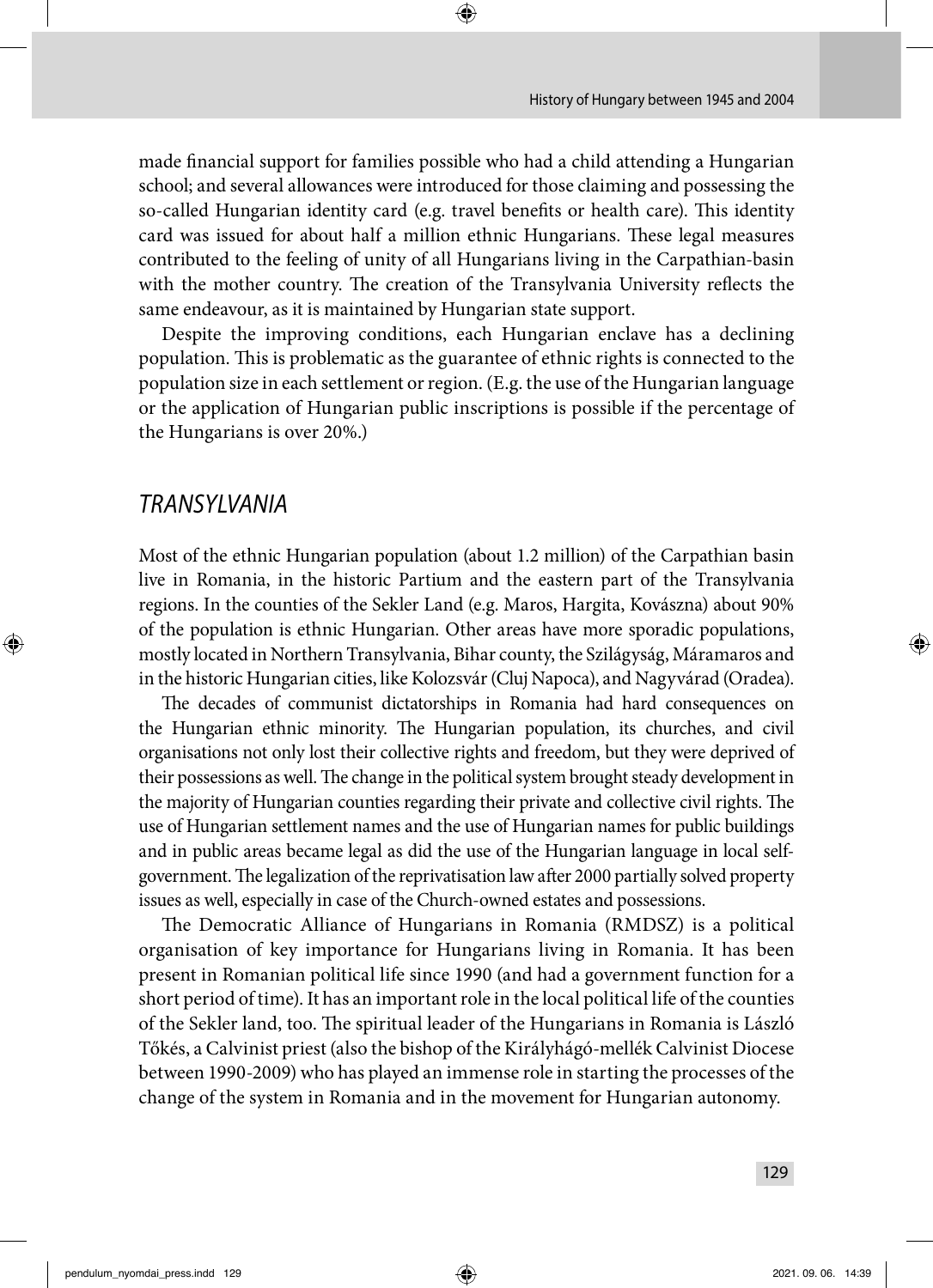# *UPPER HUNGARY (FELVIDÉK)*

The Hungarian population (about 500,000 people) of Upper Hungary lives in Slovakia, in the strip of land along the border of Hungary. Komárom (Komarno) and Dunaszerdahely (Dunajská Streda) are prominent cities among the cities having majority Hungarian populations. The creation of independent Slovakia in 1993 lessened some of the rights enjoyed by the ethnic-Hungarian developed following the Velvet Revolution that ended the socialist system. This led to the cooperation of previously competing Hungarian political parties, creating the Party of Hungarian Coalition (MKP) in 2000, to press for minority rights and broaden the development of Hungarian schools and public institutions. The accession of Hungary and Slovakia to the European Union resulted in the further development of Hungarian-Slovakian relations in the border region. However, the MKP later split up, and was ousted from the government leading to the disintegration of Hungarian political organisations in Slovakia.

⊕

# *VOIVODINA (VAJDASÁG)*

At the time of the political transition in 1990 the Hungarians living in the southern regions of the Carpathian-basin (Yugoslavia) were located mostly in the Vajdaság (Voivodina) region, and in the cities in neighbouring regions of Szabadka (Subotica), Zenta (Senta) and Magyarkanizsa (Kanjiža). The multi-ethnic Yugoslavian state provided a relatively wide range of cultural autonomy for the Hungarians living in the region. They had schools, cultural organisations, Hungarian book publishing and theatre also. The Yugoslavian civil war, however, decimated the Hungarian ethnic group as many of them moved to Hungary to escape the violence or concsription (Topic 13). After the disintegration of the Yugoslavian state, a smaller number of ethnic Hungarians gained Slovenian or Croatian citizenship and most of them (those living in Voivodina) became Serbian citizens. The political situation however, became less favourable and more divided, and because of that the number of ethnic Hungarians in the region has been gradually decreasing with numbers now fewer than 300,000.

*The Democratic Community of Voivodina Hungarians (VMDK) was founded in 1990. Its most important aim was the enforcement of minority rights and the safeguarding of the common (collective) rights of Voivodina Hungarians. In 1994 the Alliance of Voivodina Hungarians was excluded from the VMDK.* 

130

⊕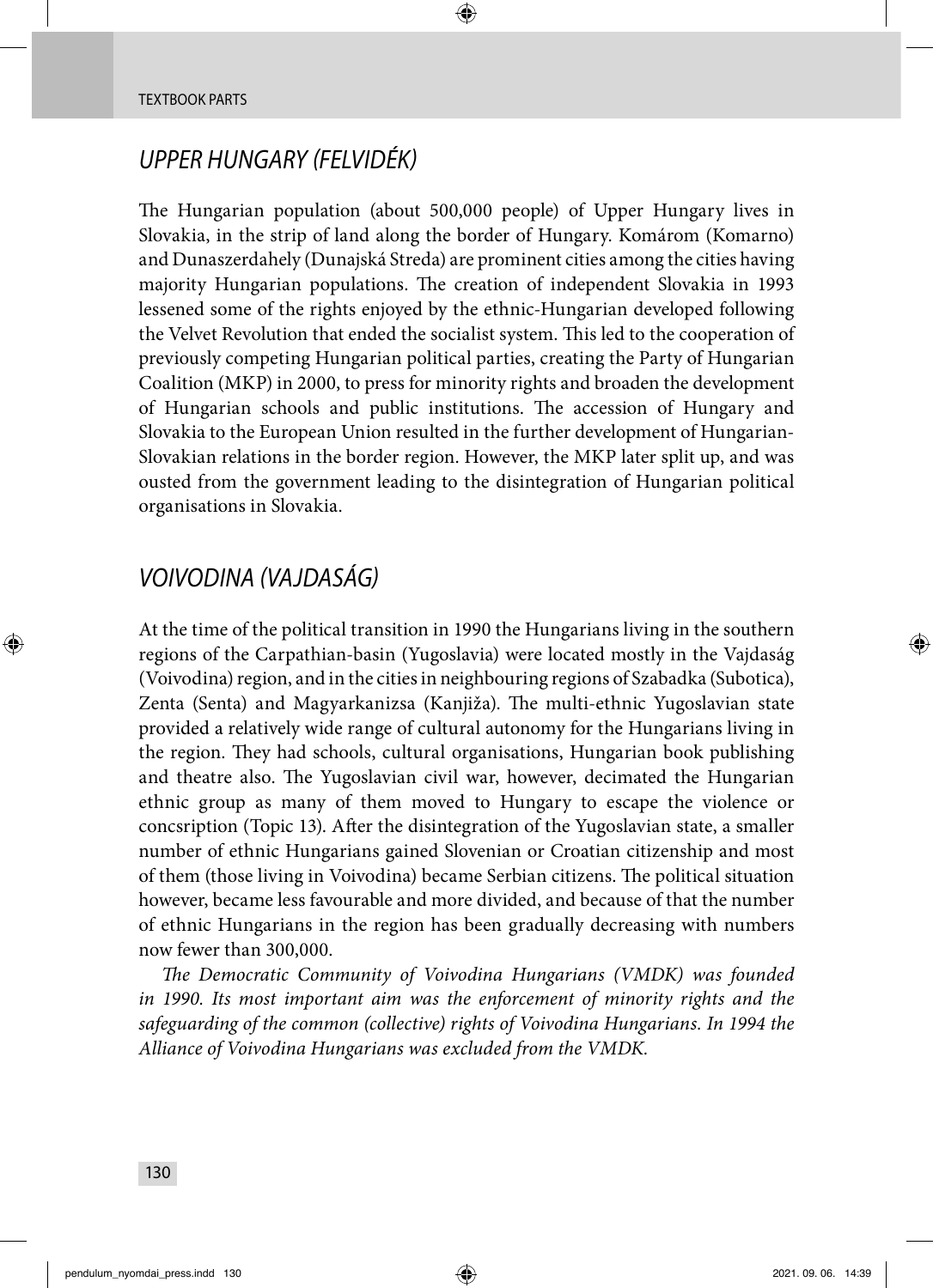# *TRANSCARPATHIA (KÁRPÁTALJA)*

The ethnic Hungarians living in the Transcarpathia region were under the supervision of the Soviet Union, and then later Ukraine. Soviet rule meant restricted minority rights and isolation from the mother country and this caused the number of Hungarians to drop dramatically (Today the population stands at about 150,000 people). The political transition in Ukraine led to greater selforganisation of the ethnic Hungarians who formed the Transcarpathia Hungarian Cultural Association as a safeguard for the interests of Hungarians living in the Ukraine. The representatives of the association filled important positions in the local governments of Hungarian settlements. Settlements in Ukraine with majority Hungarian population gained the rights to use original Hungarian names and have Hungarian street names. In the city of Beregszász (Beregovo), which had the largest population of ethnic Hungarians, a Hungarian National Theatre was organised.

⊕

# *HUNGARIANS IN THE WORLD*

Throughout the political transition in Europe and Hungary nearly 5 million Hungarians migrated beyond its national borders. There were about 3 million of them living in the Carpathian basin and another 2 million Hungarians living in several countries all over the world. The greatest community of Hungarians live in the United States and in Israel. To accommodate Hungarians living abroad The World Federation of Hungarians was reorganised in 1992 aiming to safeguard and promote the linguistic and cultural identity of Hungarians. In the same year this organisation, during the presidency of Sándor Csoóri, initiated the Channel Danube Foundation that promoted the expansion of Hungarian citizenship for those who declared themselves to be ethnic Hungarian (2000).

#### **László Tőkés: Autonomy is the best remedy for separation (Temesvár, 1996. May 16.)**

"The ethnic Hungarian community in Romania has never used violence as a tool in its 75 years of minority history. With a selected group of legal and peaceful ways, using parliamentary means and European norms and practices we intend to continue our struggle for the human and collective rights and also for the realisation of different forms of autonomy well-known in Europe."

131

⊕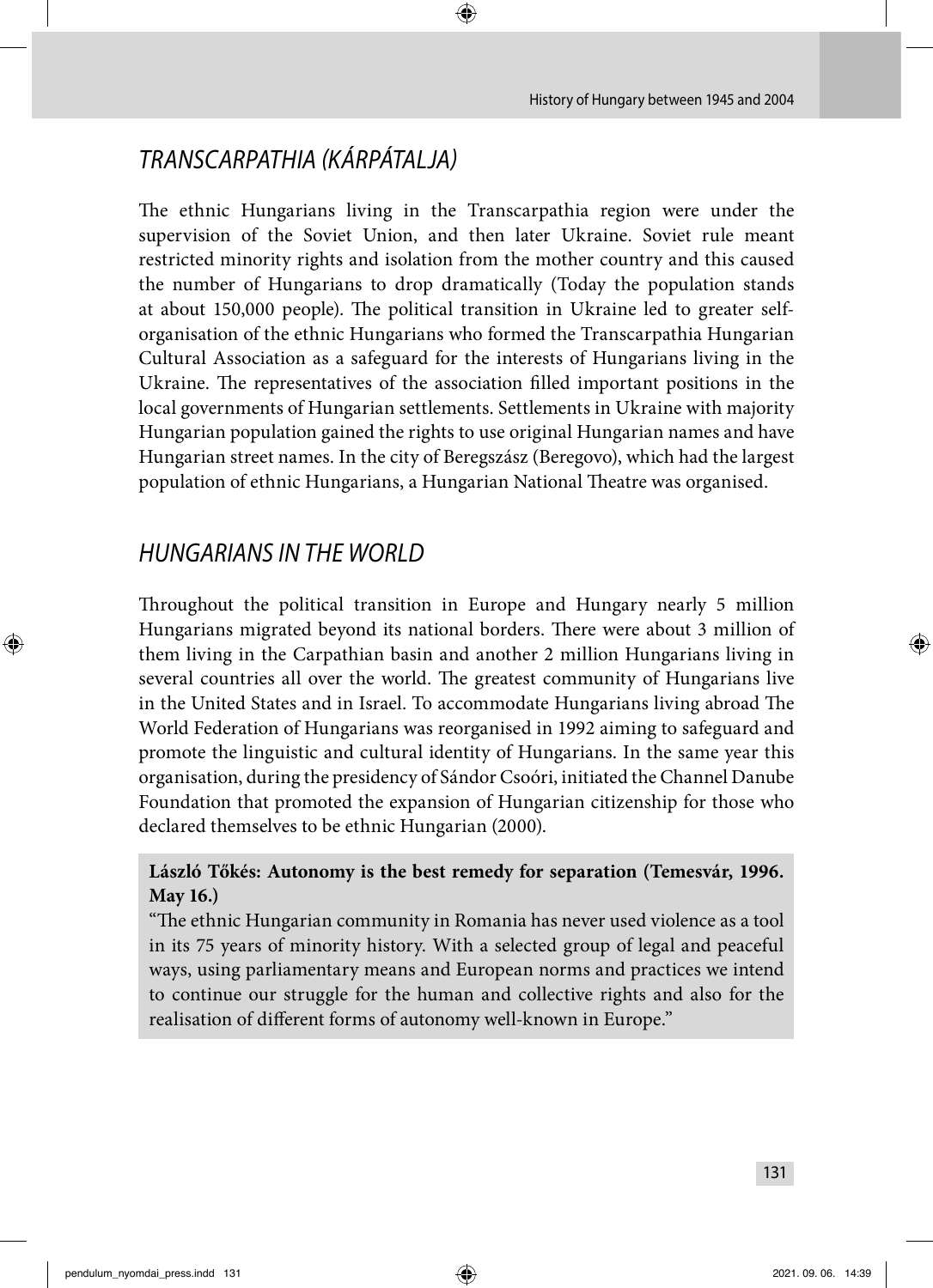# **16. EDUCATION, CULTURE, CIVILIZATION SCHOOL SYSTEM**

♠

The change in political systems had a dramatic effect on the Hungarian educational system beginning in 1989. Some of the most important changes were the cessation of the compulsory Russian language classes, as well as alternatives to the 12-year compulsory (8 primary/4 secondary) education system including the introduction of 6 and 8 year secondary school programs. Additionally, the possibility for church schools and foundations schools were opened as alternatives to state funded education.

The law on self-governments in 1990 placed the majority of elementary and secondary schools under the control of self-governments. The transition process was legalized by the new law on public education in 1993. The previously mentioned Vatican agreement (Topic 34.) was an important step in the matter of the creation and maintenance of church schools.

# *PUBLIC EDUCATION*

⊕

After the political changes in 1989-1990 school subjects and perspectives also started to change. Socialist indoctrination based on Marxist ideologies were eliminated from the curriculum and other educational documents. In addition, the promotion of differing beliefs and viewpoints became more prevalent in educational settings. State regulation of education, similarly, became the field of continuous political debates and legislative changes, especially over the debate on the role of the National Curriculum (Nat). Changes to Nat were begun prior to 1989, but were legally changed after years of negotiation in 1995. The debate, however, is reignited every time there is a change in the government control leading to frequent modifications to education policies.

*The National Curriculum is the basic document for the .academic regulation of public education with the statements of development goals and the basic study material. The 1995 version of it was regarded to be too broad by most teachers, so more definite academic specifications were phrased in the so-called General Curriculum (2000). Since then, education legislation, the Nat and the General Curriculum, and thus the academic material to be taught, have been the subject of hotly contested debates.* 

The transformation in education has also affected classroom sizes at the different levels of education. The number of students below 15 years of age dropped by 25 % in elementary education. Along with this the number of students per classroom improved (from 25 to 20) and the rate of teachers per students improved, too. Those secondary schools offering the National Final Exam have more than doubled their student population, increasing from a 20% rate per year to 60% over a ten-year

132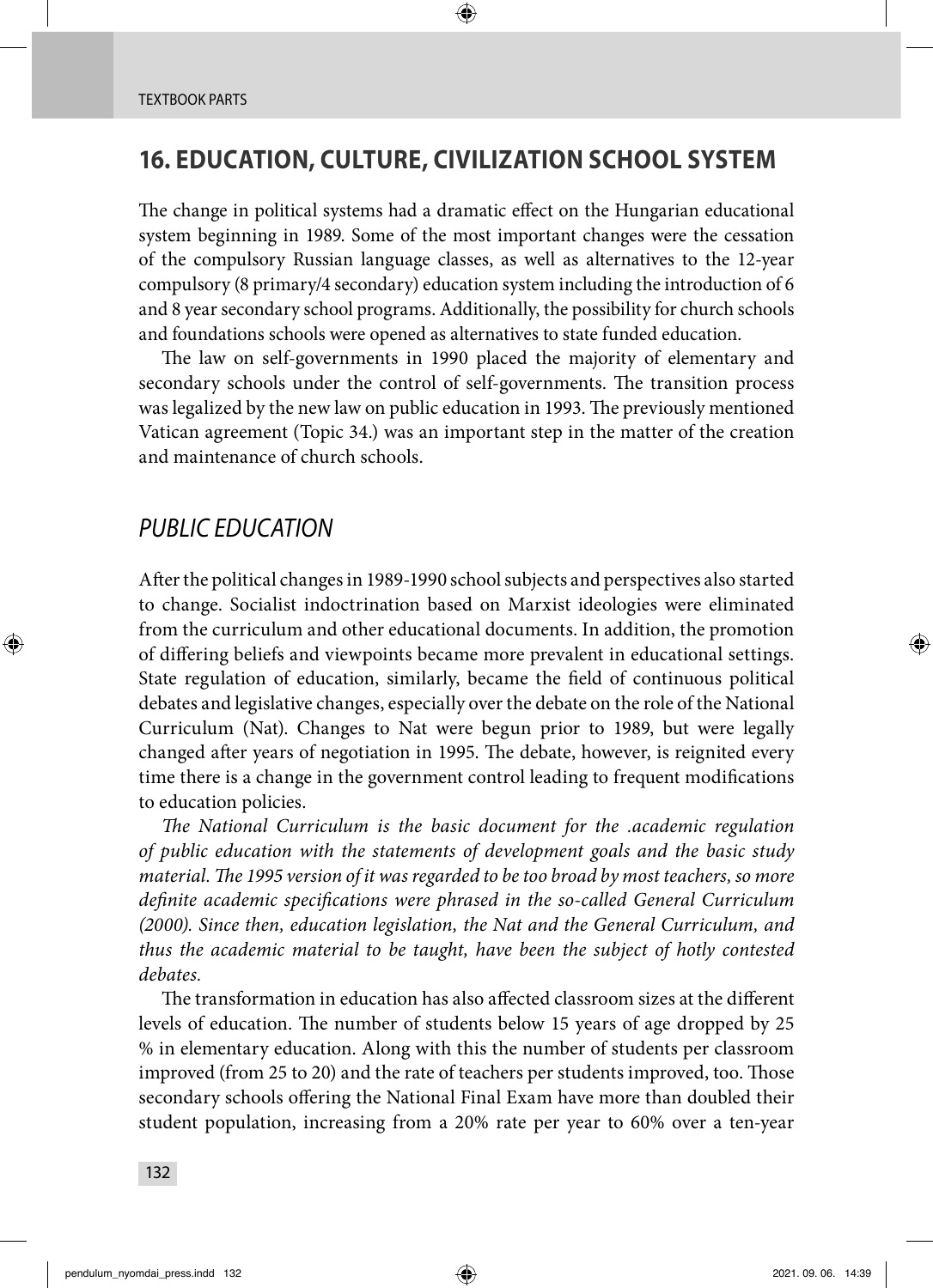period. This, and the collapse of the socialist industrial programs, also explains the drop in enrolment in vocational schools by nearly half. Research has shown, unfortunately, that these changes, have not had the dramatic affects on society that was hoped for.

⊕

## *HIGHER EDUCATION*

There were many important and major changes to higher education, as well. Institutions run by the church or private foundations began to appear, including Pázmány Péter Catholic University (1992), Károli Gáspár Calvinist University (1993) and the Budapest Central-European University (1994). A new law was also passed that provided academic autonomy and self-government for all universities. One of the biggest changes was the integration into the European system of higher education. Beginning in 2000, Universitas-type institutions were created (based on Medieval traditions), connected to the Bologna system of European universities, a multilevel higher education system. Due to the changes made by the government as well as the foundation of new institutions and the enlargement of old ones the number of full-time college and university students tripled. The increase in the number of students however was not followed by the increase in professor-numbers or the improvement of the possibilities after graduation. Thus, the general benefits of higher education has not improved as much as was hoped for. A further problem was caused by the fact that the structure of higher education did not respond to the demands of the labour market, which included positions that did not require a university degree.

*The basic idea of the Bologna-system is the creation of a universal and comparable higher education that is divided into two development sections (cycles) which complement one another. The first cycle consists of the basic training (Bachelors (BA) programme), that provides a specialized degree to enter the job market and also enables the candidate to be admitted to the second training cycle (Masters (MA) programme). The Bachelors programme equals college training, while the Masters program is the university level. The latter one is also required for those seeking PhD degrees.*

#### *CULTURE*

⊕

Great changes were experienced in terms of cultural life in the years just prior to and during the change to the political system. Government censorship of the media gradually ceased, ending the permit system and expanding the number of new newspapers and magazines. Probably the most important among these was

133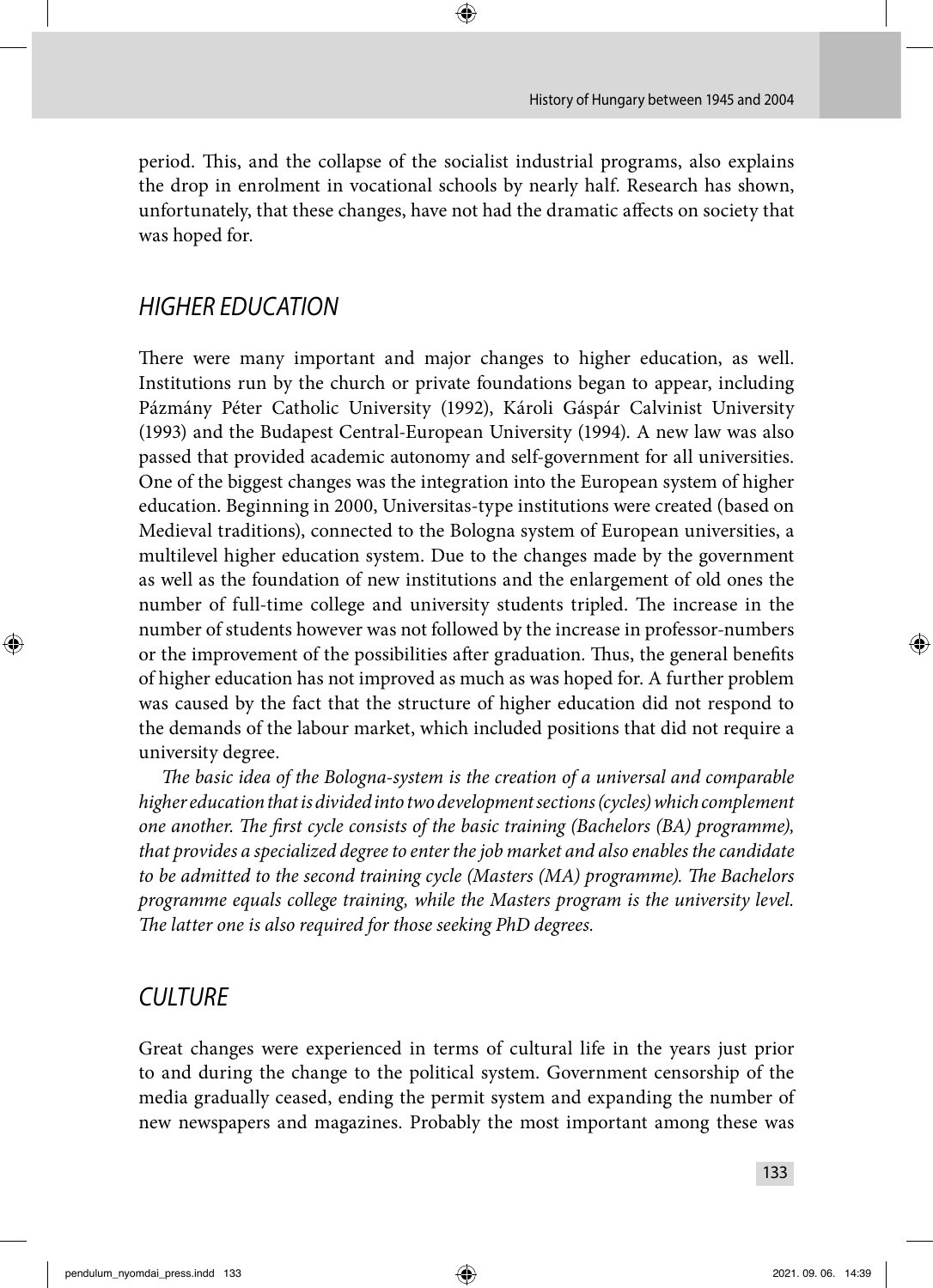Hitel (Credit) – a magazine that covered literature and public life – issued in 1988 November for the first time. The publishing of previously banned pieces of art and science also became available, allowing the public access to the works of Orwell, Solzhenitsyn, Koestler, István Bibó, and Sándor Márai.

⊕

Book publishing also changed a lot by 2000 as the number of published works increased; although, the number of copies available decreased. One of the most notable Hungarian writers, Imre Kertész, was awarded the Nobel-prize for his book Fateless (Sorstalanság) recounting the terrors of the Holocaust.

# *SCIENCE AND ARTS*

The world of science and arts also changed after 1990. The Hungarian Academy of Sciences, Hungarian Academy of Arts as well as the Society of Hungarian Authors (Szépírók Társasága) and the Hungarian Writers' Association (Magyar Írószövetség) gained their autonomy and several non-governmental organisations were born in the field. The end of the previous ideological, spiritual and academic constraints had a liberating effect on most fields. The increased liberties were seen throughout the artistic and scientific fields, providing for greater diversity, discovery, and expression. The new ideological and political freedoms did, however, result in growing social disagreements within and between members of the different fields.

## *PRESS AND MEDIA*

⊕

The greatest and longest debate to emerge out of the political transition was the state of the media in Hungary. The cause of this debate came from the opinion of the MDF-government that stated that print and electronic media (radio and TV) presented information in a subjective and unprofessional way. The problem began with issues arising from the compromise made between the MDF and the SZDSZ that the position of Chairman of the Media should be selected by the prime minister but approved by the President. The President at the time, Árpád Göncz, a previous member of the SZDSZ, was unwilling to approve the position leading to what was commonly referred to as the Media war in 1993-94.

During the crisis, the bulk of readership of the daily papers transitioned from political periodicals to tabloids. The privatisation process led to the appearance of commercial-type radio stations and TV channels all of which were new phenomena in the platform of electronic media. By 2000, public preference turned towards